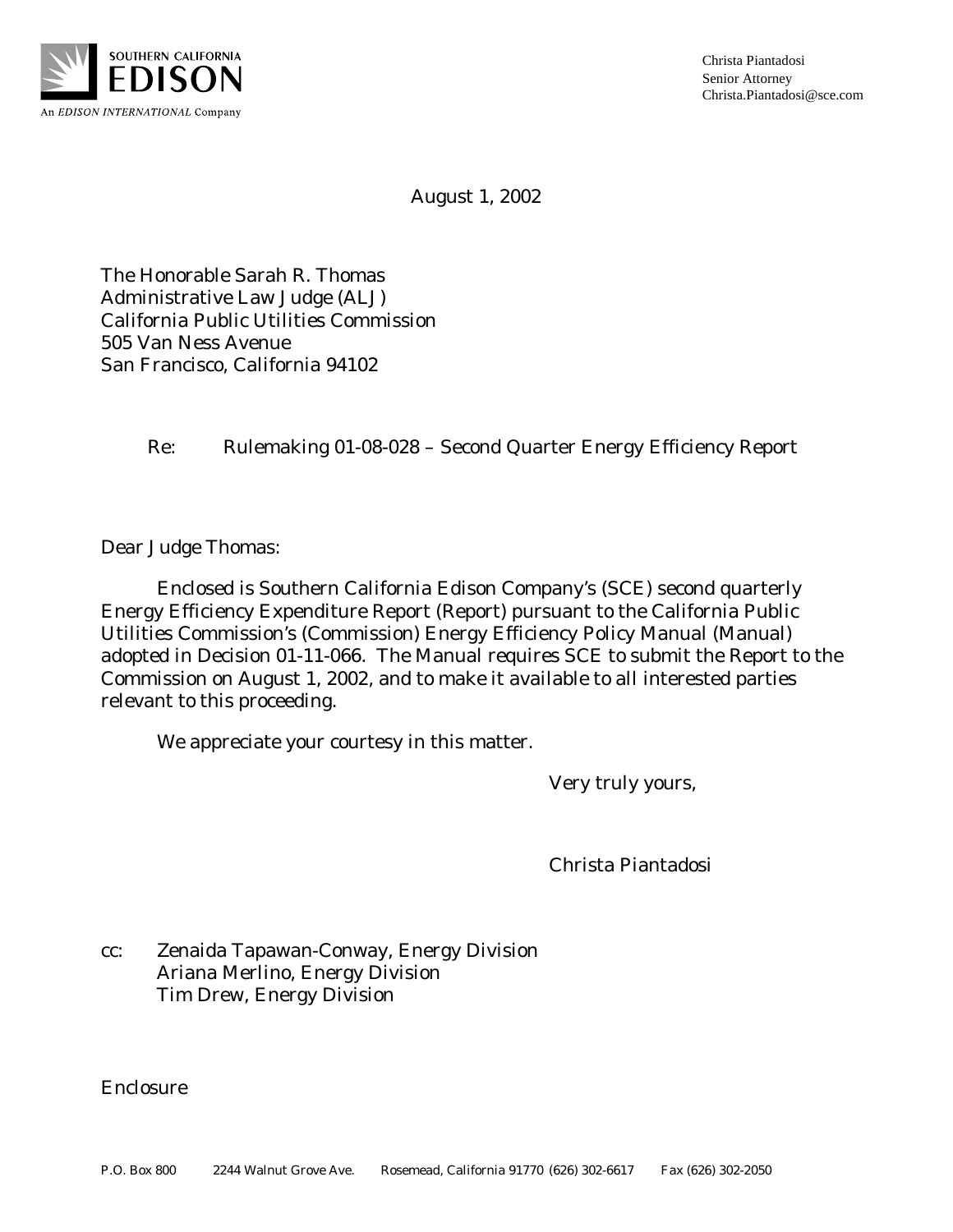

An EDISON INTERNATIONAL Company

(U 338-E)

Rulemaking No. 01-08-028

# **Southern California Edison Company's 2002 Energy Efficiency Programs Second Quarter Report**

August 1, 2002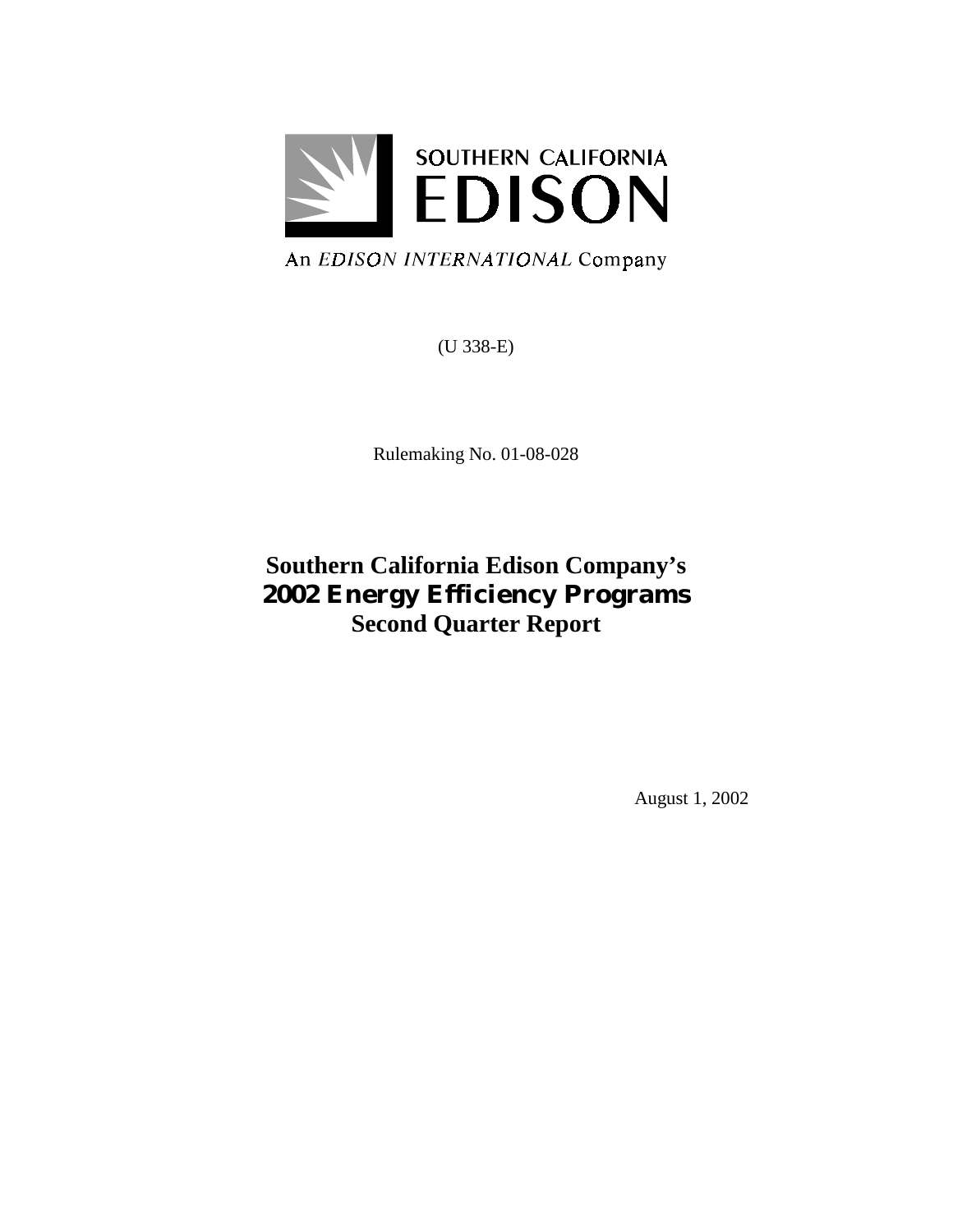# **Southern California Edison Company's 2002 Energy Efficiency Programs Second Quarter Report**

#### **Index**

- **1. Residential Appliance Recycling**
- **2. Single Family EE Rebates**
- **3. Multifamily EE Rebates**
- **4. Home Energy Efficiency Surveys**
- **5. CA Energy Star New Homes Programs**
- **6. Standard Performance Contract**
- **7. Express Efficiency**
- **8. Nonresidential Energy Audits**
- **9. Building Operator Certification**
- **10. Emerging Technologies**
- **11. Savings By Design**
- **12. Education and Training**
- **13. Codes and Standards Advocacy**
- **14. Upstream Residential Lighting**
- **15. Program Bridge Period**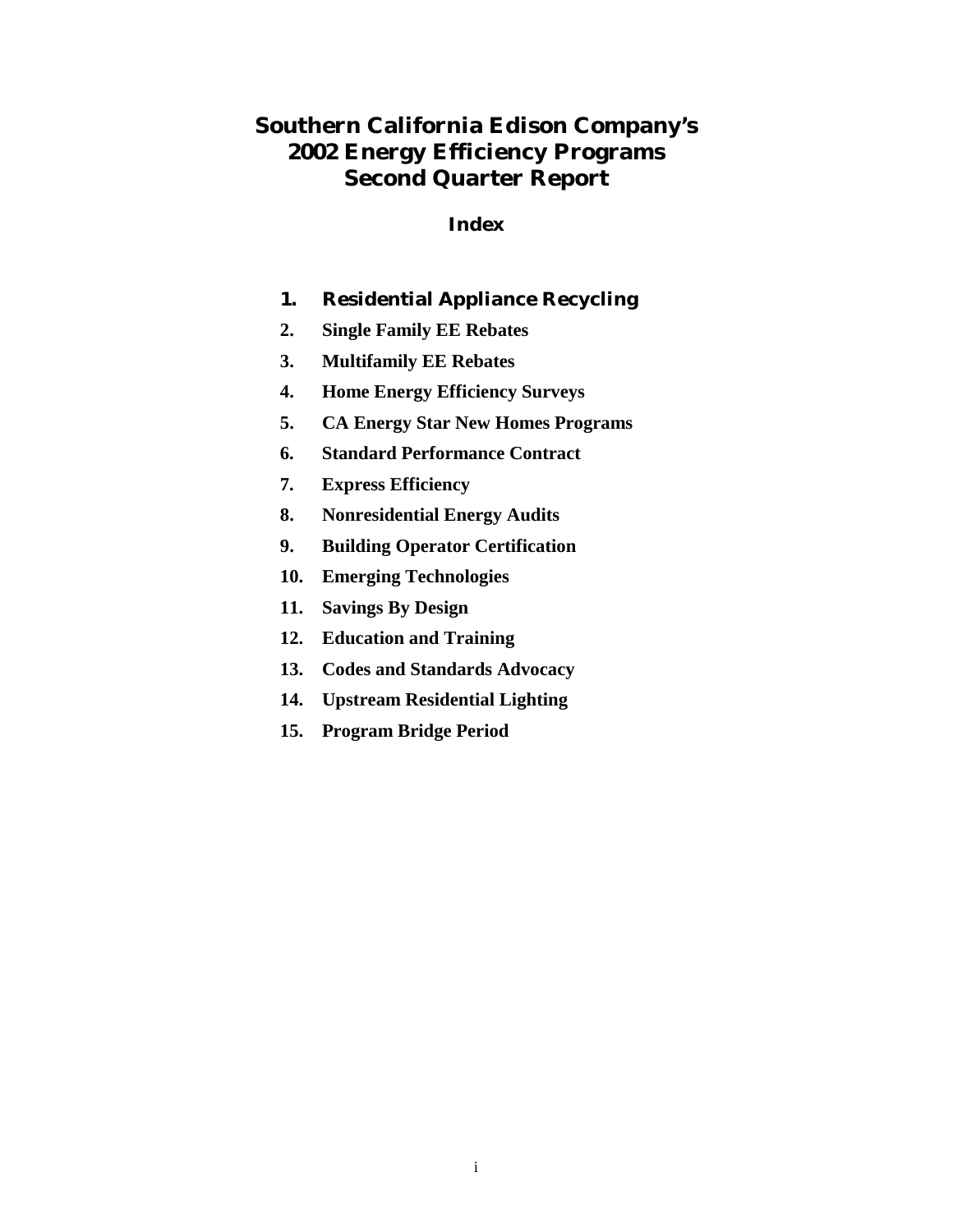#### **Program Specific Report: April 1, 2002 thru June 30, 2002**

#### Program Title: **Statewide Residential Appliance Recycling Program**

#### **I. Program Overview**

The Statewide Residential Appliance Recycling Program (RARP) is a statewide investor-owned utilities (IOU) program designed to reduce energy usage by allowing eligible residential customers (single family and multifamily owners/landlords and tenants) to dispose of their working, inefficient primary and secondary refrigerators and freezers in an environmentally safe manner. A recycling incentive of \$35 or a five-pack of compact fluorescent lamps (CFLs) is offered to customers for participation. The program covers the service territories of Pacific Gas and Electric (PG&E), Southern California Edison (SCE), and San Diego Gas & Electric (SDG&E).

# **II. Program Summary**

1. Total program budget  $= $4,000,000$ 

Expenditures (includes program commitments) to date  $=$  \$499,984

|                       | Net kW* | Net kWh*   | <b>Units</b> |
|-----------------------|---------|------------|--------------|
| Projected             | 5,643   | 36,861,000 | 20,535       |
| Actual                | 1,050   | 6,839,000  | 3,994        |
| <b>Committed</b>      | 730     | 4,791,000  | 2,799        |
| <b>Total Recorded</b> | 1,780   | 11,630,000 | 6,793        |

2. Total net demand reduction and energy savings:

\*Note: The projected net energy savings and demand reductions differ from the CPUC targets for this program. It appears that an error was made in the development of the CPUC savings targets for this program. The CPUC unit target remains unchanged.

3. Total number of customers served:

| Projected: | 20,535 |
|------------|--------|
| Actual:    | 1,780  |

4. Projected and actual number of units:

Please refer to program activity tables in corresponding program workbook.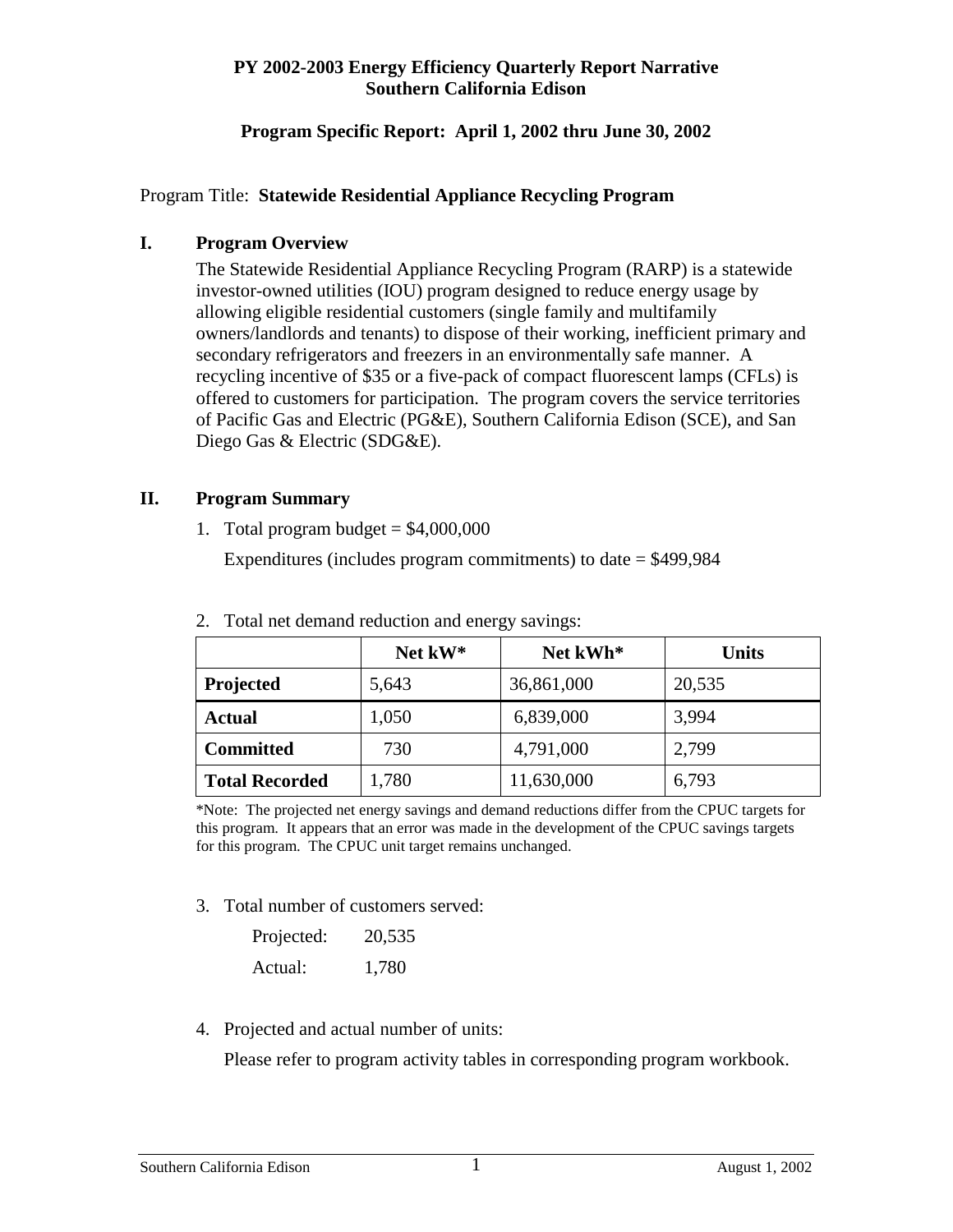# **Program Specific Report: April 1, 2002 thru June 30, 2002**

5. Total rebate (\$) paid = \$1,062,661 (includes customer commitments).

#### **III. Program Implementation Status**

1. Status of program delivery

No change from the program implementation plan submitted to the California Public Utilities Commission on May 20, 2002.

- 2. Customer Enrollment Two blank copies of the Appliance Recycling program application forms were sent to the Commission's Energy Division by SCE.
- 3. Workbook

Please refer to the informational tables shown in the corresponding program workbook for details on program expenditures and activities.

4. Training

The program did not sponsor any training during the quarter.

| <b>List Pieces</b>                        | Quantity                                     | <b>Method of Delivery</b>                                                                     | # w/Each Method               |
|-------------------------------------------|----------------------------------------------|-----------------------------------------------------------------------------------------------|-------------------------------|
| "Save Energy, Save"<br>Money" brochure    | 250,000                                      | Authorized payment<br>agencies, Customer<br>Communication<br>Center, Public<br><b>Affairs</b> | Varies                        |
| Residential energy<br>usage questionnaire | 660,367                                      | Direct Mail                                                                                   | $7$ @ approx.<br>100,000 each |
| Radio series<br>promoting RARP            | 3 times, business<br>hours and lunch<br>hour | Radio in Los<br>Angeles area                                                                  |                               |

5. Marketing

Other Activities –

- The statewide RARP marketing strategy, with an emphasis on har-to-reach (HTR), was developed during the  $2<sup>nd</sup>$  quarter. It includes web sites, press release announcing the program, and various bill inserts.
- SCE conducted several direct mail campaigns that referenced the Appliance Recycling program as part of an overarching marketing campaign. (See, marketing activities listed above) SCE also planned marketing activities focused on HTR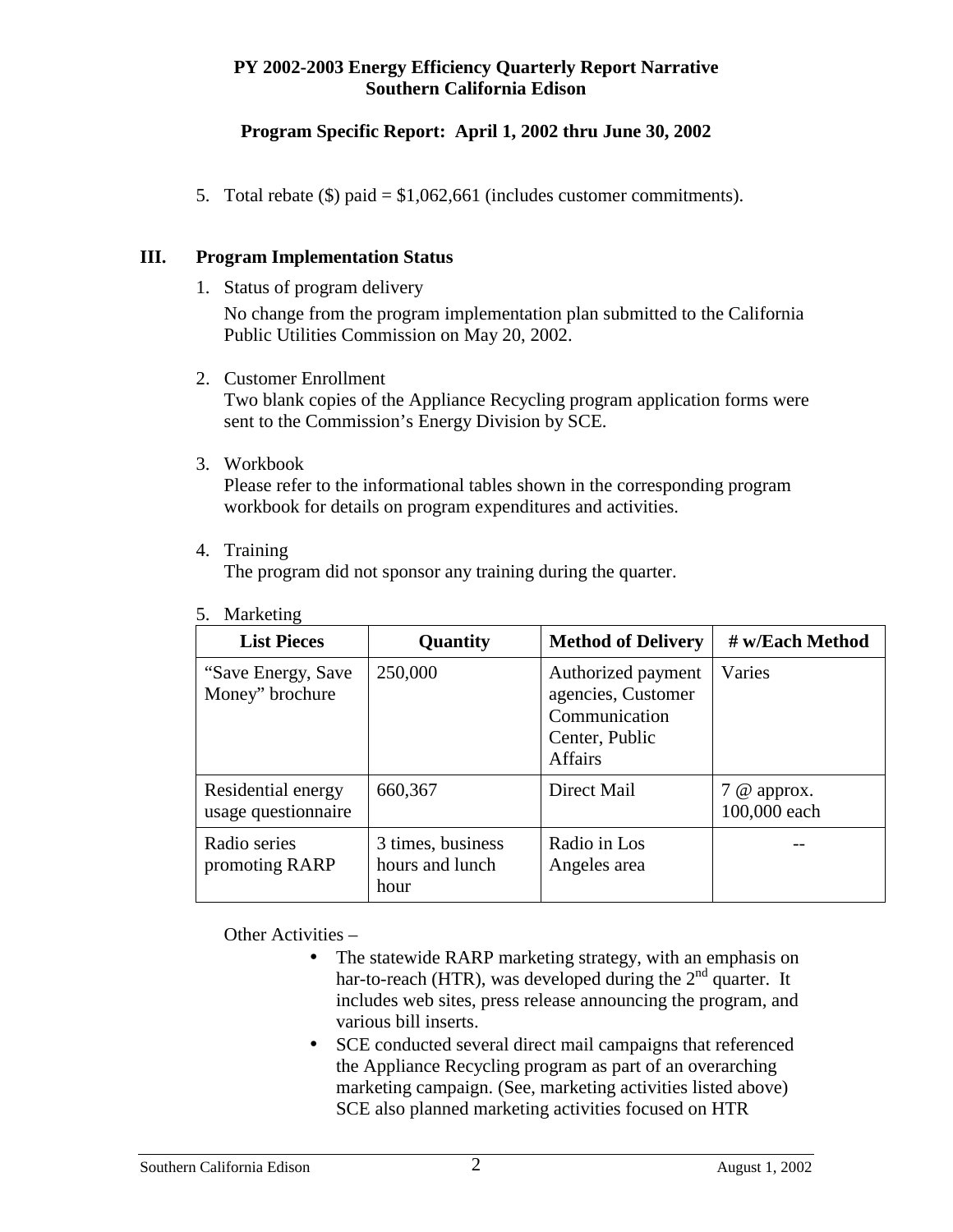#### **Program Specific Report: April 1, 2002 thru June 30, 2002**

customer segments such as the development of fact sheets and their distribution through various targeted events and media.

- Efforts were coordinated with the *FlexYourPower* campaign to optimally leverage program offerings, which took place through their advertising.
- 6. Hard to Reach

In the second quarter of 2002, 54% of the units collected in SCE's service territory were from hard-to-reach geographic areas defined as rural, moderate income and/or multifamily. SCE's 2002 goal is to have 54% of the units collected from this customer segment.

# **IV. Program Accomplishments**

- Contract executed with the Appliance Recycling Center of America to collect and recycle units in the participating service territories.
- Program was available to customers in SCE's service territory on April 1, 2002.
- Developed the program's marketing strategy, with emphasis on the HTR customer segments. The HTR component of the marketing plan is being implemented in the third quarter.

# **V. Program Challenges**

No significant problems encountered to date.

# **VI. Customer Disputes**

None.

# **VII. Compliance Items**

The following list itemizes the various regulatory compliance items issued by the California Public Utilities Commission directly relating to this program.

#### Decision 02-03-056 -

*"We set the refrigerator/freezer recycling incentive payment at \$35, with the option for an energy efficiency product incentive (i.e., a five pack of compact fluorescent light bulbs) in exchange for the removal of an operable primary or secondary unit."* (mimeo, p.12)

Response -

The Residential Appliance Recycling program provides customers with a \$35 incentive or a five pack of compact fluorescent light bulbs in exchange for the removal of an operable primary or secondary refrigerator or freezer.

Decision 02-03-056 -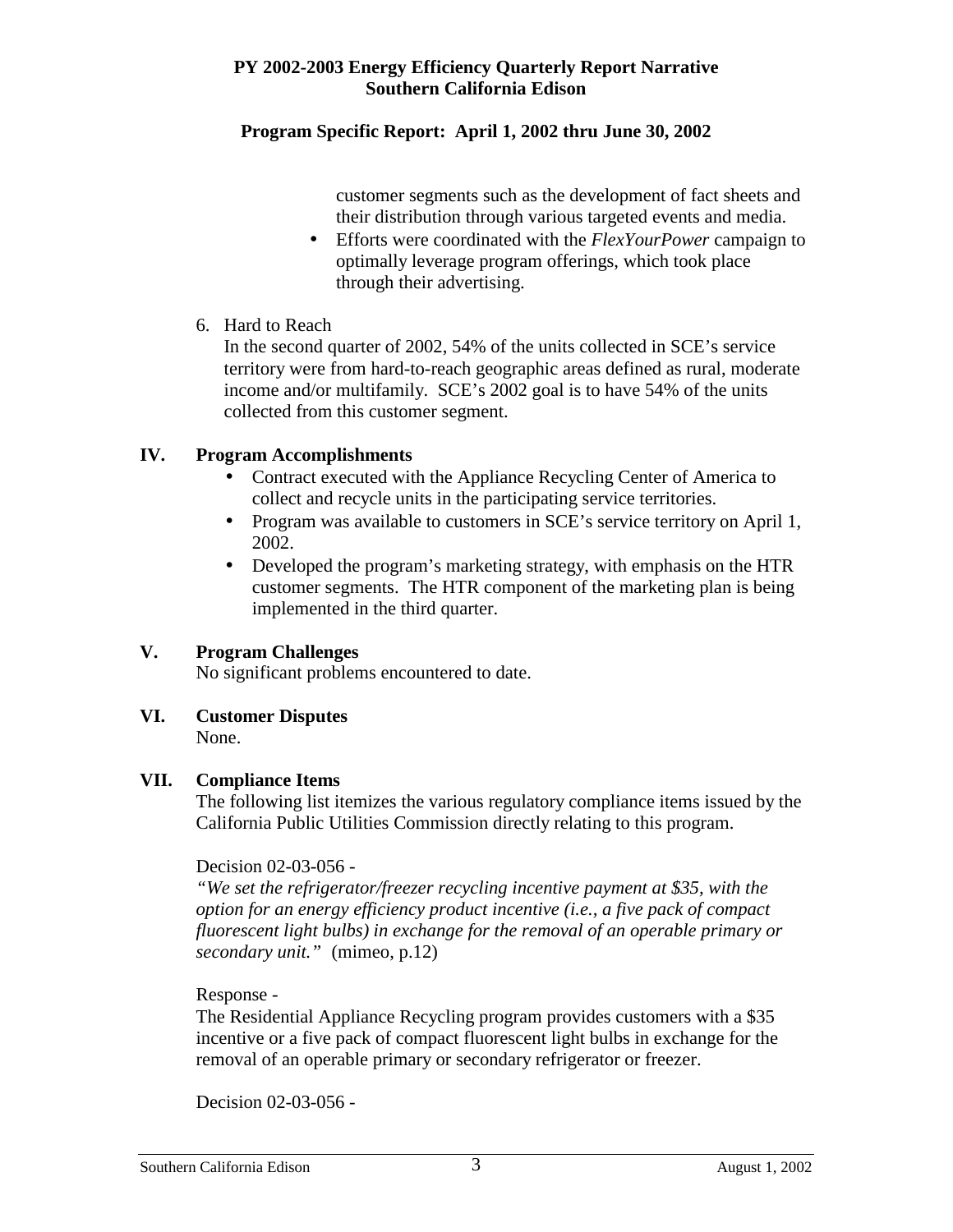#### **Program Specific Report: April 1, 2002 thru June 30, 2002**

*"The IOUs shall run this program at a unit cost of \$200 per unit."* (mimeo, p.13)

Response –

The IOUs have designed a cost efficient program that costs less than the CPUC's required \$200 per unit costs.

Decision 02-03-056 -

*"We will reduce administrative expense by appointing Edison as the one administrator to oversee the appliance recycling program statewide."* (mimeo, p.13)

Response –

SCE has taken the lead in administering the Residential Appliance Recycling program in 2002.

Decision 02-03-056 - *"PG&E and SDG&E should arrange to transfer funds to Edison for payment purposes."* (mimeo, p.14)

Response –

The IOUs are working on a transfer funding agreement that will transfer funds from PG&E and SDG&E to SCE in support of this program.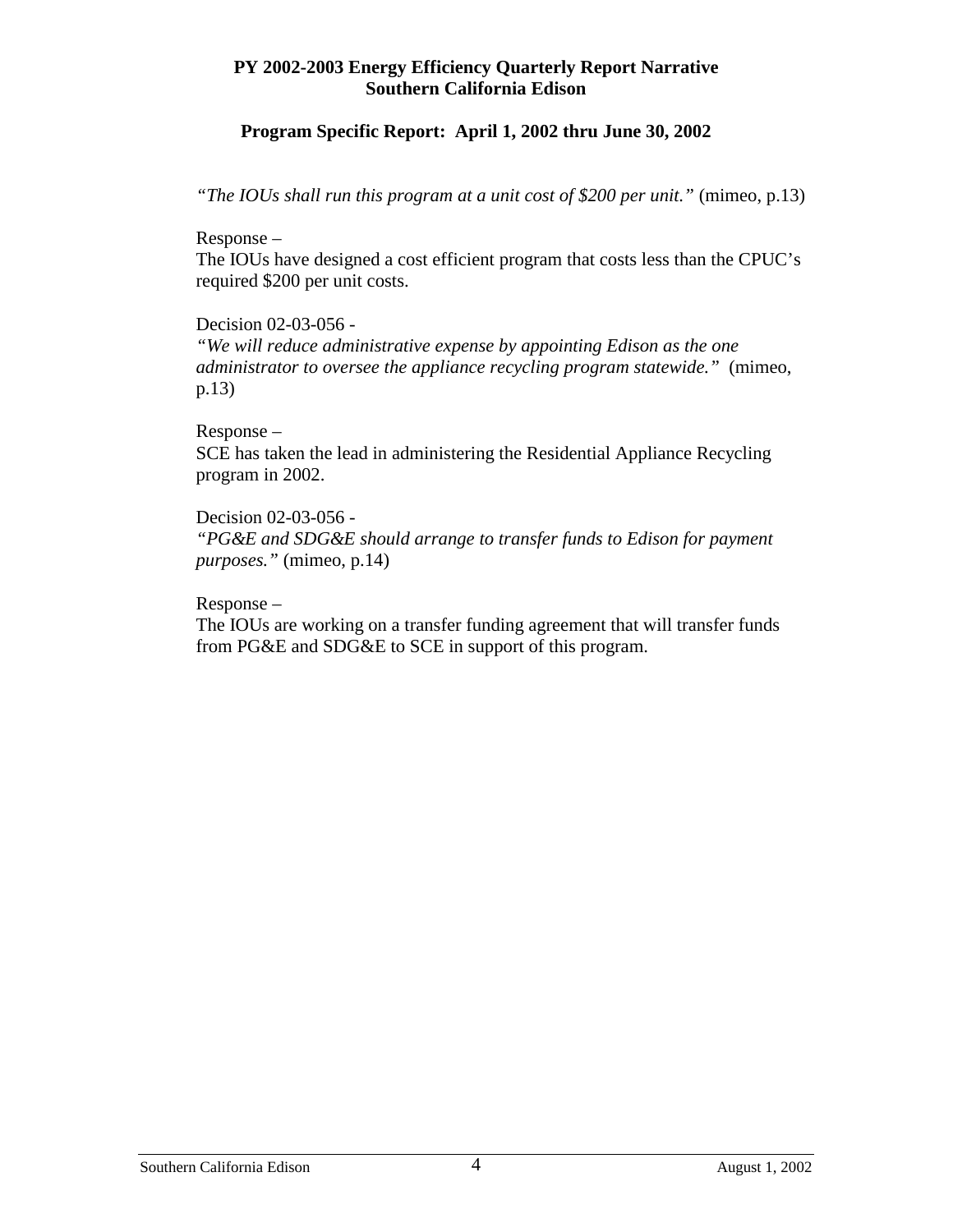# **Program Specific Report: April 1, 2002 thru June 30, 2002**

#### Program Title: **Single Family Energy Efficiency Rebates Program**

#### **I. Program Overview**

The Single Family Energy Efficiency Rebates program is a statewide program, administered by the four California investor-owned utilities, which provides rebates on various home improvement products, heating and cooling equipment, appliances, and residential pool equipment.

#### **II. Program Summary**

1. Total program budget  $= $5,850,000$ Expenditures to date  $=$  \$437,907

| I otal fiet definante reduction and effect by savings |                          |            |  |  |  |
|-------------------------------------------------------|--------------------------|------------|--|--|--|
|                                                       | Net kW<br><b>Net kWh</b> |            |  |  |  |
| Projected                                             | 6,770                    | 19,039,000 |  |  |  |
| <b>Actual</b>                                         | 535                      | 690,279    |  |  |  |
| <b>Committed</b>                                      | 1,107                    | 1,153,136  |  |  |  |
| <b>Total Recorded</b>                                 | 1,642                    | 1,843,415  |  |  |  |

2. Total net demand reduction and energy savings

 3. Total number of customers served: Projected: Projection of the number of customers to be served was not provided in the implementation plan.

Actual: 6,566 residential customer rebate applications received for the Single Family Rebate Program.

- 4. Projected and actual number of units: Please refer to tables shown in corresponding program workbook.
- 5. Total rebate (\$) paid:  $$166,171 = paid, $417,643 = committed.$

# **III. Program Implementation Status**

- 1. Status of program delivery There are no changes to the delivery mechanism described in the program implementation plan submitted to the California Public Utilities Commission (CPUC) on May 20, 2002.
- 2. Customer Enrollment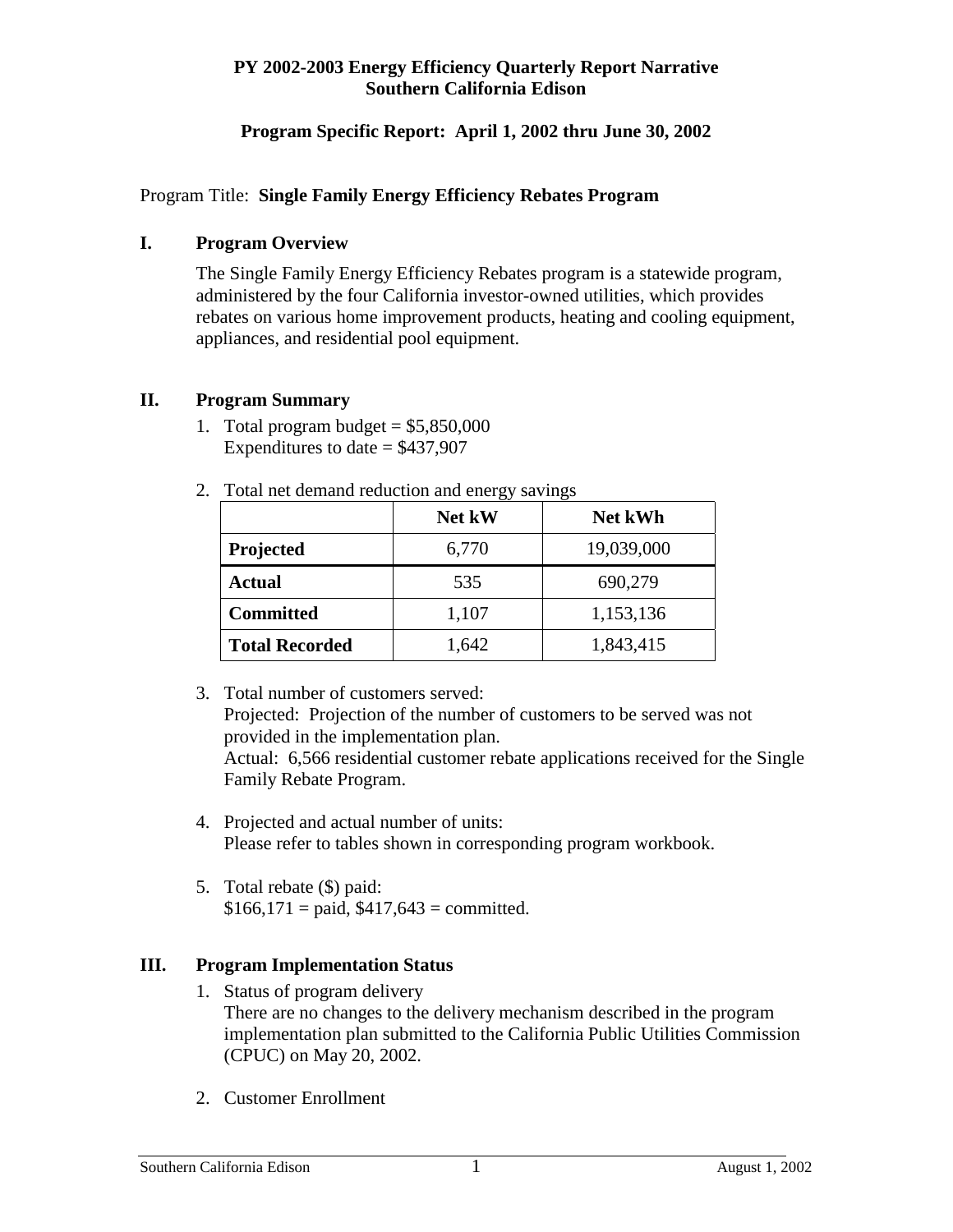# **Program Specific Report: April 1, 2002 thru June 30, 2002**

Two blank copies of SCE's single-family rebate application form were sent to the California Public Utilities Commission's Energy Division.

3. Workbook

Please refer to the informational tables shown in corresponding program workbooks for details of program expenditures and activities.

4. Training

The IOUs partnered with California State Department of Consumer Affairs to conduct a Manufacturer and Retailer Marketing Meeting to discuss rebate programs available statewide and facilitate information exchange with manufacturers and retailers about the impact of rebate programs on their business.

#### 6. Marketing

| <b>List Pieces</b>                                             | Quantity    | <b>Method of Delivery</b> | $#$ w/Each<br><b>Method</b> |
|----------------------------------------------------------------|-------------|---------------------------|-----------------------------|
| Applications                                                   | 9,000       | Mail                      | 9,000                       |
| <b>Electric Service</b><br>Guide                               | 3.9 Million | <b>Bill Insert</b>        | 3.9 Million                 |
| Save Money/Save<br><b>Energy Self</b><br><b>Selection Tool</b> | 10,000      | <b>Direct Contact</b>     | 10,000                      |

Other Marketing Activities:

- An Electric Service Guide was mailed in May to all residential customers as a bill insert. This guide, in both English and Spanish, informed customers of the benefits of replacing appliances with energy efficient models.
- 250,000 copies of a General Program Brochure were printed and made available for general distribution. This brochure is used whenever SCE is in attendance at any public event or a customer or contractor asks for information on our program.
- A Save Money/Save Energy Self Selection Tool was developed and mailed to 660,000 residential customers. This tool helps customers focus on which energy efficiency measures may be appropriate for them.

# 6. Hard-to-Reach

SCE has modified the hard-to-reach goals stated in its program implementation plan filed on May 20, 2002. The original HTR baseline (i.e., 2001 activities) excluded key HTR customer segments, namely rural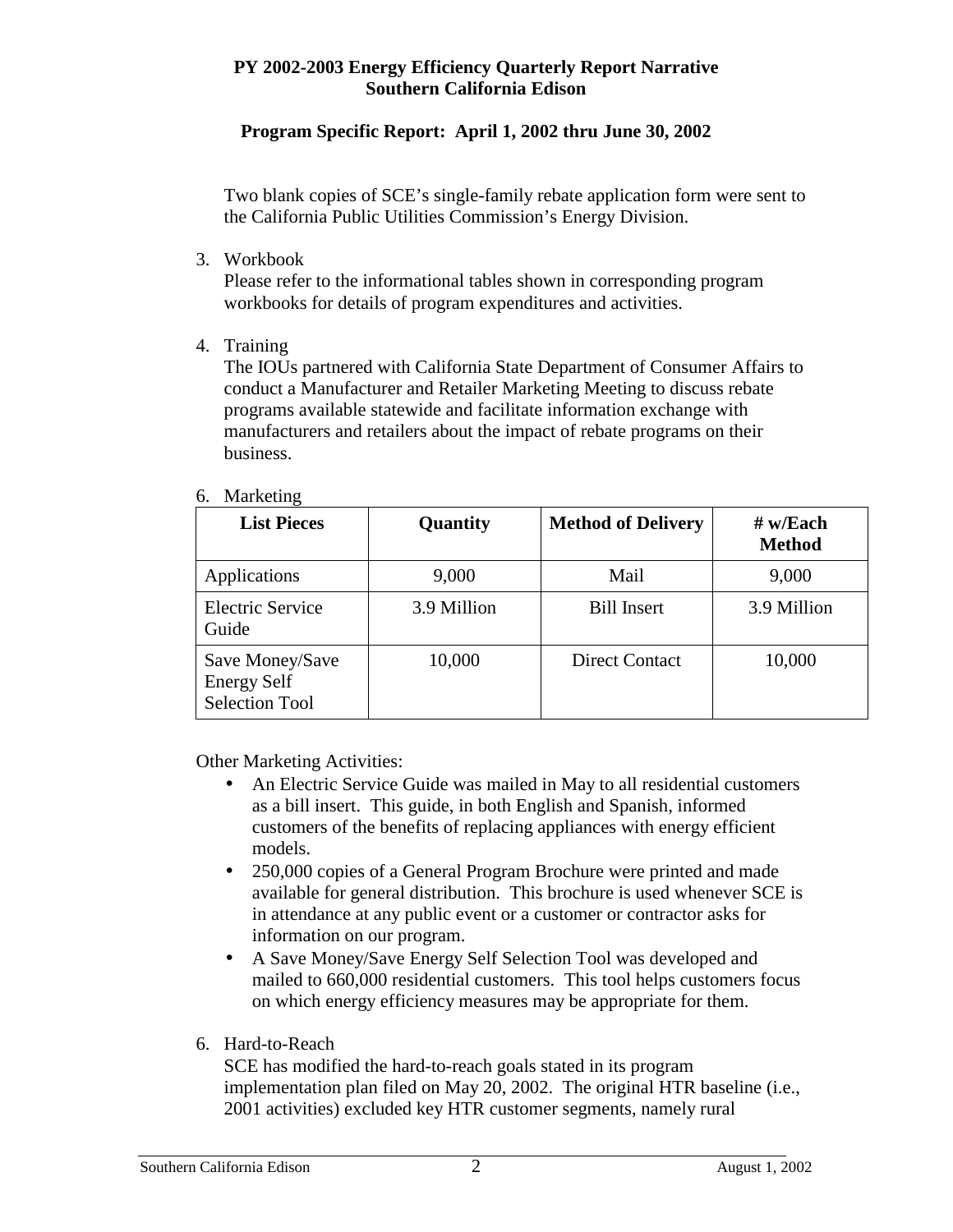# **Program Specific Report: April 1, 2002 thru June 30, 2002**

customers. Below are the revisions to the HTR goal. In no way does this revision decrease SCE's HTR goal filed in its original program implementation plan filing.

Original HTR Goal (as stated in SCE's filing on May 20, 2002): SCE had 12% of 2001 paid and committed single-family rebate applications from hard-to-reach geographic areas. The 2002 target is that 14% (i.e., 1.2 times the 2001 percentage) of Statewide Home Energy Efficiency Rebate applications come from these hard-to-reach geographic areas.

#### Revised HTR Goal:

Adding rural customers to the 2001 baseline figure results in 28% of 2001 paid and committed single-family rebate applications from hard-to-reach geographic areas in SCE's service territory. The 2002 target is that 34% (i.e., 1.2 times the 28%) of Statewide Home Energy Efficiency Rebate applications come from these hard-to-reach geographic areas.

In the second quarter of 2002, the Single Family Rebate program received 34% of program applications from HTR areas.

#### **IV. Program Accomplishments**

During the second quarter, the statewide utilities worked together in cooperation with other third party agencies to develop a statewide consistent rebate program, which delivers enhanced energy savings throughout the state of California. Key activities include:

- Kickoff of the statewide program to statewide retailers and manufacturers.
- Developed a standard customer application with consistent participation requirements, terms and conditions, products, product specifications and rebate levels.
- Established statewide customer access to utility Web sites to include lists of qualifying products, and Web links to Energy Star® qualified product listings. Customers may customize queries to receive a list of equipment that meet specific needs.
- Provided review and input of *Flex Your Power* campaign materials and advertisements.
- In conjunction with the *Flex Your Power* campaign, jointly conduct a manufacturer and retailer marketing meeting to discuss rebate programs available statewide and facilitate information exchange with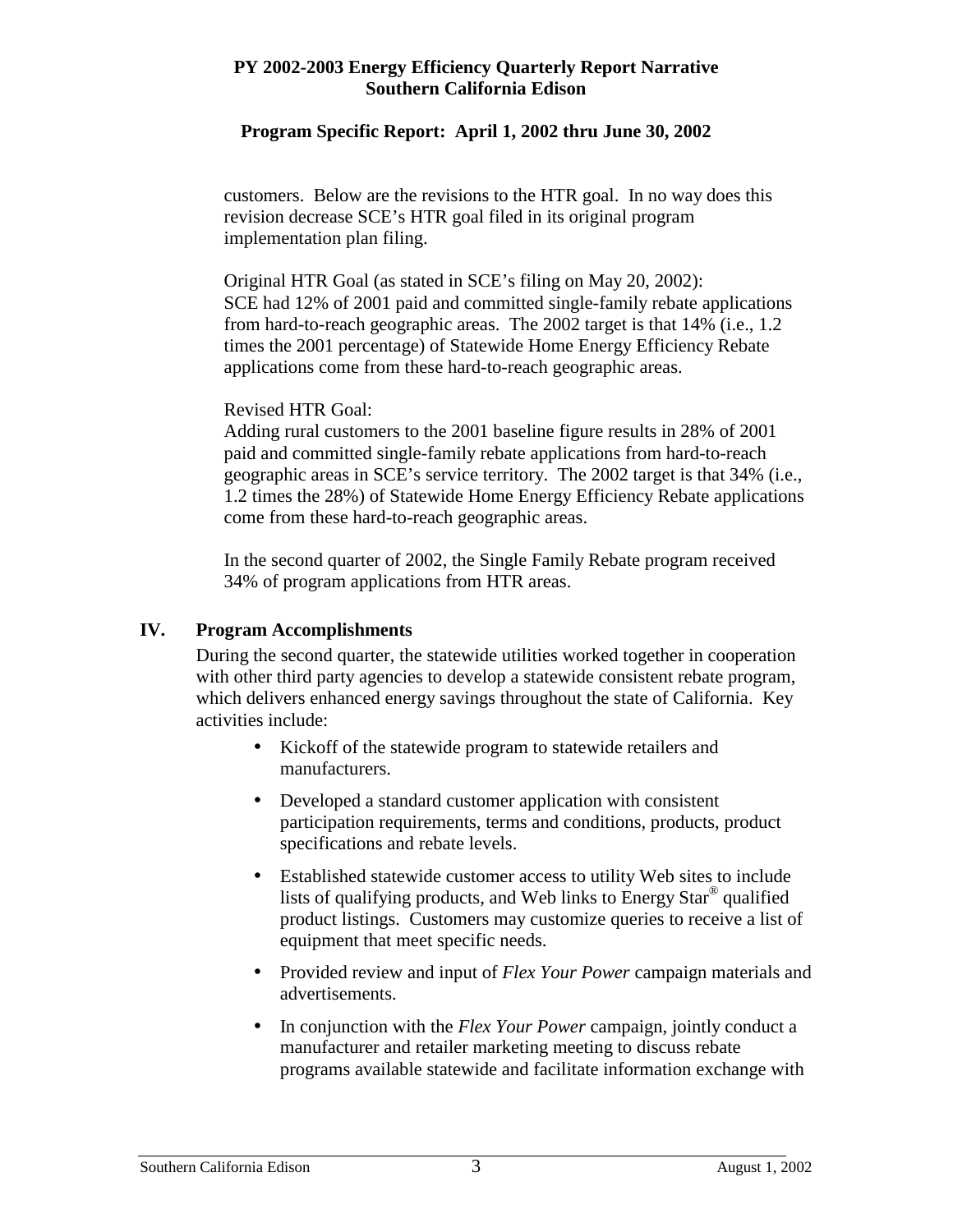#### **Program Specific Report: April 1, 2002 thru June 30, 2002**

manufacturers and retailers about the impact of rebate programs on their business.

- Established a statewide qualifying product lists for non-Energy Star<sup>®</sup> rated products.
- Made enhancements/improvements to the rebate processing systems to reduce customer wait time and increase customer response efficiency.

#### **V. Program Challenges**

No significant problems encountered to date.

#### **VI. Customer Disputes**

To date there have been no formal disputes logged against this program.

#### **VII. Compliance Items**

There are no program-specific compliance items issued by the California Public Utilities Commission regarding this program.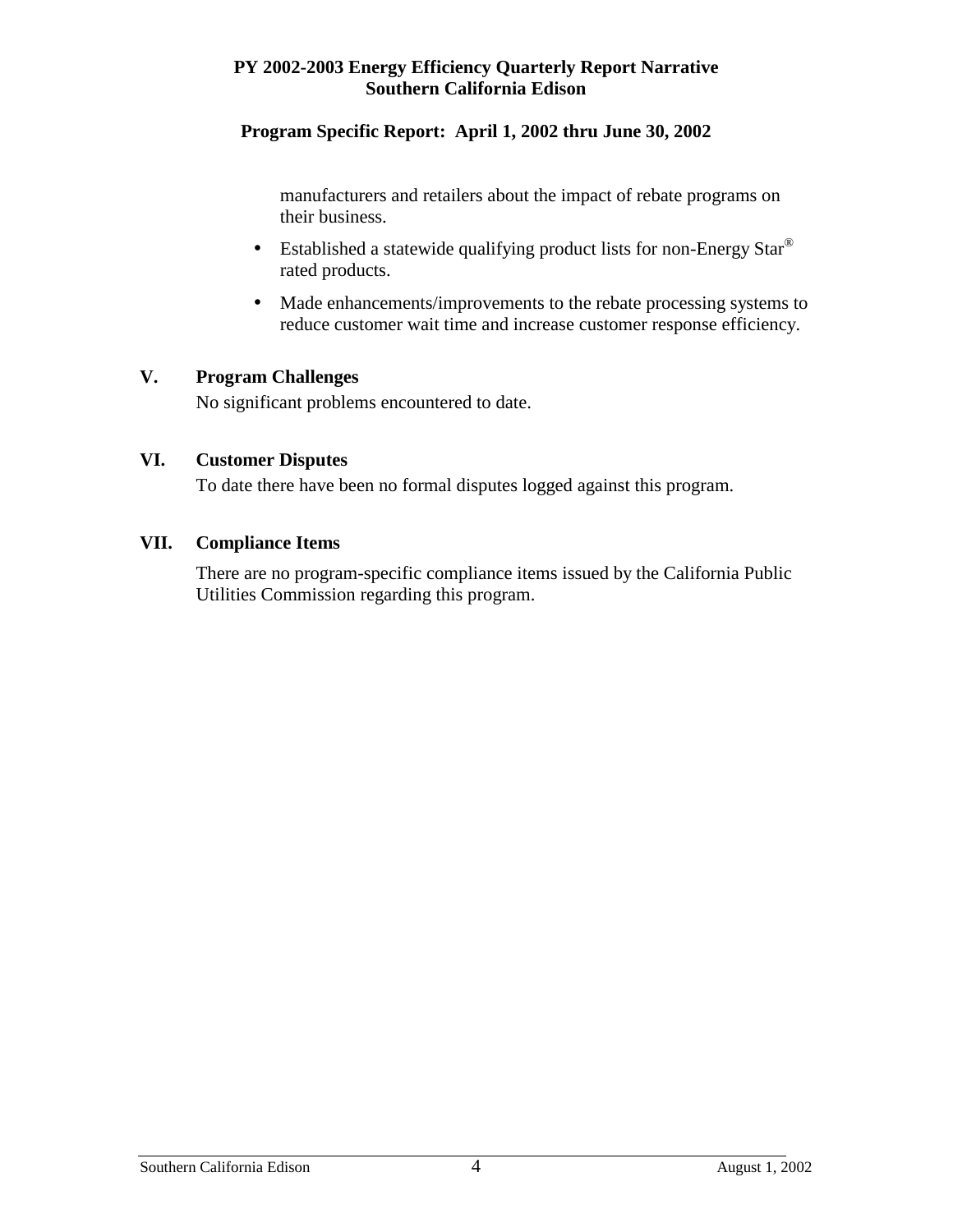# **Program Specific Report: April 1, 2002 thru June 30, 2002**

# Program Title: **Statewide Residential Retrofit Multifamily Energy Efficiency Rebates**

#### **I. Program Overview**

The 2002 Multifamily Energy Efficiency Rebate program is a statewide program providing a broad list of qualifying energy efficiency measures. Prescribed rebates are available for the installation of qualifying energy-efficient improvements in apartment dwelling units and in the common areas of apartment and condominium complexes, and common areas of mobile home parks. Property owners and property managers of existing residential multifamily complexes with five or more dwelling units may qualify. The program is uniform throughout all the investor-owned utilities' (IOUs) service areas, with consistent terms and requirements and implementation characteristics, including rebate levels and application procedures.

#### **II. Program Summary**

1. Total program budget  $= $2,000,000$ 

Expenditures (includes program commitments) to date  $= $713,934$ 

|                       | <b>Net Peak kW</b> | <b>Net kWh</b> |
|-----------------------|--------------------|----------------|
| Projected             | 1,090              | 8,850,000      |
| Actual                |                    | 3,480          |
| <b>Committed</b>      | 148                | 1,064,464      |
| <b>Total Recorded</b> | 149                | 1,067,944      |

2. Total net demand reduction and energy savings:

3. Total number of customers served:

Projected: No projection included in the program implementation plan Actual: 65

- 4. Projected and actual number of units: Please refer to program activity tables in corresponding program workbook.
- 5. Total rebate (\$) paid = \$2,880. \$645,388 in rebates committed to customers.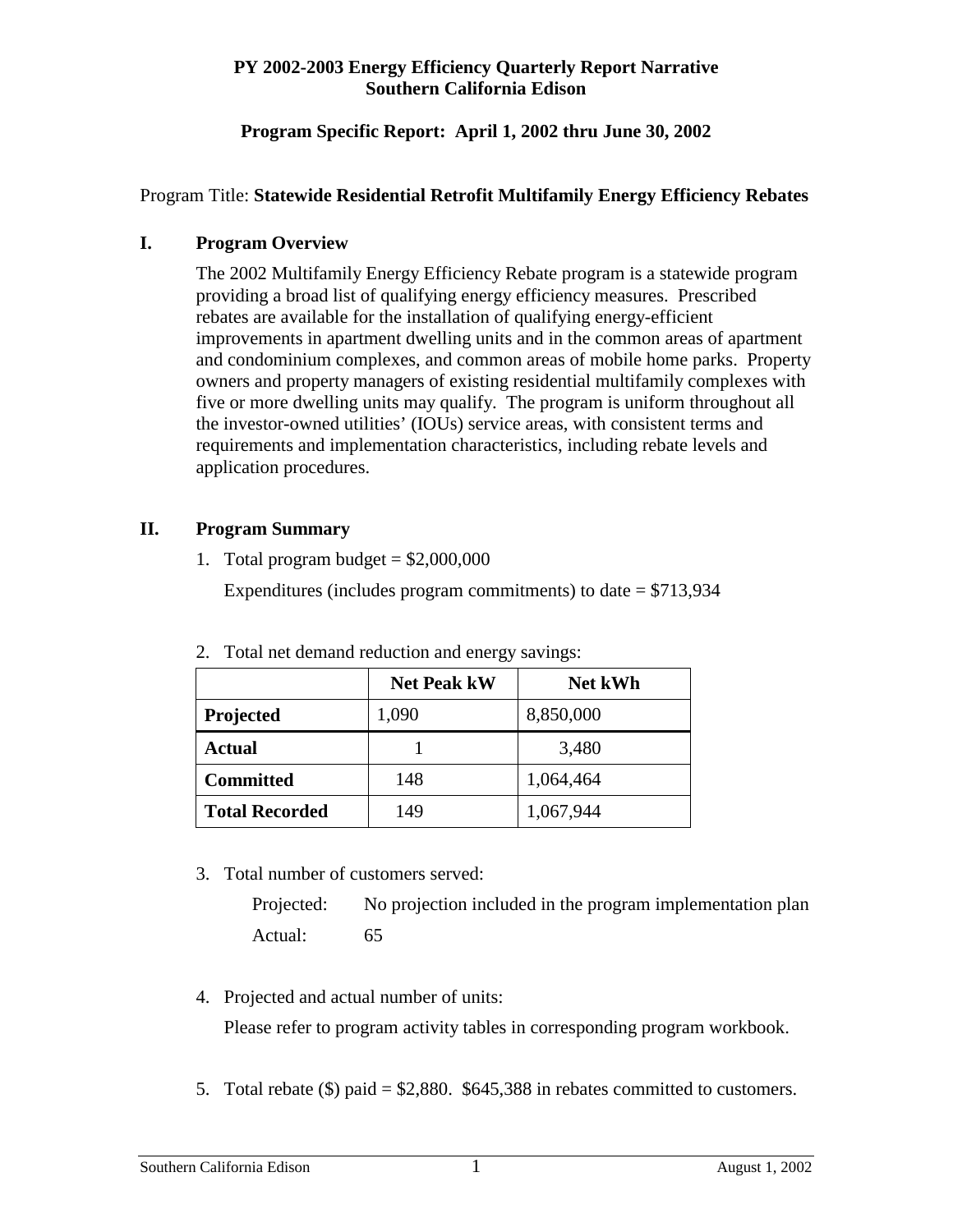# **Program Specific Report: April 1, 2002 thru June 30, 2002**

#### **III. Program Implementation Status**

1. Status of program delivery

There have been no changes in the delivery mechanism since submission of the program implementation plan submitted in May 2002 except for the following:

- Indoor Light Fixtures: fully subscribed (10,000 units), currently not being offered.
- 2. Customer Enrollment

Two blank copies of SCE's multifamily rebate application form were sent to the California Public Utilities Commission's Energy Division.

4. Workbook

Please refer to the informational tables shown in the corresponding program workbook for details on program expenditures and activities.

4. Training

The program did not sponsor any training during the quarter.

| <b>Marketing Piece</b>                                                                                                              | Quantity | <b>Method of Delivery</b>                                                                                         | <b>No. Per Method</b>                                                                          |
|-------------------------------------------------------------------------------------------------------------------------------------|----------|-------------------------------------------------------------------------------------------------------------------|------------------------------------------------------------------------------------------------|
| Multifamily                                                                                                                         | 1        | Distributed through:                                                                                              | Toll free calls: 800                                                                           |
| <b>Energy Efficiency</b><br>Rebate Program<br>Application<br>Package                                                                |          | <b>Energy Efficiency Call</b><br>Center Representatives and<br>voice response unit                                | Web site: --                                                                                   |
|                                                                                                                                     |          | <b>SCE Energy Efficiency</b><br>Website                                                                           |                                                                                                |
| Brochure: "Save<br><b>Energy Save</b><br>Money"                                                                                     | 250,000  | Various methods: Call<br>Centers, Public Relations,<br>and Other SCE Internal<br>Leveraging                       | $5,300$ (est.)                                                                                 |
| Article: "Take<br>Advantage of the<br>2002 Multifamily<br><b>Energy Efficiency</b><br>Rebates", Official<br>California<br>Apartment |          | <b>Monthly Periodical</b><br>published by Apartment<br><b>Association of California</b><br><b>Southern Cities</b> | 2,500 Multifamily<br>Property<br>Owners/Managers<br>and interested 3 <sup>rd</sup><br>parties. |

7. Marketing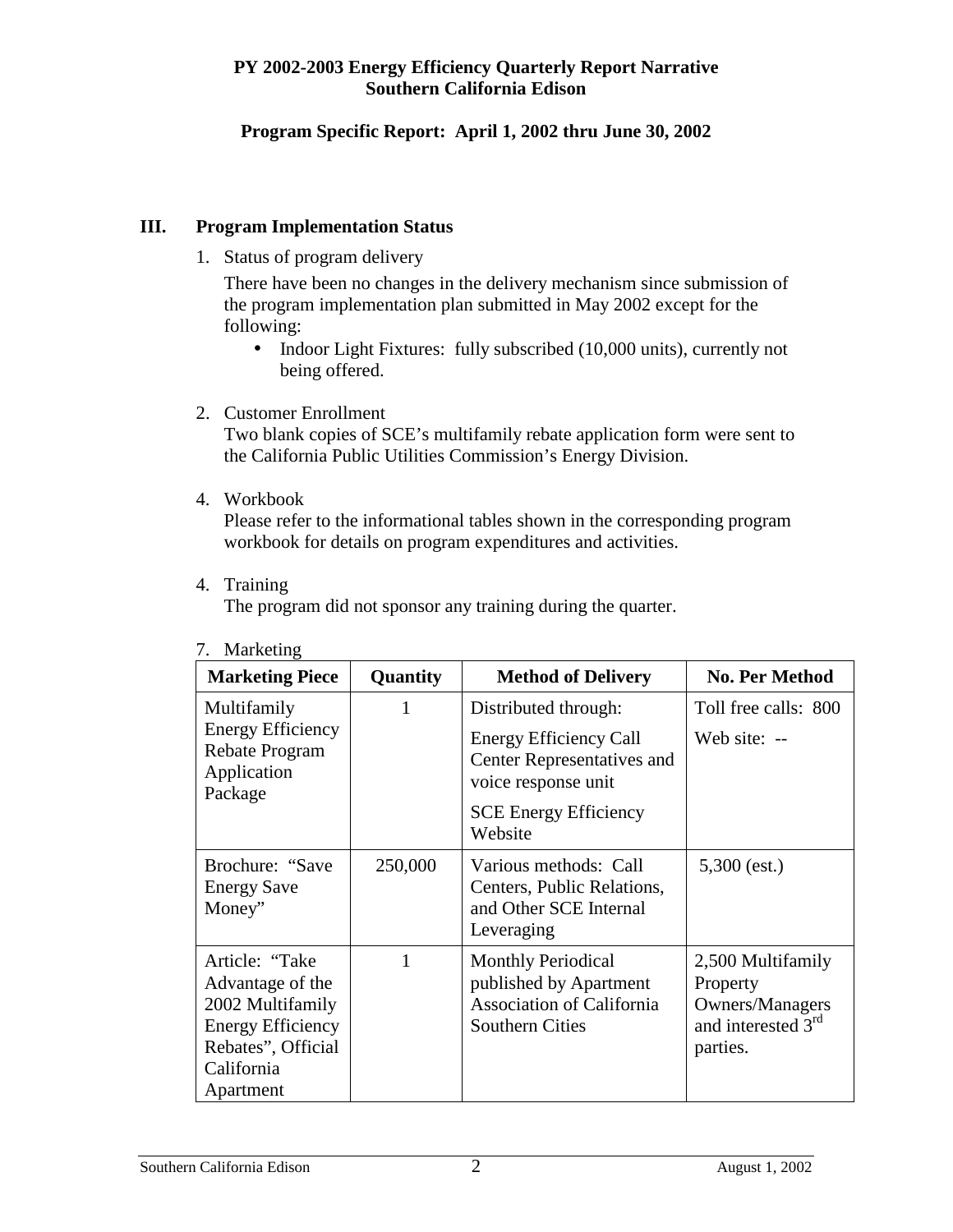#### **Program Specific Report: April 1, 2002 thru June 30, 2002**

| Journal, June |  |  |
|---------------|--|--|
| 2002          |  |  |

The Multifamily Rebate program information can be found by accessing the program website at [www.sce.com.](http://www.sce.com/)

# 6. Hard-to-Reach

SCE has modified its hard-to-reach (HTR) goals stated in its program implementation plan filed on May 20, 2002. The original HTR baseline (i.e., 2001 activities) included renters. Since multifamily is primarily renters this does not appear to be a HTR segment with this program. Below are the revisions to the HTR goal. In no way does this revision decrease SCE's HTR goal filed in its original program implementation plan filing. The target is still 10% over the 2001 baseline.

Original HTR Goal (as stated in SCE's May 20, 2002 filing): SCE had 43% of 2001 paid and committed multifamily rebate applications from hard-to-reach customer groups. The 2002 target is that 47% of Multifamily Energy Efficiency Rebate applications come from this same hardto-reach group.

#### Revised HTR Goal:

Removing renters from the 2001 baseline figure results in 33% of 2001 paid and committed multifamily rebate applications from hard-to-reach customer groups in SCE's service territory. The 2002 target is that 36% of Multifamily Energy Efficiency Rebate applications come from this same hard-to-reach group.

During the second quarter of 2002, approximately 82% of the Multifamily Rebate program application came from hard-to-reach customer segments.

#### **IV. Program Accomplishments**

On April 1,2002, the statewide Multifamily Energy Efficiency Rebate Program was launched on all four IOU's websites. The same measures were made available to multifamily property owners and property managers with five or more units. All four IOU's coordinated to design and develop a consistent application for accessibility on the respective websites, and hard copy form, for mailing purposes.

- All Statewide Multifamily applications list all four IOUs' websites.
- All four IOUs are collaboratively working with *FlexYourPower* and *Univision* and US DOE/EPA sponsored –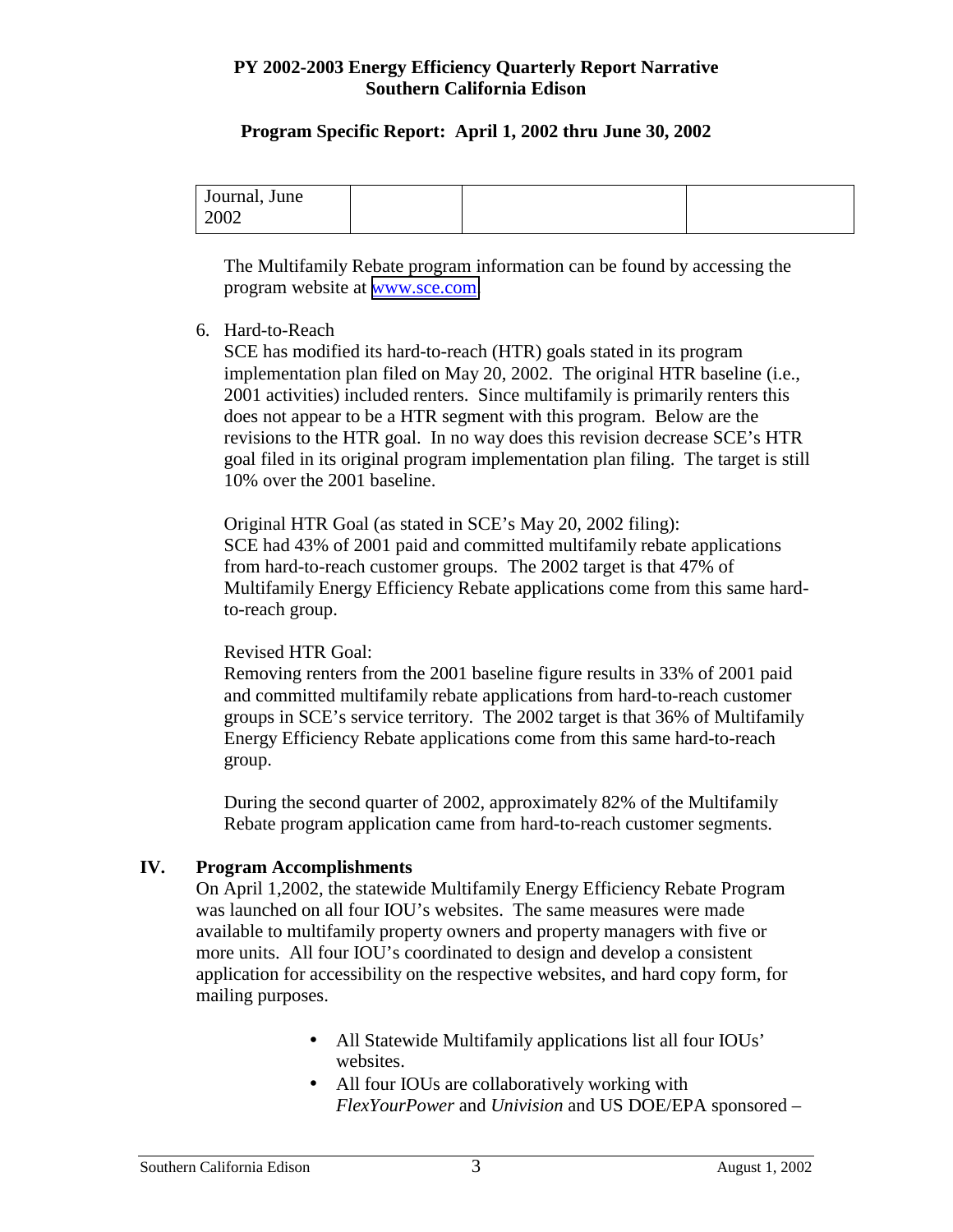# **Program Specific Report: April 1, 2002 thru June 30, 2002**

Energy Star program and Energy Star Partners to promote energy efficiency in California.

- All four utilities' programs are collaboratively listed and accessible on the California Energy Commission's Web site at http://www.consumerenergycenter.org/index.html.
- In May 2002, the IOUs in conjunction with California water and municipal utilities conducted a manufacturers/retailers meeting, with our Trade Allies to present the statewide implementation of the program in Downey, California.
- All four IOUs have cross-referenced other energy efficiency programs, including the low-income energy efficiency programs and CARE, administered by the IOU.
- Teamed with Southern California Gas Company in presenting an overview of the statewide multifamily rebate program to the Orange County Property Owners at the April association meeting.

# **V. Program Challenges**

No significant problems encountered to date.

**VI. Customer Disputes**  None.

#### **VII. Compliance Items**

There are no program specific compliance items issued by the California Public Utilities Commission regarding this program.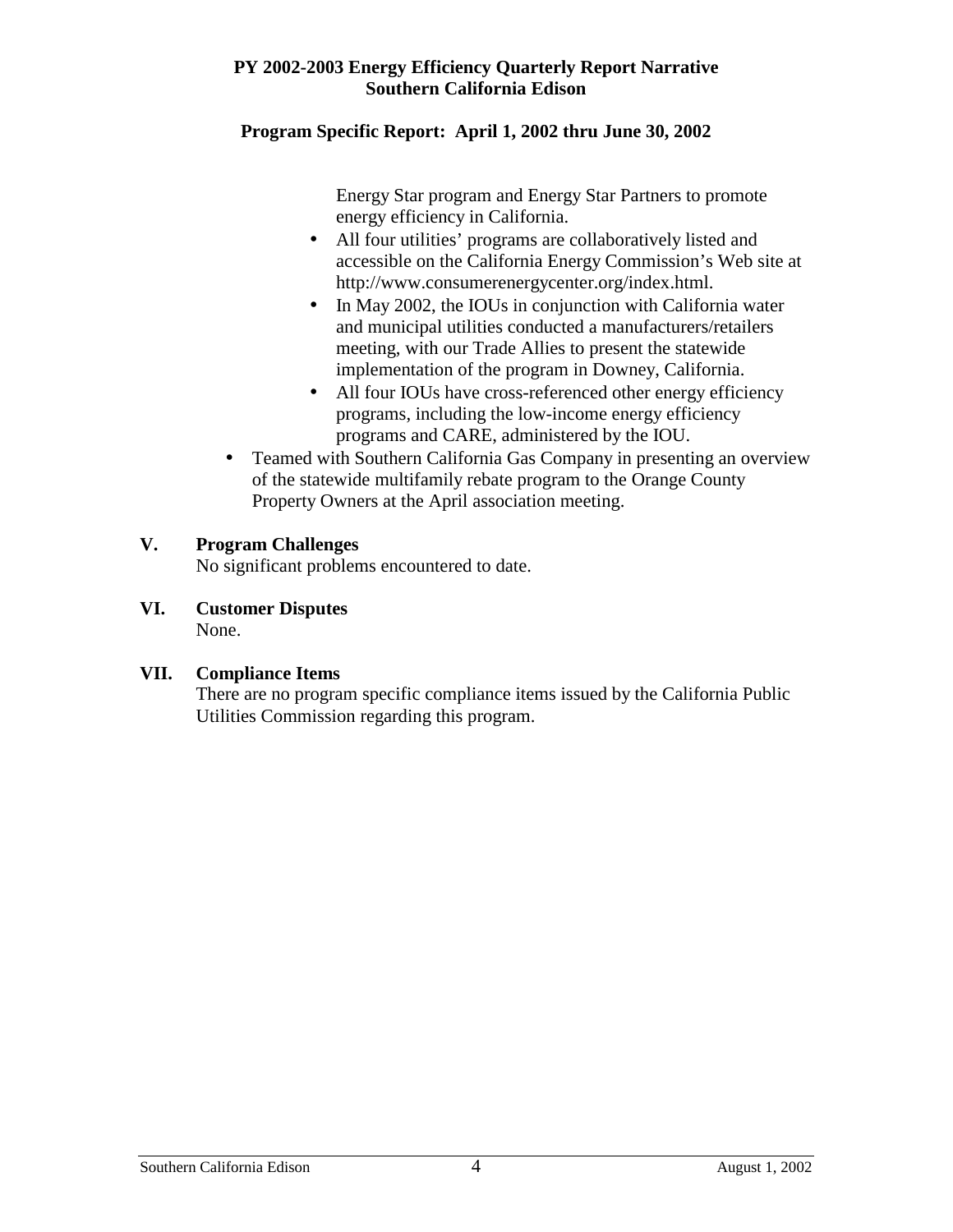#### **Program Specific Report: April 1, 2002 thru June 30, 2002**

#### Program Title: **Home Energy Efficiency Survey Program**

#### **I. Program Overview**

The Home Energy Efficiency Survey (HEES) Program employs two delivery channels: Mail-In surveys, which include targeted direct mailings, and the interactive online survey, which provides immediate results online, to provide customers with valuable information they can apply to assist them with understanding, controlling and reducing energy use in their homes.

#### **II. Program Summary**

1. Total program budget  $= $819,000$ Expenditures to date  $=$  \$46,485

2. Total net demand reduction and energy savings Categorized as an information program consistent with the California Public Utilities Commission's 2002 Energy Efficiency Policy Manual.

|           | <b>Mail-In Survey Targets</b> | <b>Online Survey Targets</b> |
|-----------|-------------------------------|------------------------------|
| Projected | 18,000                        | 12,000                       |
| Actual    | 151                           | 1.296                        |

3. Total number of customers served:

- 4. Projected and actual number of units: Please refer to tables shown in corresponding program workbook.
- 5. Total rebate (\$) paid. Not applicable to this information program.

# **III. Program Implementation Status**

- 1. Status of program delivery No change from the program implementation plan submitted to the California Public Utilities Commission (CPUC) on May 20, 2002.
- 2. Customer Enrollment Sample copies of these audits, in all languages, were sent to the CPUC's Energy Division.
- 3. Workbook

Please refer to informational tables shown in the corresponding program workbook for details of program expenditures and program activities.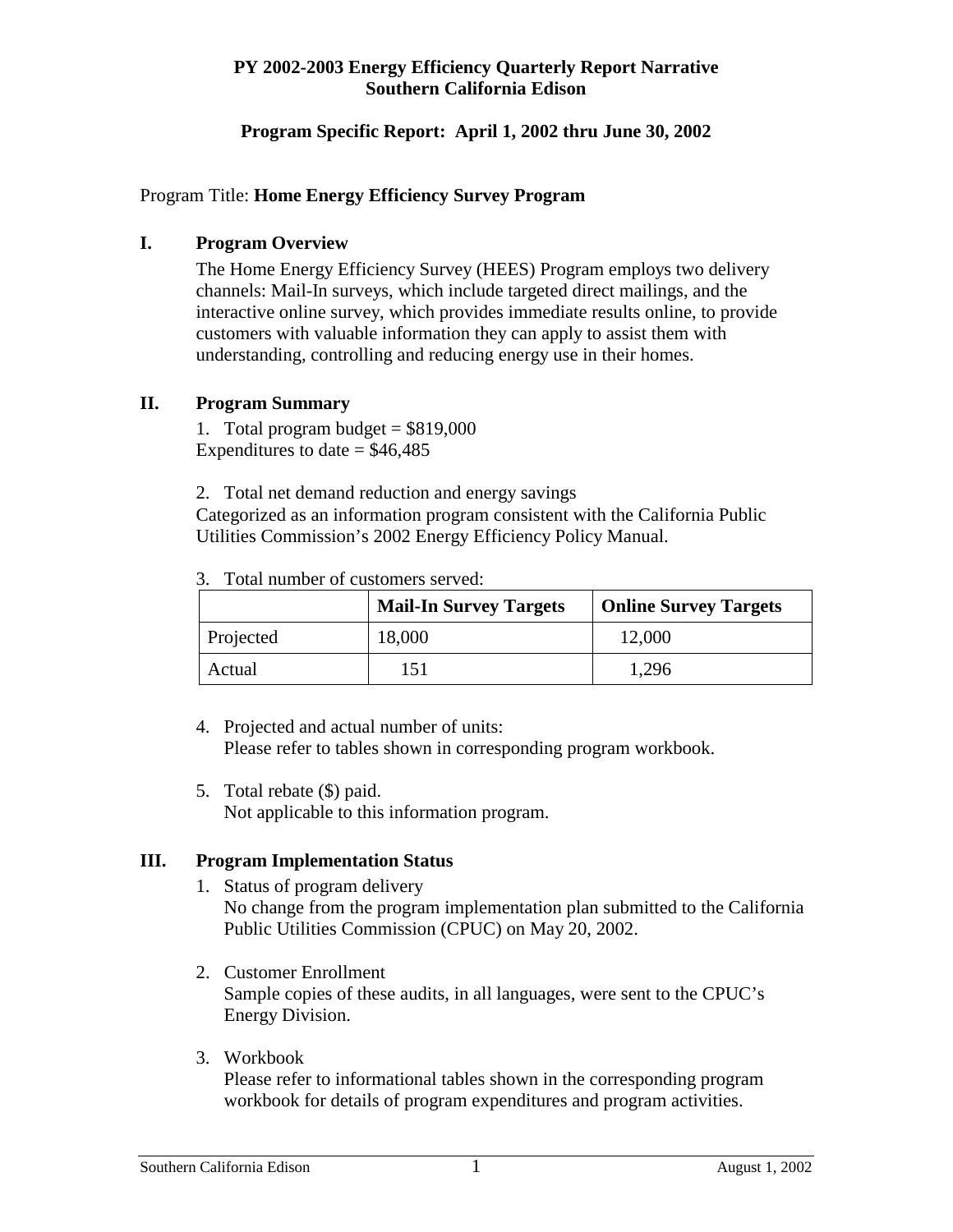# **Program Specific Report: April 1, 2002 thru June 30, 2002**

#### 4. Training

Customer training is typically not conducted due to the nature of the program. The energy audits are created in simplified form to help the customer's complete an energy audit.

#### 8. Marketing

| <b>List Pieces</b>                                    | Quantity | <b>Method of Delivery</b>         | $#$ w/Each<br><b>Method</b> |
|-------------------------------------------------------|----------|-----------------------------------|-----------------------------|
| Electric Service Guide                                |          | <b>Customer Connection Insert</b> | Residential                 |
| Alphabet House Radio spot<br>Good Neighbor Radio spot |          | Southern California Radio         | Residential                 |
| Save Energy, Save Money<br><b>brochure</b>            |          | Handouts, Mail, Online            | Residential                 |
| English, Spanish, Chinese Surveys<br>online           | --       | www.sce.com web site              | Residential                 |

#### 9. Hard-to-Reach

The Commission directed the IOUs to create a Spanish and an Asian-language translation of the survey within two months of program launch, and to send 50% of the mailed HEES to Hard-to-Reach (HTR) customers. In response, SCE's 2002 HTR goal is to solicit 9,000 mail-in surveys to hard-to reach customers as defined by the Commission. From April 1, 2002, through June 30, 2002, no surveys have been mailed to the hard to reach customers due to the development of the marketing plans described above. The direct mail campaign, which includes HTR, is scheduled for mid-July.

# **IV. Program Accomplishments**

The HEES Program has been available to customers, via Mail-In and interactive online surveys since the beginning of the second quarter. The Mail-In program contacted 100,000 customers in the second quarter soliciting participation. The online program has been promoted via the Web site and a press release.

Translated versions of the Mail-In survey, in Spanish and Chinese, were posted on the Web site on June 1, 2002, meeting the Commission directive. Customers may download, print and mail-in these translated surveys, or request direct mail participation via the call centers.

• Designed a single statewide consistent English language version of the Mail-In survey.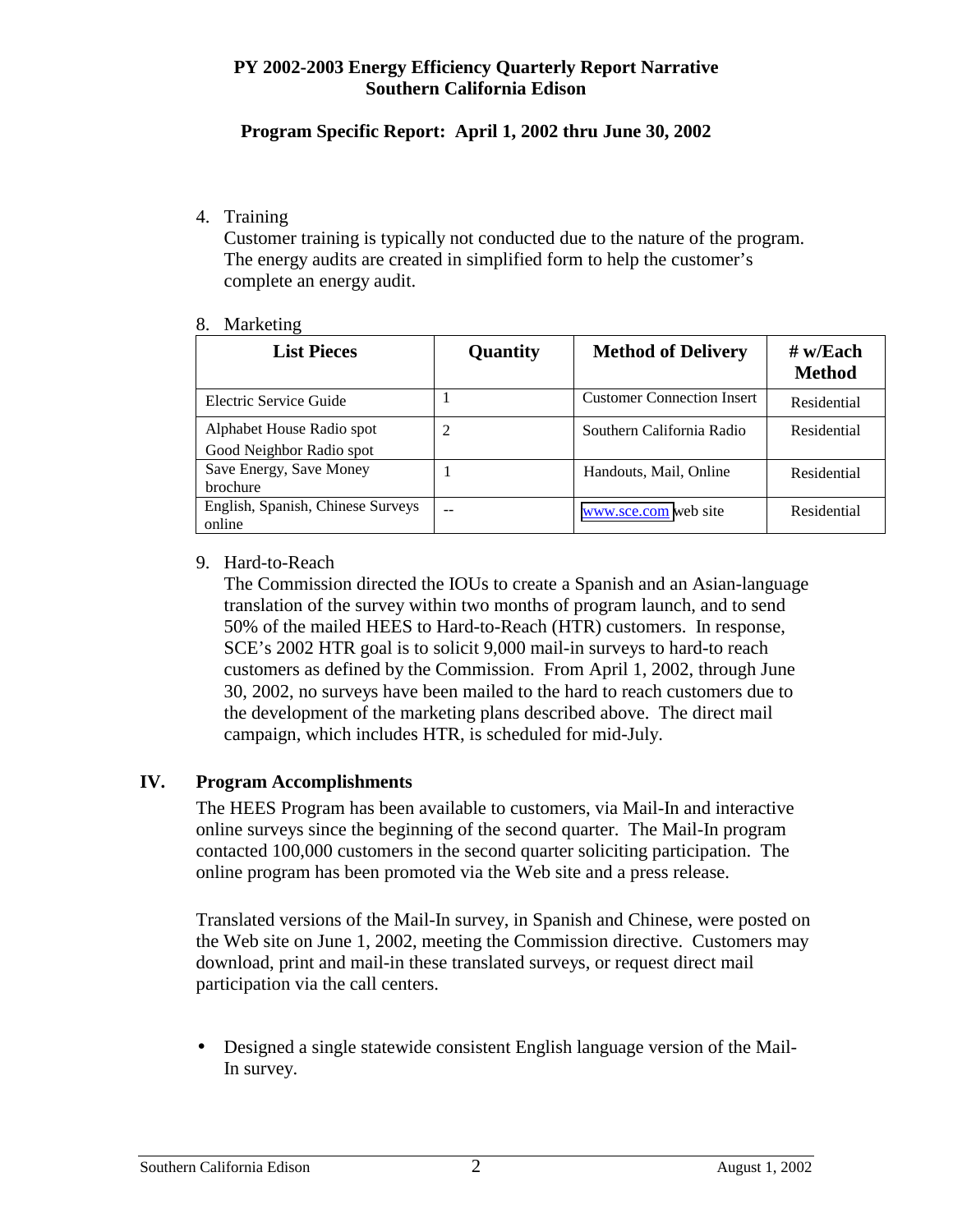#### **Program Specific Report: April 1, 2002 thru June 30, 2002**

- Completed translation of statewide survey into Spanish and one Asian language per utility. Spanish mail-in surveys are now available in all four IOU service territories, in Chinese in PG&E, SoCalGas, and SCE service territories, and in Vietnamese in SDG&E's service territory. As directed by the California Public Utilities Commission, each IOU created an Asian language audit based on the most predominant Asian language in the service territory. Mail-in surveys are also available in multiple languages, as outlined above, via each IOU's web site. Consumers are able to download, complete and mail back for processing.
- In coordination with other party statewide contract efforts, IOU's worked with *Univision*, to develop television announcement copy promoting the Home Energy Efficiency Survey. Announcements are scheduled to air in August.

#### **V. Program Challenges**

No significant problems encountered to date.

# **VI. Customer Disputes**

None.

# **VII. Compliance Items**

The following list itemizes the various regulatory compliance items issued by the California Public Utilities Commission directly relating to this program.

#### Decision 02-03-056 –

*"At least 50% of the mailed statewide residential Home Energy Efficiency Surveys shall be sent to hard-to-reach customers. The IOUs shall develop and make available a Spanish-language version of the survey, and a version in the most prevalent Asian language in the IOU's territory, for both mailing and webposting within two months of the launch of their survey programs." [Ordering Paragraph No. 5, p. 62]* 

#### Response -

IOU's are actively targeting HTR customers via direct mailing efforts. These efforts began during mid-July. SCE met the Commission's mandate for having Spanish and Asian language version surveys available for mailing and web posting within two months of the programs launch date, or June 1, 2002*.*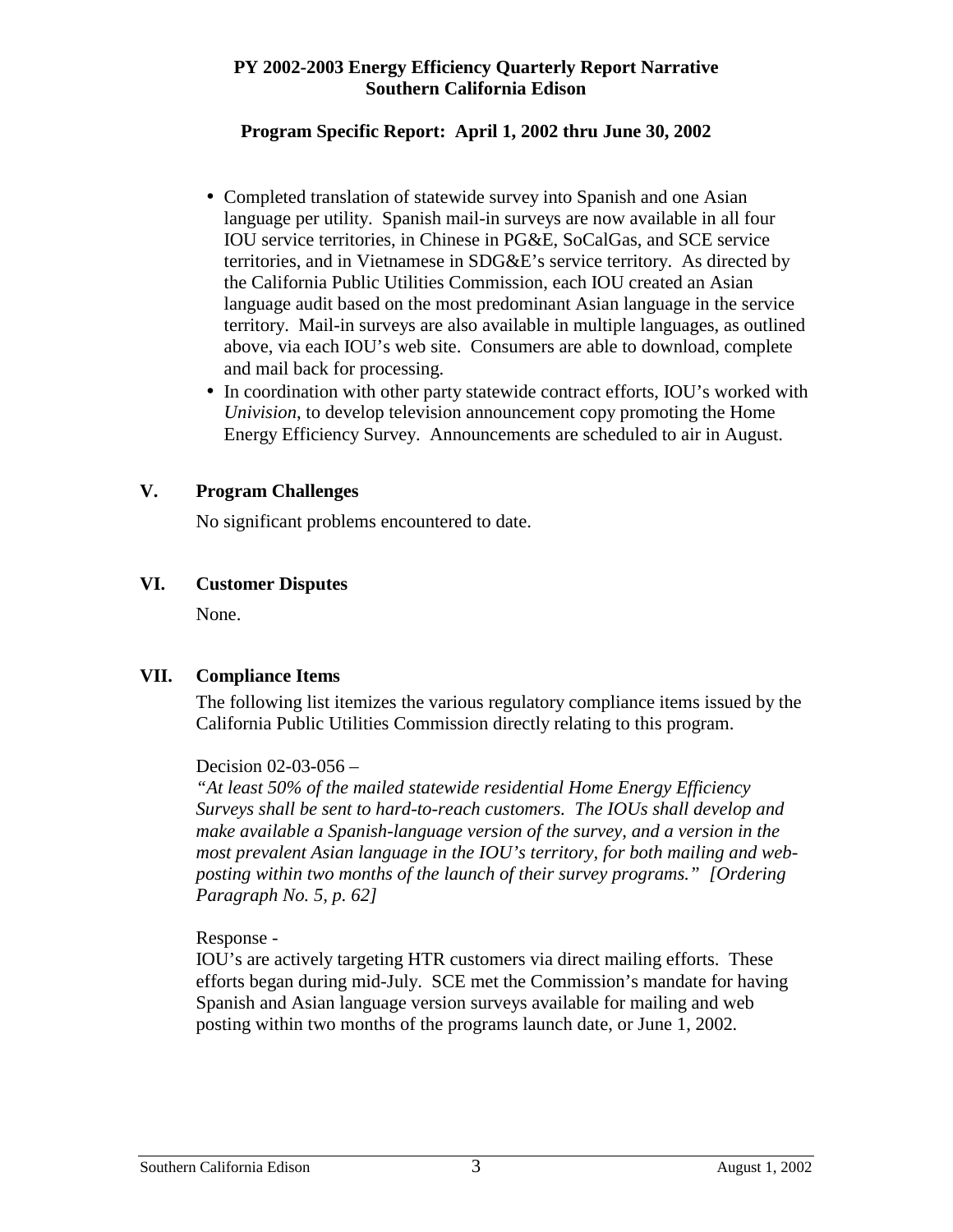#### **Program Specific Report: April 1, 2002 thru June 30, 2002**

#### Program Title: **California ENERGY STAR ® New Homes Programs**

- California ENERGY STAR® New Homes Multi-family
- California ENERGY STAR<sup>®</sup> New Homes Single Family

#### **I. Program Overview**

The California Energy Star New Homes Programs (CESNHP) are designed to encourage single family and multi-family (including rental apartments, condominiums, townhomes; as well as high-rise buildings on a pilot basis) builders to construct homes that exceed Title 24 through a combination of financial incentives, design assistance, and education. These performance-based programs are designed to encourage homebuilders to construct single family and multi-family dwellings that are 15% and 20% more efficient than required by the 2001 Residential Energy Efficiency Standards – initiated in State Assembly Bill (AB) 970. The 15% level has been designated by the EPA as the new Energy Star® homes baseline for California, subsequent to the Title 24 revisions (2001 Standards) brought about in AB 970. As a result, buyers of **single-family homes, and renters of multifamily** have energy-efficient, money-saving, comfort and quality alternatives compared to standard new housing.

#### **II. Program Summary**

#### 2. **Single Family**:

Total program budget  $= $3,500,000$ Expenditures to date  $= $153,512$ 

# **Multi-family**:

Program budget  $= $500,000$ Expenditures to date  $= $10,096$ 

3. Total net demand reduction and energy savings:

#### **Single Family**

|               | <b>Net Peak kW</b> | <b>Net kWh</b>           |
|---------------|--------------------|--------------------------|
| Projected     | 4,204              | 3,587,580                |
| <b>Actual</b> | -                  | $\overline{\phantom{0}}$ |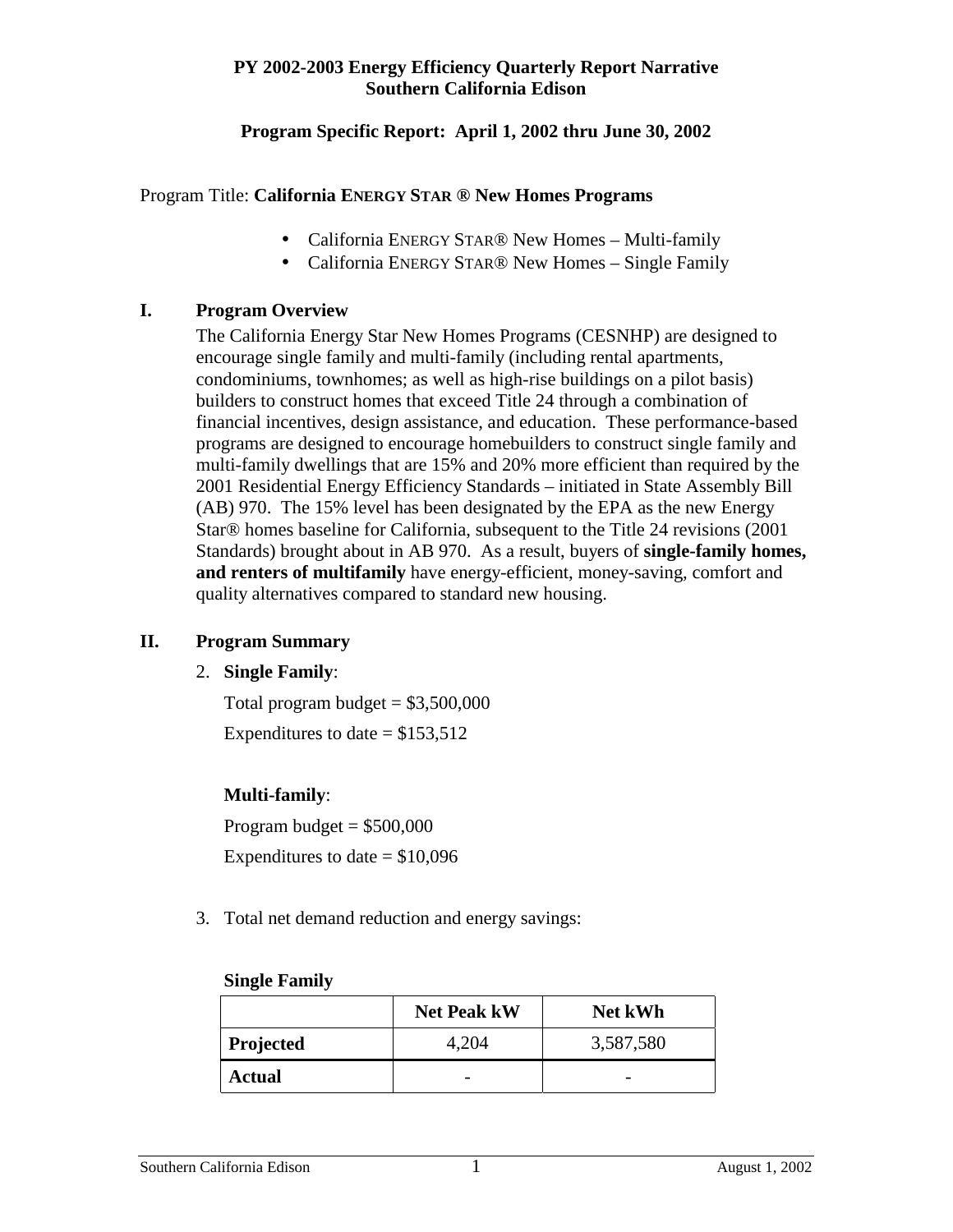#### **Program Specific Report: April 1, 2002 thru June 30, 2002**

| <b>Committed</b>      | 299 | 278,320 |
|-----------------------|-----|---------|
| <b>Total Recorded</b> | 299 | 278,320 |

**Multi-Family** 

|                       | <b>Net Peak kW</b> | <b>Net kWh</b> |
|-----------------------|--------------------|----------------|
| Projected             | 380                | 358,000        |
| <b>Actual</b>         |                    |                |
| <b>Committed</b>      |                    |                |
| <b>Total Recorded</b> |                    |                |

3. Total number of customers served:

Projected:

4,660 Single Family units

2,000 Multi-Family units

Actual (Includes Committed): 355 Single Family units 0 Multi-Family units

4. Projected and actual number of units:

Please refer to tables in the corresponding program workbook.

5. Total rebate (\$) paid:

**Single Family:**  $$0 =$  paid,  $$271,970 =$  committed. **Multi-Family**:  $$0 = paid, $0 = committed.$ 

# **III. Program Implementation Status**

1. Status of program delivery

No change from the program implementation plan submitted to the California Public Utilities Commission on May 20, 2002.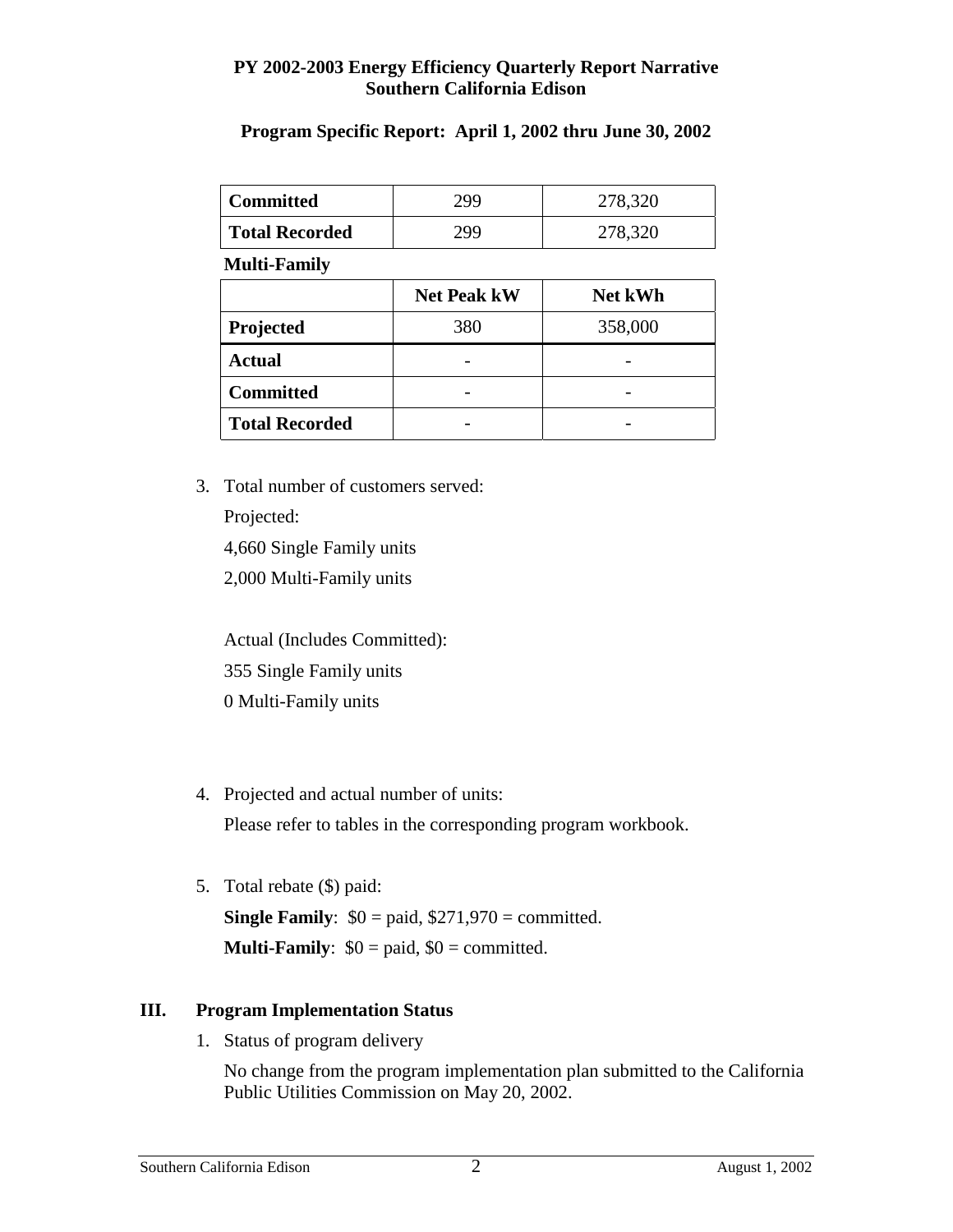# **Program Specific Report: April 1, 2002 thru June 30, 2002**

#### 2. Customer Enrollment

Two blank copies of SCE's single-family and multifamily application forms were sent to the CPUC's Energy Division.

3. Workbook

Please refer to the informational tables shown in the corresponding workbook for details of program expenditures and activities.

2. Training

The program did not sponsor any external training during the quarter.

| <b>List Pieces</b>     | Quantity   | <b>Method of Delivery</b>                                      | $#$ w/Each<br><b>Method</b> |
|------------------------|------------|----------------------------------------------------------------|-----------------------------|
| <b>MF</b> Applications | 200        | Direct Contact or<br>Direct Mail                               | 10                          |
| <b>SF</b> Applications | <b>300</b> | Direct Contact or<br>Direct Mail                               | 100                         |
| Tri-fold Brochure      | 2500       | <b>Trade Show</b><br><b>Handouts or Direct</b><br>Contact/Mail | 1200                        |

5. Marketing

Other Marketing Activities:

- On May 13, 2002 attended the California Building Industry Association's (CBIA) Legislative Conference where the statewide CESNHP was presented at the Energy Sub-Committee meeting.
- On May 22, 2002 co-sponsored a display table at the BIA/OC's quarterly PASS luncheon.
- In May 2002, CHEERS featured a story on the new CESNHP in their monthly newsletter.
- Sponsored a booth at the annual Pacific Coast Builders Conference where the CESNHP was showcased. Due to the prominent role CHEERS plays in the statewide RNC energy efficiency arena, the organization was also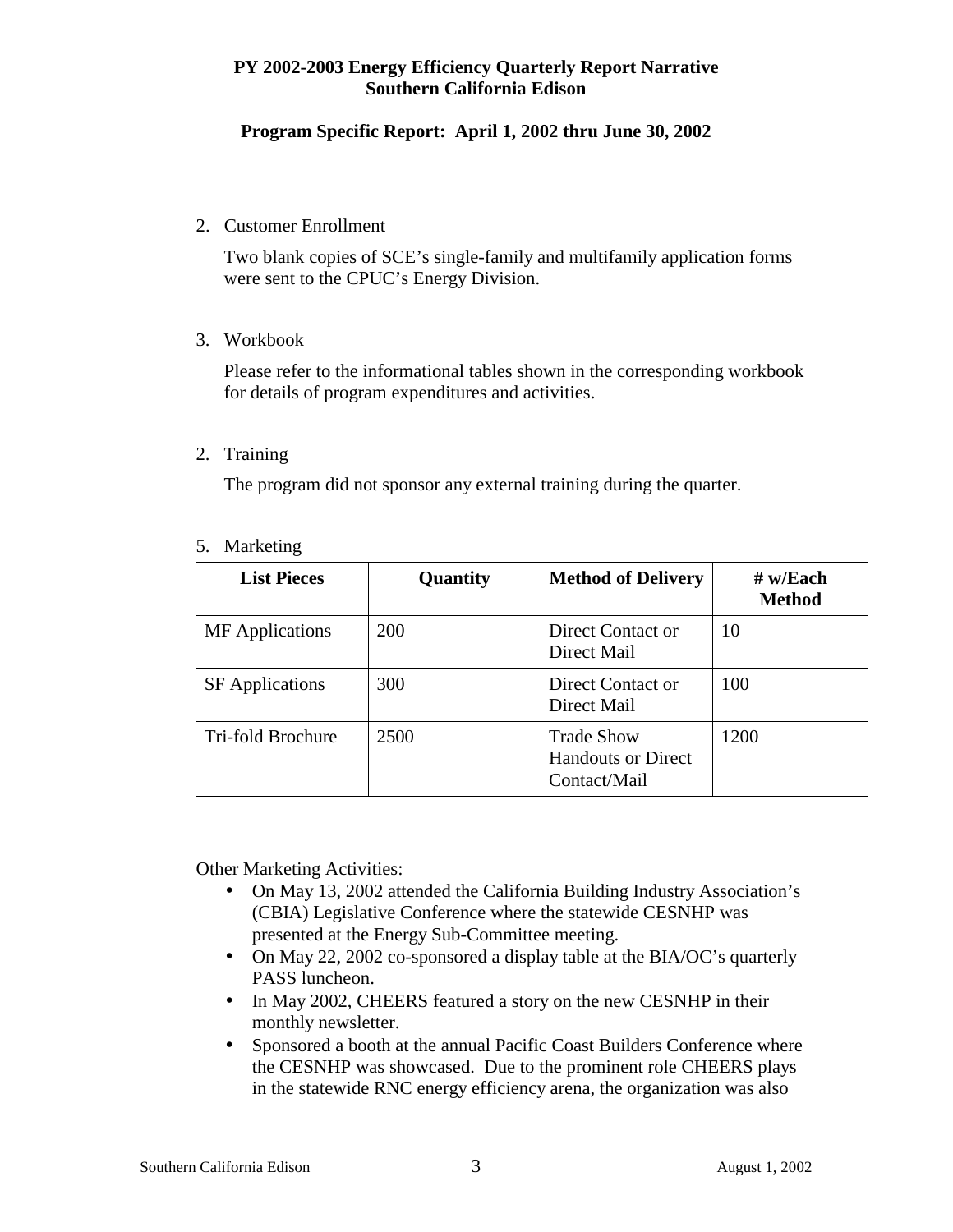# **Program Specific Report: April 1, 2002 thru June 30, 2002**

highlighted in a booth hosted by SCE. Roughly 24,000 members of the building industry attended the show with over 600 exhibitors.

- On April 4, 2002 attended the Palm Springs chapter of the BIA where the CESNHP was presented to BIA members and local government officials.
- On June 13, 2002, presented the CESNHP to staff and students of Eisenhower High School in Rialto, as well as local government officials in coordination with the City of Rialto to prepare an energy efficiency plan for new home communities being developed in Rialto.
- Created an electronic mailbox (scenewhomes@sce.com) specific to residential new construction in support of the CESNHP. The mailbox is titled "SCE New Homes" and is accessible both independent of and through SCE's web page, and is intended to receive electronic compliance submittals, field questions for both the CESNHP multi-family and single family programs, respond to requests for CESNHP applications, as well as reply to general residential new construction questions. The automatic response issued when an email is received will have a CESNHP promotional tagline.

[www.socalgas.com,](http://www.socalgas.com/) [www.sdge.com,](http://www.sdge.com/) [www.pge.com,](http://www.pge.com/) have placed updated program information on the CESNHP. Final revisions are being submitted for [www.sce.com](http://www.sce.com/) and are due to be available August 1, 2002.

6. Hard-to-Reach

20% of direct implementation funds need to be directed to the Hard-to-Reach markets. To date, SCE is actively working on several potential projects but has not secured contracts at this time.

# **IV. Program Accomplishments**

The CESNHP (both Single Family and Multi-Family programs) was officially launched in April 2002, but was formally introduced to the building industry at the Pacific Coast Builders Conference (PCBC), June 26 – 28, at the Moscone Convention Center in San Francisco. Through a collaborative advertising campaign, PG&E, SCE, SDG&E, and SoCalGas ran ads in seven statewide trade journals with a combined readership of over 46,000 building industry professionals. The ads ran from May 27 through June 24 and also included taglines directing the audience to two PCBC exhibitor booths sponsored by the IOUs. In support of the statewide program effort, identical program applications for Multi-Family and Single Family were developed and distributed by the investor-owned utilities for CESNHPs.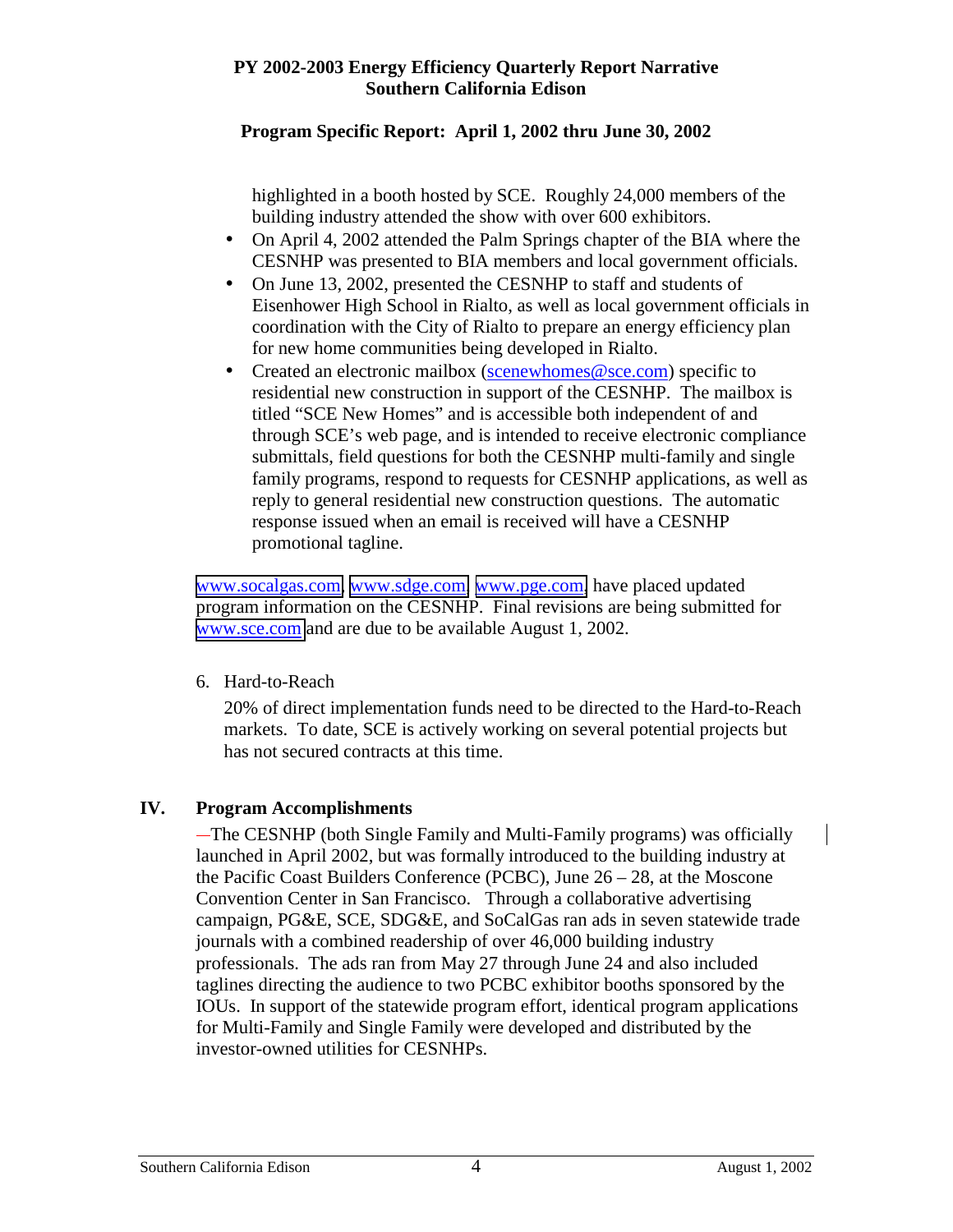#### **Program Specific Report: April 1, 2002 thru June 30, 2002**

In SCE's multifamily program, SCE conducted a competitive bid process to select a field delivery team. The contract was awarded in early July, and it is anticipated that there will be significant activity in the third quarter to report.

#### **V. Program Challenges**

No significant problems encountered to date.

#### **VI. Customer Disputes**

None.

#### **VII. Compliance Items**

The following list itemizes the various regulatory compliance items issued by the California Public Utilities Commission directly relating to this program.

Decision 02-03-056, Ordering Paragraph 6 states:

*"To ensure that Public Goods Charge (PGC) funds are devoted to hard-to-reach customers served by the statewide residential new construction program, 20% of the direct implementation funds allocated to this program shall be reserved for units constructed for hard-to-reach customers as defined in this decision and in D. 01-11-066."* 

#### Response:

To ensure program focus on hard-to-reach customer groups, SCE will focus 20% of the direct implementation budget on the multifamily sector.

#### Decision 02-03-056, Ordering Paragraph 8 states:

*"The IOUs shall develop two separate budgets and program plans for singlefamily and multi-family residential new construction programs in their Program Implementation Plans. Edison and SDG&E shall include benchmarks for multifamily units with their Plans; PG&E and SoCalGas have already done so and need not do so in their Plans. At least 15% of all claimed installations of energy efficiency measures shall be verified with an inspection by a CHEERS or HERScertified inspector."* 

#### Response: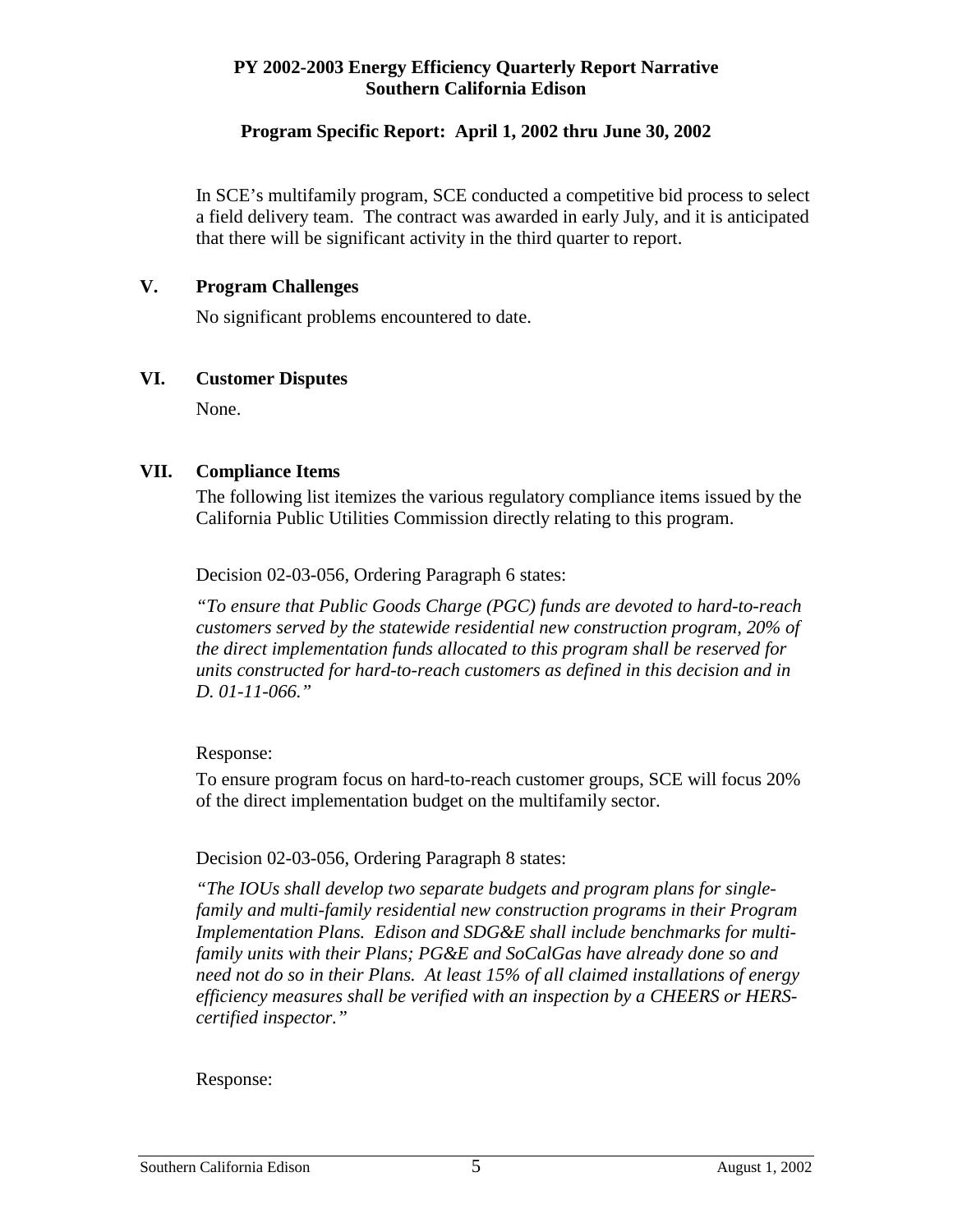# **Program Specific Report: April 1, 2002 thru June 30, 2002**

Separate programs for Single Family and Multi-Family homes were developed and implemented as of April 2002. SCE has developed inspection procedures that will ensure that at least 15% of all claimed installations of energy efficiency measures are verified with an inspection. To date, program participants have not yet finished construction on any project.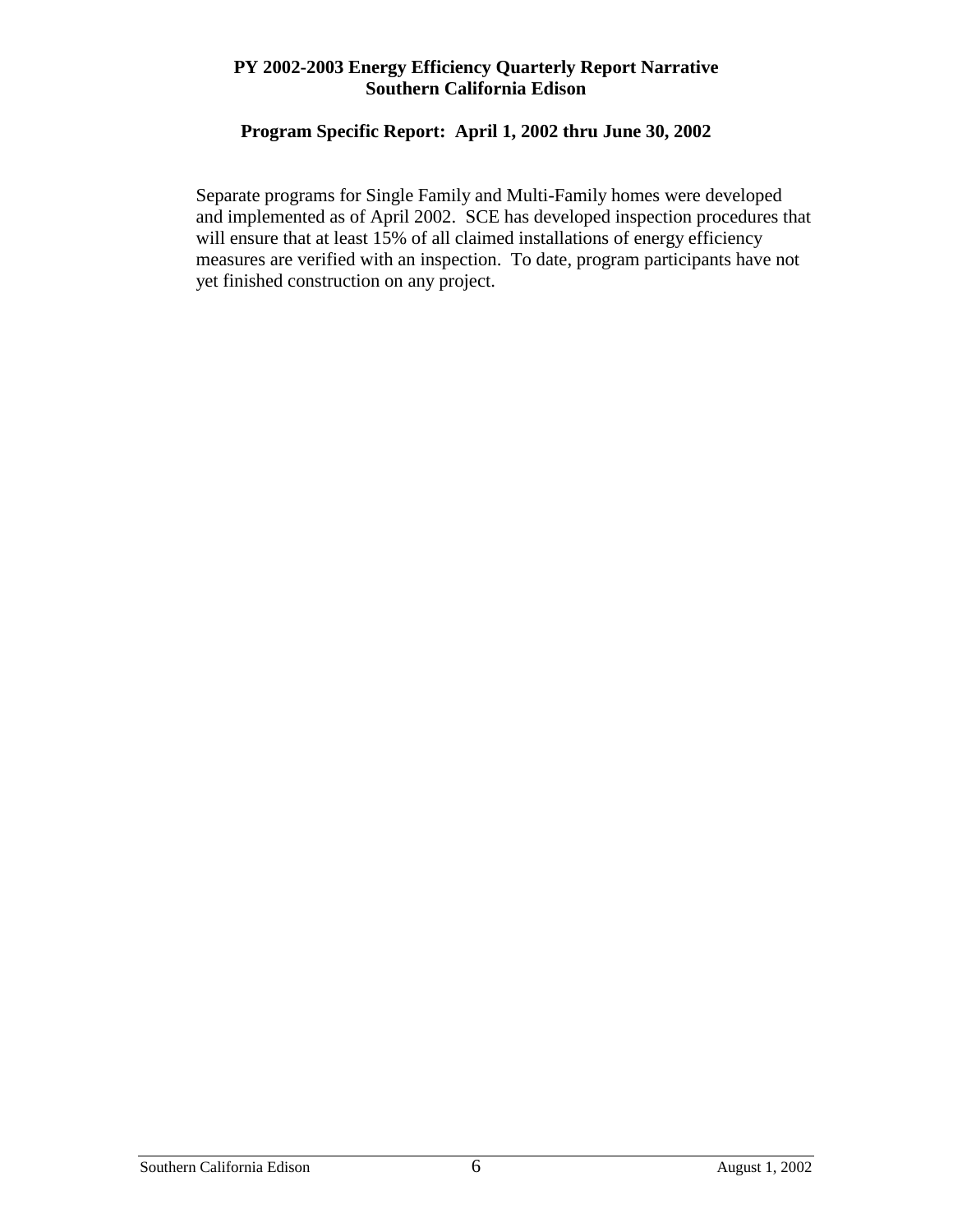#### **Program Specific Report: April 1, 2002 thru June 30, 2002**

#### Program Title: **Nonresidential Standard Performance Contract (SPC) Program**

#### **I. Program Overview**

This statewide program offers cash incentives for custom-designed energy savings retrofits of existing facilities to large and medium businesses, but small and very small businesses can also participate if their measures do not qualify for the Express Efficiency program.

Any utility customer paying the gas or electric Public Goods Charge (PGC) in the investor-owned service territories would be eligible. This includes utility customers who may have opted to purchase electricity or gas from other suppliers. Third party Energy Efficiency Service Providers (EESPs) who sponsor energy efficiency retrofit projects at utility customer facilities are eligible to participate.

#### **II. Program Summary**

1. Total program budget =  $$9,650,000$ Expenditures to date  $= $308,058$ 

|                       | Net kW | <b>Net kWh</b> |
|-----------------------|--------|----------------|
| Projected             | 8,620  | 41,719,000     |
| <b>Actual</b>         |        |                |
| Committed*            | 8,087  | 54,715,527     |
| <b>Total Recorded</b> | 8,087  | 54,715,527     |

2. Total net demand reduction and energy savings:

\*note: does not include customer applications currently under review.

- 3. Total number of customers served Projected: 75 Actual: 85
- 4. Projected and actual number of units: Please refer to tables in the corresponding program workbook.
- 5. Total rebate  $(\$)$  paid = \$0. \$5,527,424 in rebates committed to approved customer projects. Additional applications totaling \$6.6 million in rebates are currently in the application review process.

#### **III. Program Implementation Status**

1. Status of program delivery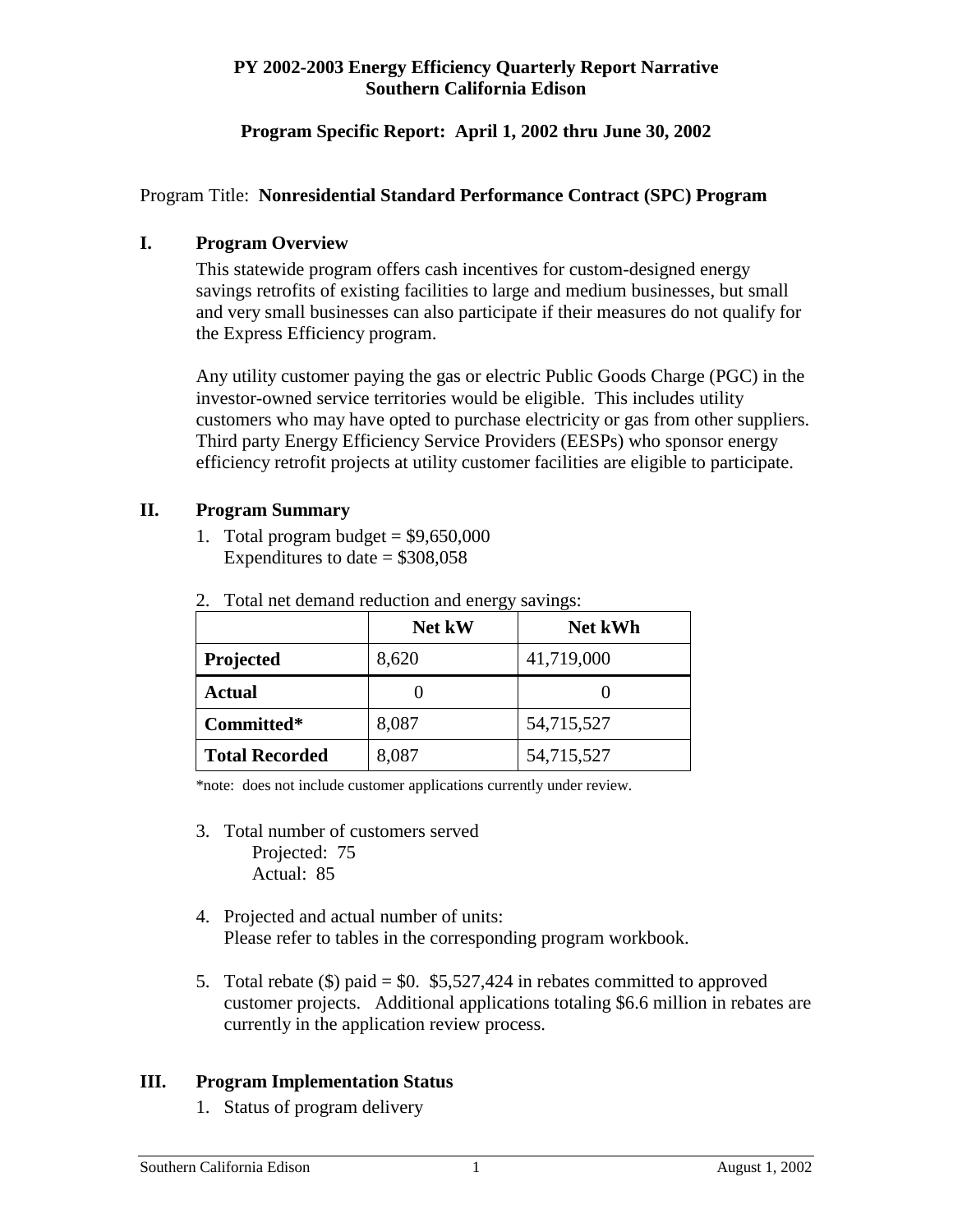# **Program Specific Report: April 1, 2002 thru June 30, 2002**

No change from the program implementation plan submitted to the California Public Utilities Commission (Commission) on May 20, 2002.

2. Customer Enrollment

As part of program participation, customers/EESPs are required to apply for program funds through an application process. Copies of these applications were sent to the Commission's Energy Division staff.

3. Workbook

Please refer to informational tables shown in the corresponding program workbook for details of program expenditures and program activities.

4. Training

No customer/EESP training was conducted. However, SCE's customer/program representatives did field various questions from potential customers on the 2002 SPC program.

5. Marketing

| <b>List Pieces</b> | Ouantity | <b>Method of Delivery</b> | # w/Each Method |
|--------------------|----------|---------------------------|-----------------|
| Website            | site     | www.scespc.com            | $- -$           |

6. Hard to Reach

The SPC program was not designed for the-hard-to-reach customers, however the program outreach is to all customers.

# **IV. Program Accomplishments**

The 2002 statewide SPC program officially began on April 1, 2002. During the second quarter, SCE committed to customers 70% of its allocated incentive budget for the SPC program. The SCE program will be fully committed during the third quarter following the approval of applications currently undergoing review. New project applications are being placed on the program's waitlist and may be funded if any active projects are cancelled. Other program accomplishments included:

- IOUs have one Policy and Procedures Manual
- One CD ROM was used by all IOU

# **V. Program Challenges**

Strong customer demand for the SPC program continued in 2002. This demand outstripped the available program funds. In response, the statewide program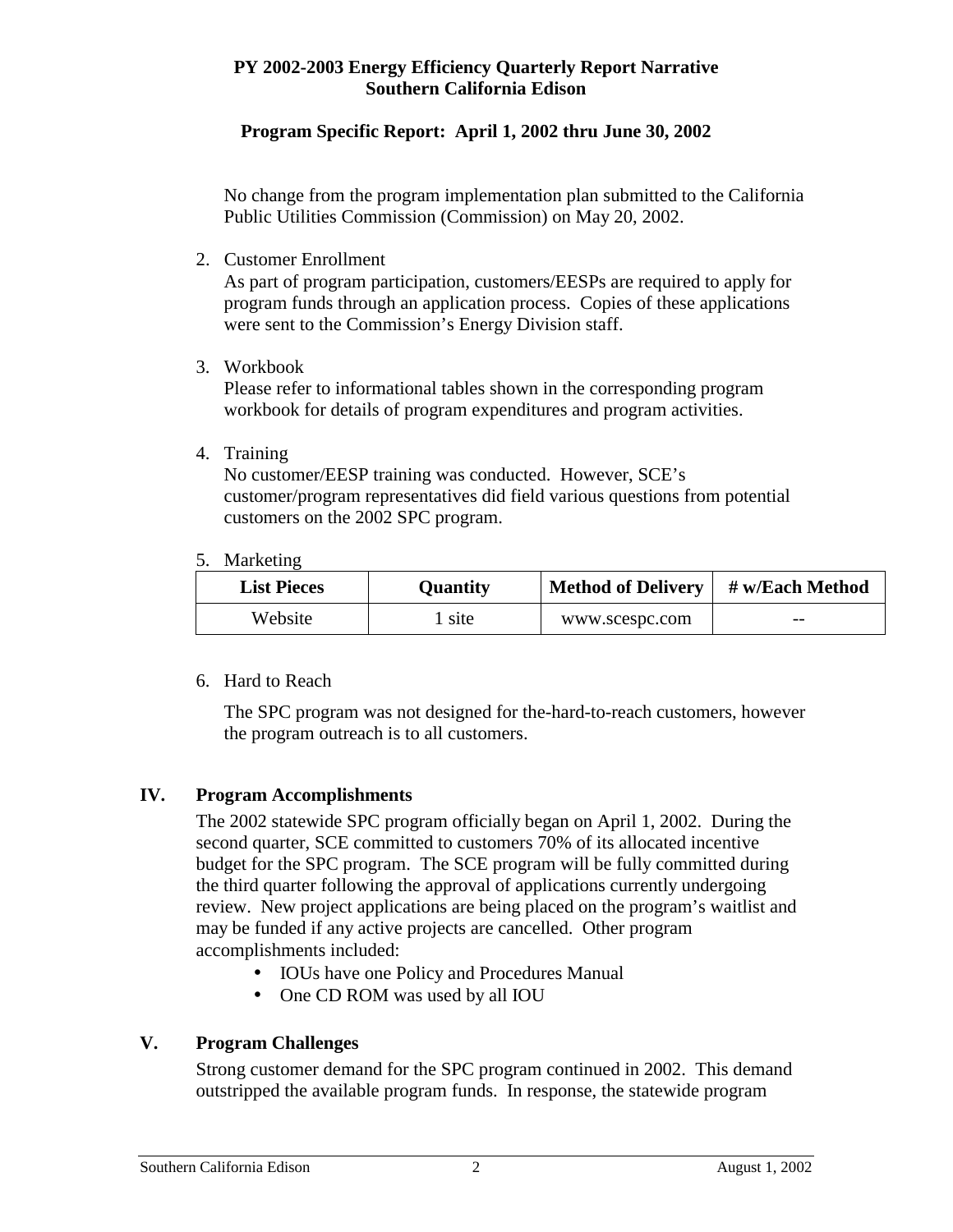#### **Program Specific Report: April 1, 2002 thru June 30, 2002**

developed a customer Wait List. This will enable the program to quickly identify participants/projects if additional program funds become available in the future.

#### **VI. Customer Disputes**

None.

#### **VII. Compliance Items**

The following list itemizes the various regulatory compliance items issued by the California Public Utilities Commission directly relating to this program.

Decision 02-03-056 states in Ordering Paragraph 9: *"The IOUs shall cooperate with third parties in carrying out nonresidential Standard Performance Contract (SPC) programs approved in this decision."* 

#### Response-

Thirty percent of the approved projects are sponsored through a third party EESP. Utility representatives have been instrumental in providing information and assistance to SCE's customers.

Decision 02-03-056 states in Ordering Paragraph 10: *"At least seventy percent (70%) of the IOUs' nonresidential SPC funds shall be reserved for non-lighting retrofits."* 

#### Response –

The SPC program guidelines were modified to require that at least seventy percent (70%) of the IOUs SPC funds be reserved for non-lighting retrofit projects. Currently, 20% of the SCE's program incentive budget has been reserved for lighting retrofits.

Decision 02-03-056 states in Ordering Paragraph 11: *"Large nonresidential customers carrying out first generation energy efficient lighting retrofits shall not receive financial incentives from PGC funds."* 

#### Response –

The 2002 SPC program manual, which is available to all applicants, specifically defines the ineligible "first generation" lighting technology, and also defines the eligible "second generation" and "third generation" technologies. The application reviewers are highly knowledgeable with these definitions, and apply the eligibility rules to each lighting project application. Large nonresidential customers carrying out first generation energy efficient lighting retrofits have not received SPC incentives.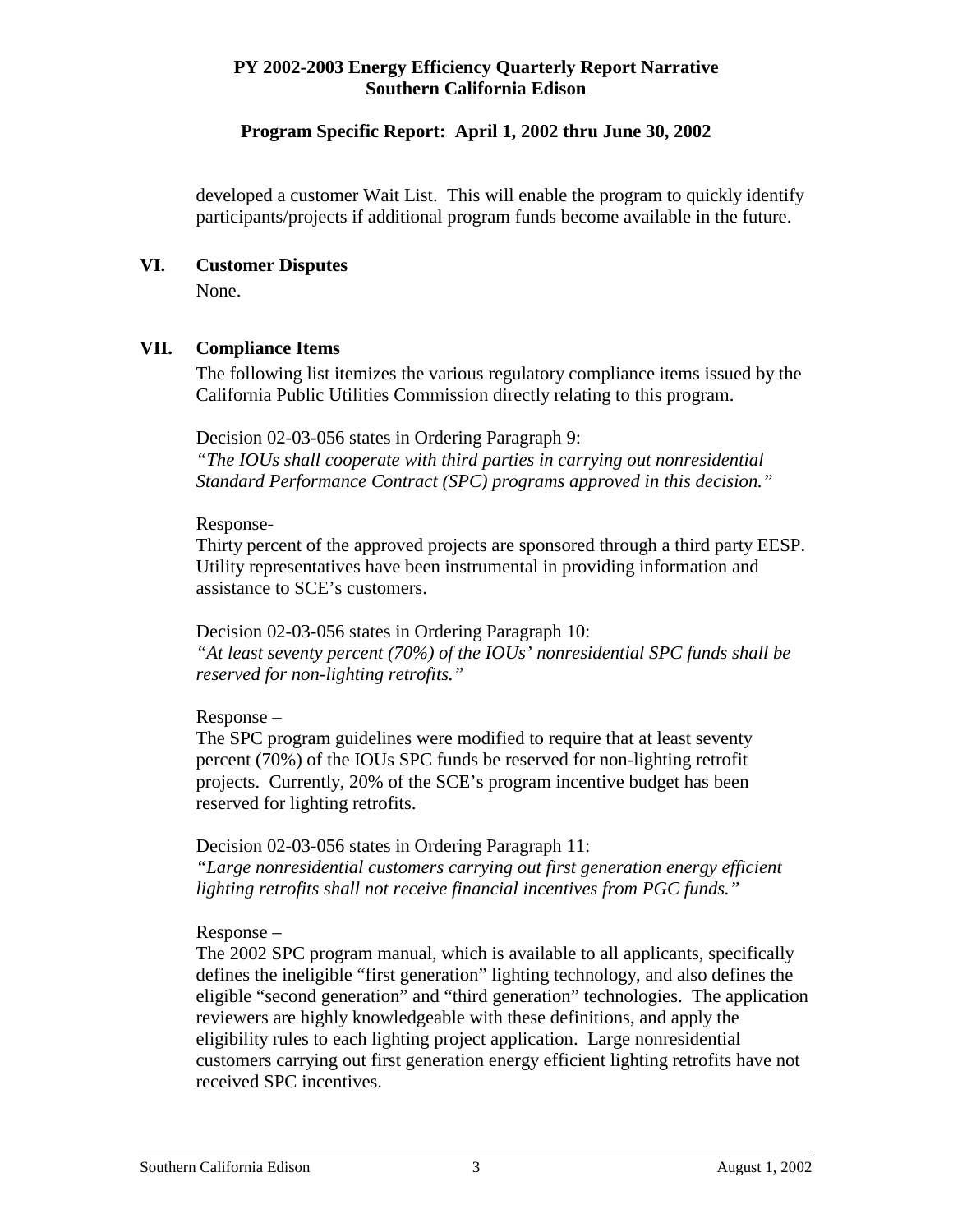#### **Program Specific Report: April 1, 2002 thru June 30, 2002**

#### Program Title: **Statewide Express Efficiency Program**

#### **I. Program Overview**

This statewide program offers nonresidential prescriptive rebates for specific, proven energy efficient measures including lighting, HVAC, refrigeration, agriculture, gas, LED lighting technology and motor retrofit measures. The program is limited to small and medium customers with an emphasis on the hardto-reach sector.

#### **II. Program Summary**

1. Total program budget =  $$6,000,000$ 

Expenditures to date  $=$  \$410,990

2. Total net demand reduction and energy savings:

Due to the seasonality of this program, demand reduction and energy savings are planned for the third and fourth quarters.

|                       | <b>Net Peak kW</b> | <b>Net kWh</b> |
|-----------------------|--------------------|----------------|
| Projected             | 13,930             | 64,303,000     |
| Actual                | 153                | 690,248        |
| <b>Committed</b>      | 7,438              | 16,369,295     |
| <b>Total Recorded</b> | 7,591              | 17,059,543     |

3. Total number of customers served:

Actual  $= 1,005$  (includes committed customer projects).

4. Projected and actual number of units:

Please refer to the program activity tables in the corresponding program workbook.

5. Total rebate  $(\$)$  paid = \$60,040 (includes customer commitments).

#### **III. Program Implementation Status**

1. Status of program delivery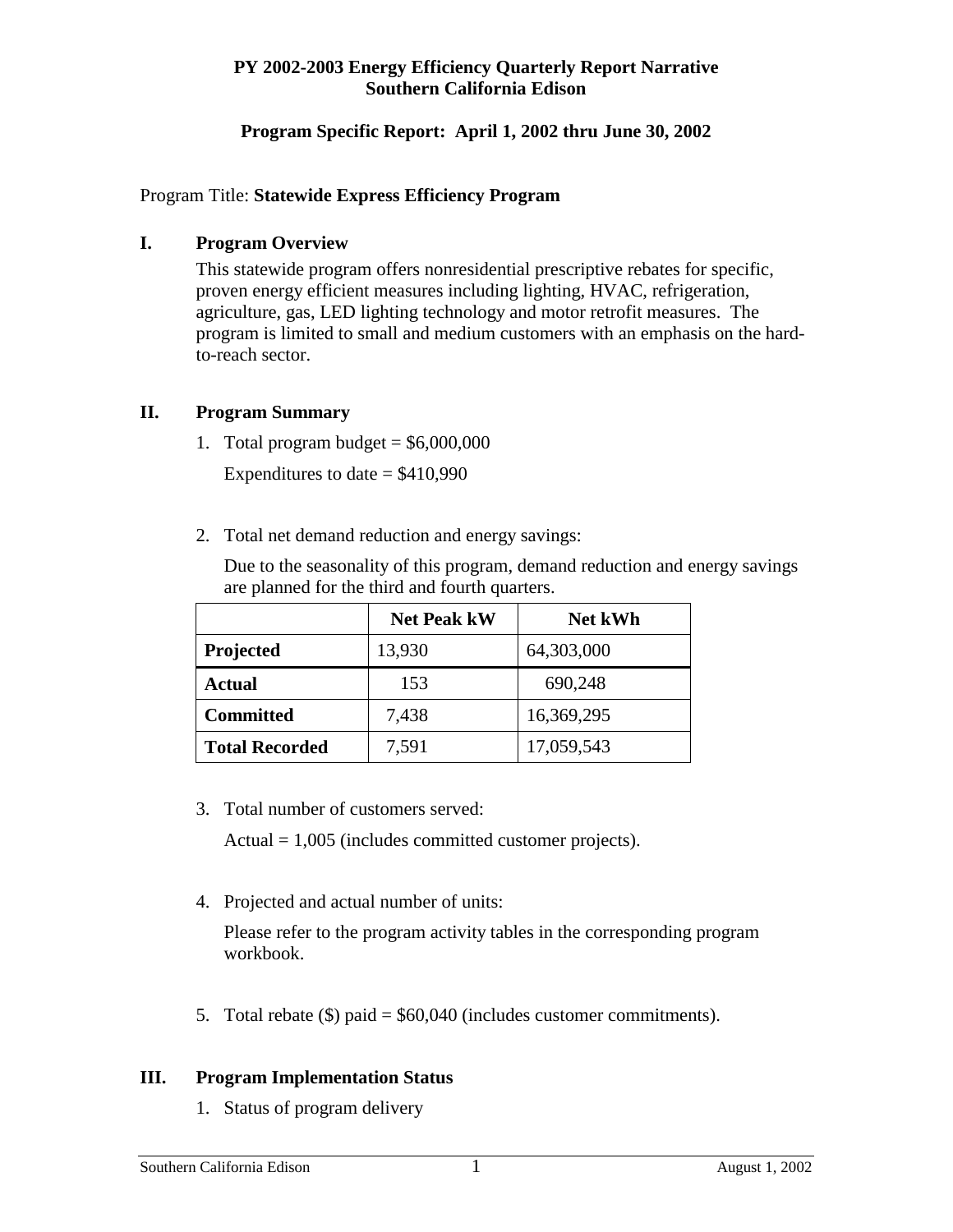# **Program Specific Report: April 1, 2002 thru June 30, 2002**

The only change that has occurred since program implementation is in regard to the aggregation exception of three classes of customers considered "underserved." Prior to the change, these customers were required to aggregate the demand of all their accounts thereby excluding them from program participation. Based upon agreement among all the IOUs and the Energy Division, these customers are now no longer required to aggregate. It was also agreed that each customer's account would still be subject to the "not to exceed 500 kW" eligibility rule. The exception language reads as follows:

Schools, Non-Profits and Tax-Exempt Customers -

Schools, non-profit organizations and tax-exempt customers are excluded under the definition of chain accounts and are, therefore, not required to aggregate their accounts. However, individual electric accounts must not exceed 500 kW. These sectors include:

- *Schools*: includes private and public schools and universities, school districts, and other educational organizations.
- *Tax-exempt entities*: includes local governments, cities, counties, libraries, fire departments, water departments, and sanitation districts.
- *Non-profit organizations:* includes all categories of non-profit organizations as defined in IRS Publication 557, "*Tax-Exempt Status for Your Organization*".
	- 2. Customer Enrollment

Two blank copies of the program's customer application forms were sent to the California Public Utilities Commission's Energy Division.

3. Workbook

Please refer to the informational tables shown in the corresponding program workbook for details on program expenditures and activities.

4. Training

Vendor Kickoffs – Attendees are presented with Express and other programs' details. Presenters provide overall programs' comparison, answer questions and distribute programs' applications and fact sheets. SCE's vendor Kick-off was held on April 15, 2002 in our CTAC center in Irwindale. This event achieved an unprecedented attendance level of over 200 people.

Technology Seminars for customers, vendors and others – Attendees are presented with energy savings instruction and how the Express program can be used to help make their projects more affordable. Specifically members of the Design and Engineering Services organization provided technical detail on the mechanics of the specific Express Efficiency measures in their specialty technology area. Also, detailed information on the participation procedures was covered. Technology areas included, Refrigeration (1 seminar tailored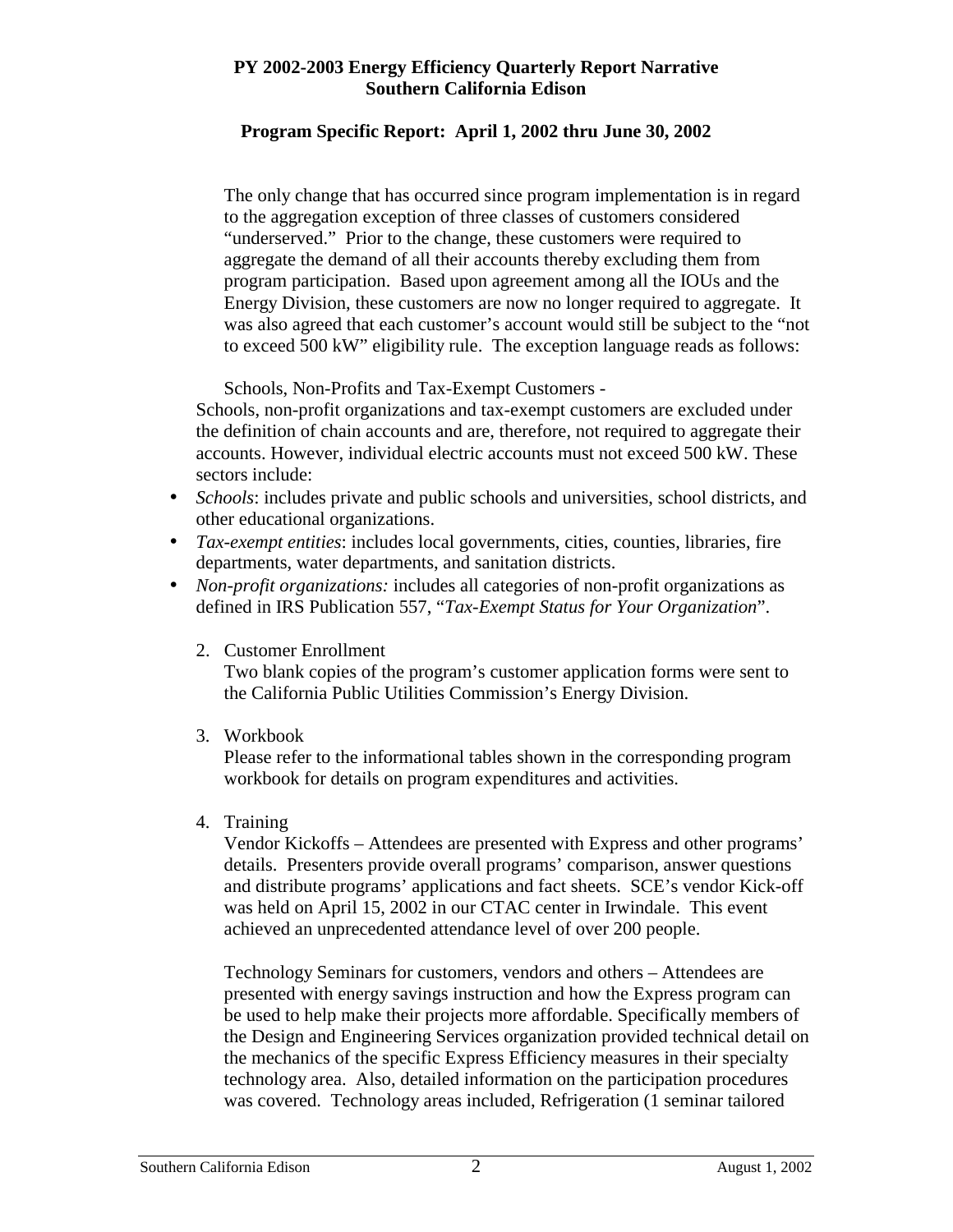# **Program Specific Report: April 1, 2002 thru June 30, 2002**

for Supermarkets and 1 seminar for general refrigeration measures), Air Conditioning, Motors, and Lighting.

In efforts to encourage program participation in rural areas, technology seminars were offered in Tulare, San Jacinto, Thousand Oaks, Victorville, and Palm Springs in addition to our CTAC center in Irwindale. Attendance ranged from 9 to 30 vendors. The offerings were cancelled in San Jacinto and Thousand Oaks due to lack of customer/ vendor response. Some seminars were presented with separate in-language work groups to facilitate participation among these hard to reach segments.

| <b>List Pieces</b>               | Quantity | <b>Method of</b><br><b>Delivery</b> | # w/Each Method |
|----------------------------------|----------|-------------------------------------|-----------------|
| Applications                     | 68,000   | Events, customer                    | 28,000          |
|                                  | Total    | representatives,                    | Total           |
| English                          | 60,000   | customer requests                   | 20,000          |
| Spanish                          | 2,000    |                                     | 1,500           |
| Chinese                          | 2,000    |                                     | 500             |
| Korean                           | 2,000    |                                     | 2,000           |
| Vietnamese                       | 2,000    |                                     | 1,500           |
|                                  |          |                                     | 500             |
|                                  |          |                                     | 250             |
| <b>Brochures</b>                 |          |                                     |                 |
| Save Energy/ Save Money          | 50,000   | <b>Event Handout</b>                | 25,000          |
| <b>Mailings</b>                  |          |                                     |                 |
| <b>Business Solutions Bundle</b> | 290,000  | <b>US Mail</b>                      | 290,000         |
| <b>Business Connection</b>       | 290,000  | <b>Bill Insert</b>                  | 290,000         |

#### 5. Marketing

Other Marketing Activities:

Community Based Organization Outreach -

In addition to the technology seminars and vendor kick-off events, representatives of SCE including account executives, engineers, and program managers held a variety of nearly 20 events with customer groups. These groups included trade and ethnic associations, in-language press (radio, TV, newspaper), faith-based organizations and regional groups. Well over 3,000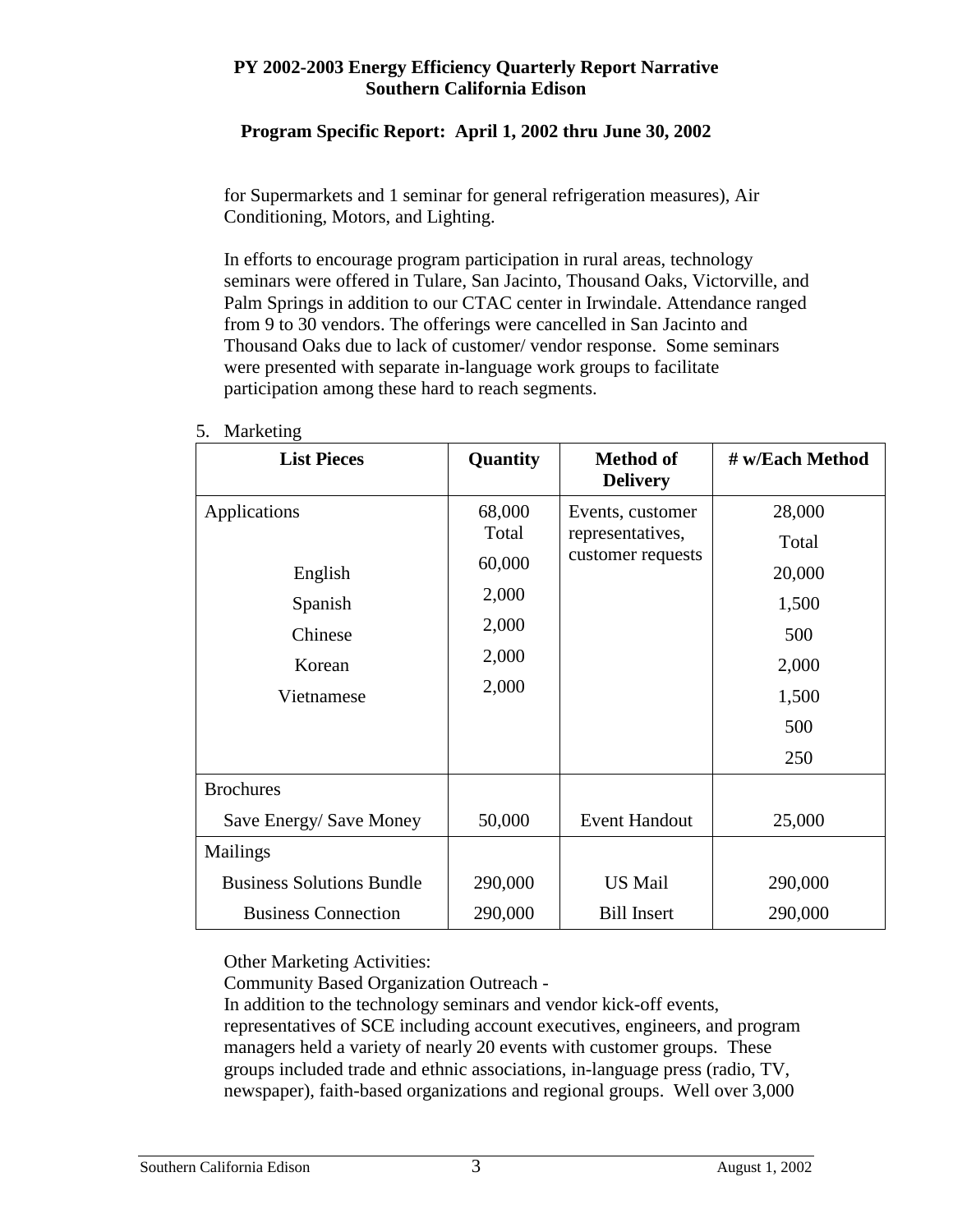#### **Program Specific Report: April 1, 2002 thru June 30, 2002**

people attended these events. As representatives of their respective organizations, these people then carried the message back to encourage program participation among their memberships. Of the events held, many were targeted to an audience of primarily members of hard-to-reach segments.

Non-Profits, Schools, Tax-Exempt organizations -

SCE made one-on-one presentations to major customers who are eligible based on the original criteria and also those eligible based on the new aggregation exception rules. Additionally, SCE worked in conjunction with Southern California Gas Company to market the program to the four local area chapters of the California Association of Non-Profits (Los Angeles, Orange County, San Bernardino, and Tulare) to maximize the participation of this underserved group.

Contractors/ Vendors -

Participating contractors and vendors were provided program information through mailings and e-mail blasts.

6. Hard to Reach

The 2002 Express Efficiency program's hard-to-reach goal is to increase participation of hard-to-reach customers to 47% as compared to the participation of these customers in the 2001 Express Efficiency program. In the second quarter of 2002, participation by this customer group was 49%.

#### **IV. Program Accomplishments**

The statewide Express program began on April 1, 2002 with the primary focus being on hard-to-reach customers. All collateral materials and the reservation system were available. Promotional and delivery vehicles such as advertisements in local publications, vendor rollouts, participation in community events, and other approaches were planned and several implemented. Ongoing program implementation includes workshops, seminars, website updates and community based organization (CBO) outreach.

To raise program awareness and increase participation, a special "Summer Sale" providing enhanced rebate levels was planned for a July announcement.

As agreed upon, the program included statewide consistency in all aspects including:

- Six technology specific applications;
- One Policy and Procedures Manual;
- One Customer Handbook; and
- One Vendor Guidelines and Participation Agreement.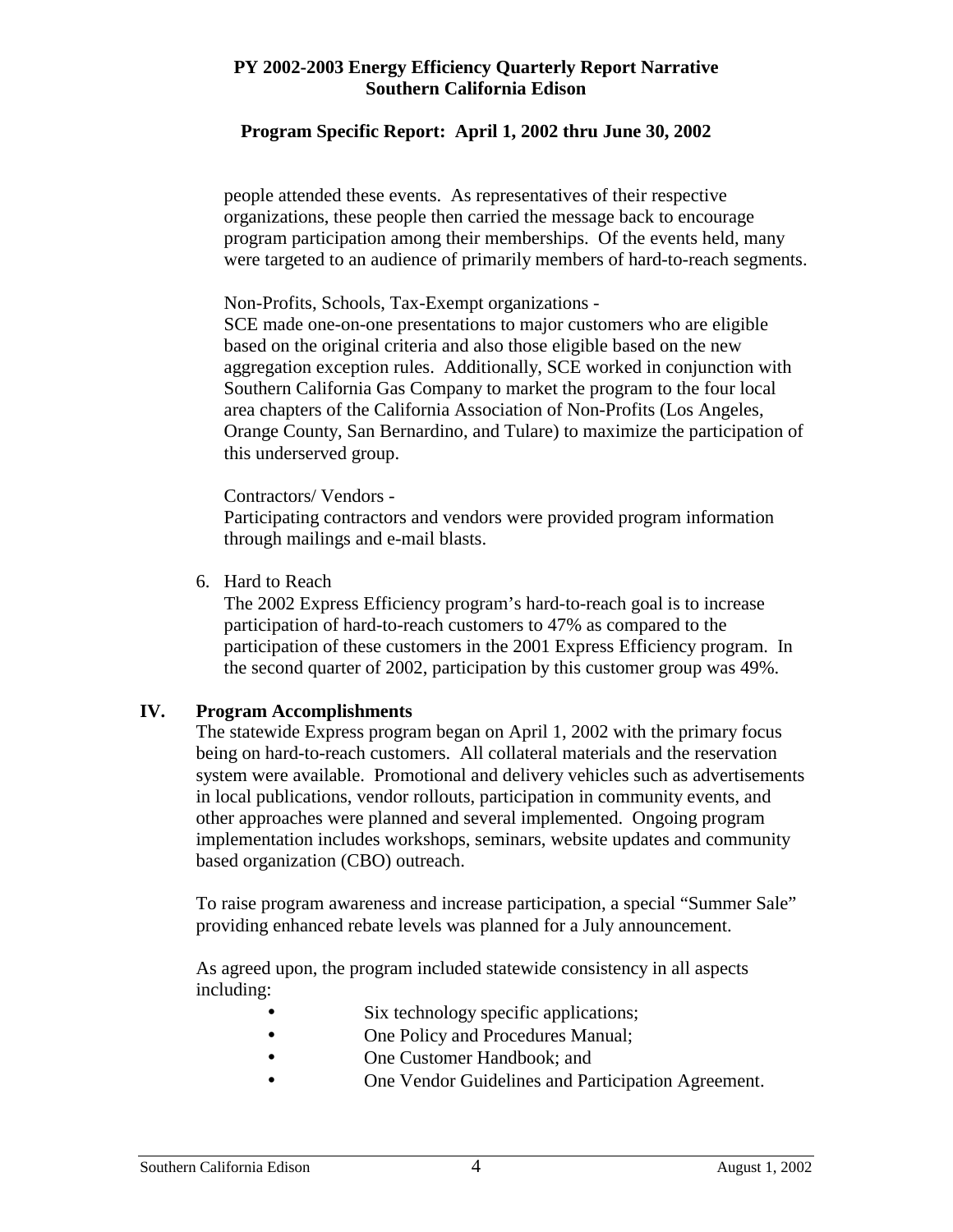#### **Program Specific Report: April 1, 2002 thru June 30, 2002**

All four IOUs instated implemented a rebate funds reservation system to ensure funding to customers in advance of product installation.

#### **V. Program Challenges**

No significant problems encountered to date.

**VI. Customer Disputes**  None.

#### **VII. Compliance Items**

The following list itemizes the various regulatory compliance items issued by the California Public Utilities Commission directly relating to this program.

#### Decision 02-03-056 -

*"However, because Express Efficiency and SPC share the small and mediumsized customer market, opportunities exist to leverage promotional activities. Recognizing the magnitude of this market and the current difficulties in satisfying its potential, we follow the recommendation of the 1999 State-Level Small/Medium Nonresidential MA&E Study1 and instruct the IOUs to ensure that all nonresidential programs available to this customer class coordinate information, marketing, and education efforts.2 "* (mimeo, p. 25)

Response –

To comply, the IOUs have provided materials and side-by-side Express and SPC program comparisons at all customer presentations and in handout packets. On an

 1 *1999 State-Level Small/Medium Nonresidential MA&E Study, Final Report,* Volume 1 of 2. Xenergy, Inc. and Quantum Consulting, Inc., December 6, 2000, at 2-28 – 2-29, available at http://www.cpuc.ca.gov/static/industry/electric/energy+efficiency/energy+efficiency+rulemaking.htm

<sup>2</sup> In addition, we require the IOUs to work together to market all of their statewide programs. *See* Section  $IV(C)(1)$  below.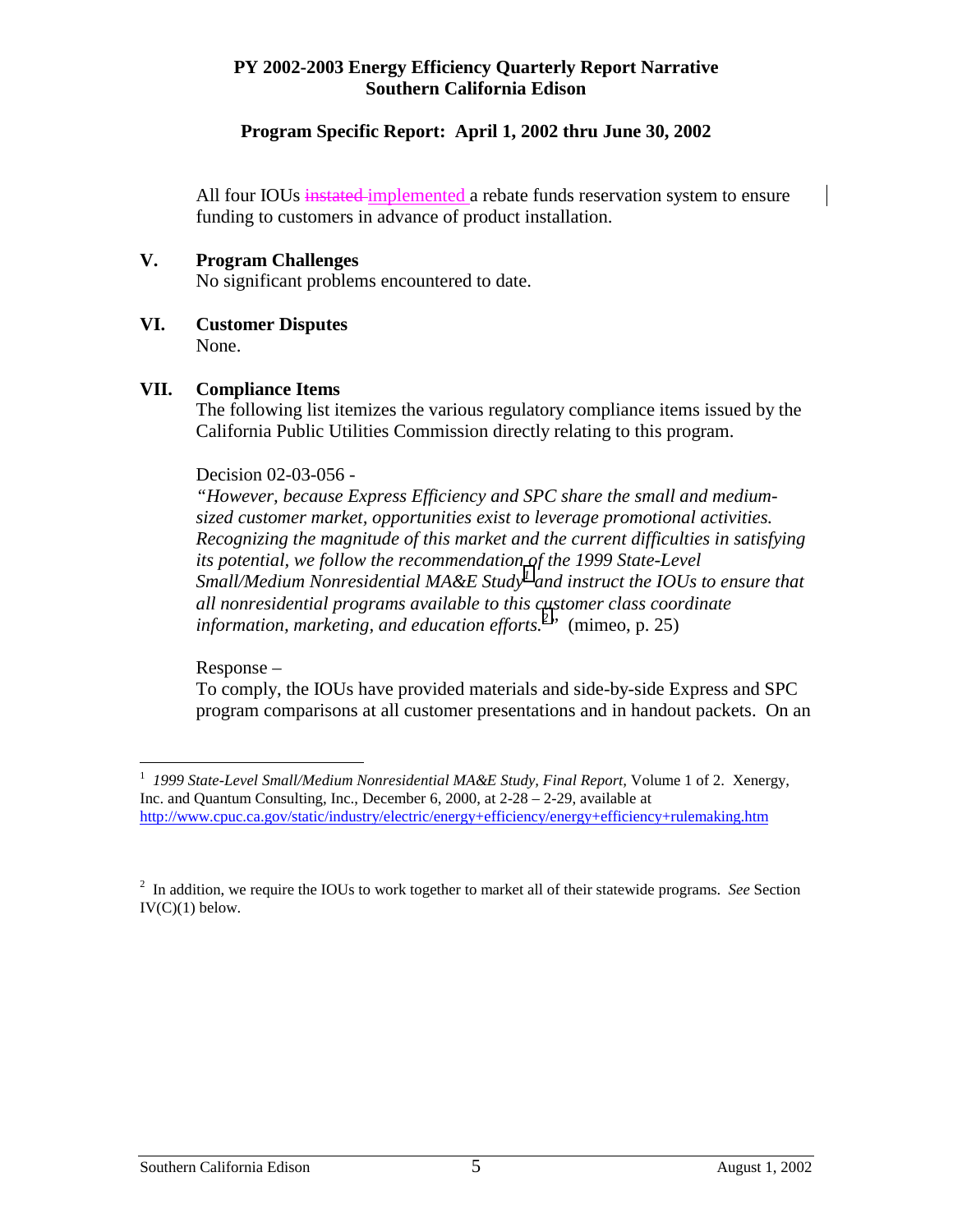# **Program Specific Report: April 1, 2002 thru June 30, 2002**

individual basis, customers have also been guided to the appropriate program based upon their type of project.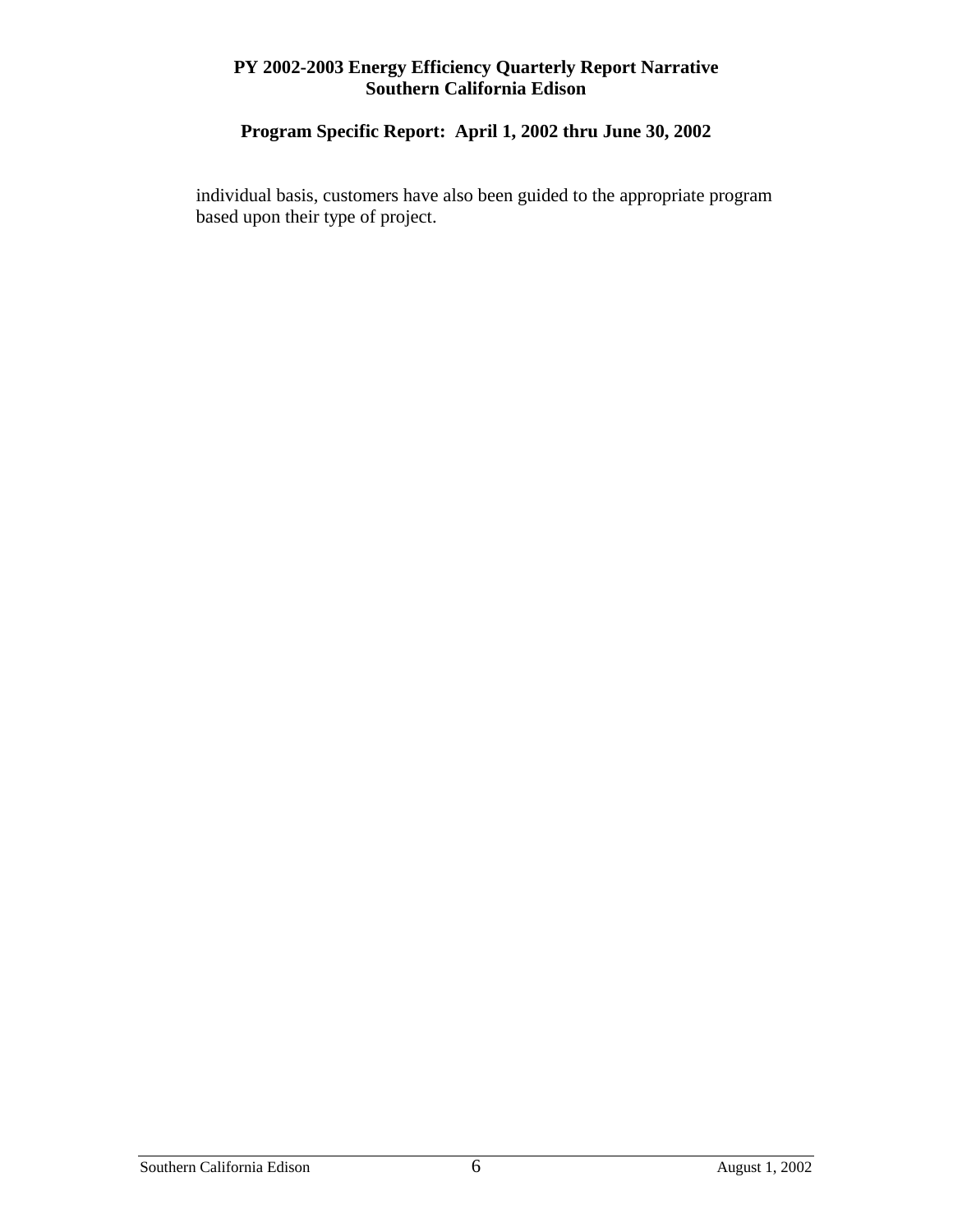# **Program Specific Report: April 1, 2002 thru June 30, 2002**

#### Program Title: **Nonresidential Energy Audit Program**

#### **I. Program Overview**

This statewide program offers free energy audits to nonresidential customers. The audit provides customer assistance in the form of information on the benefits of installing measures or adopting practices that can reduce the customer's utility bills. The energy audit recommendations are based on the customer's recent billing history and/or customer-specific information regarding equipment and building characteristics.

# **II. Program Summary**

1. Total program budget  $= $1,400,000$ 

Expenditures to date  $= $129,174$ 

2. Total net demand reduction and energy savings:

Categorized as an information program consistent with the California Public Utilities Commission's 2002 Energy Efficiency Policy Manual.

3. Total number of customers served:

Projected = The program implementation plans did not identify a projected number of customers served.

Served = 685 audits were completed during the second quarter of 2002.

4. Projected and actual number of units:

Please refer to the program activity tables shown in the corresponding program workbook.

5. Total rebate (\$) paid:

Not applicable to this information program.

#### **III. Program Implementation Status**

1. Status of program delivery

No change from the program implementation plan submitted to the California Public Utilities Commission (CPUC) on May 20, 2002.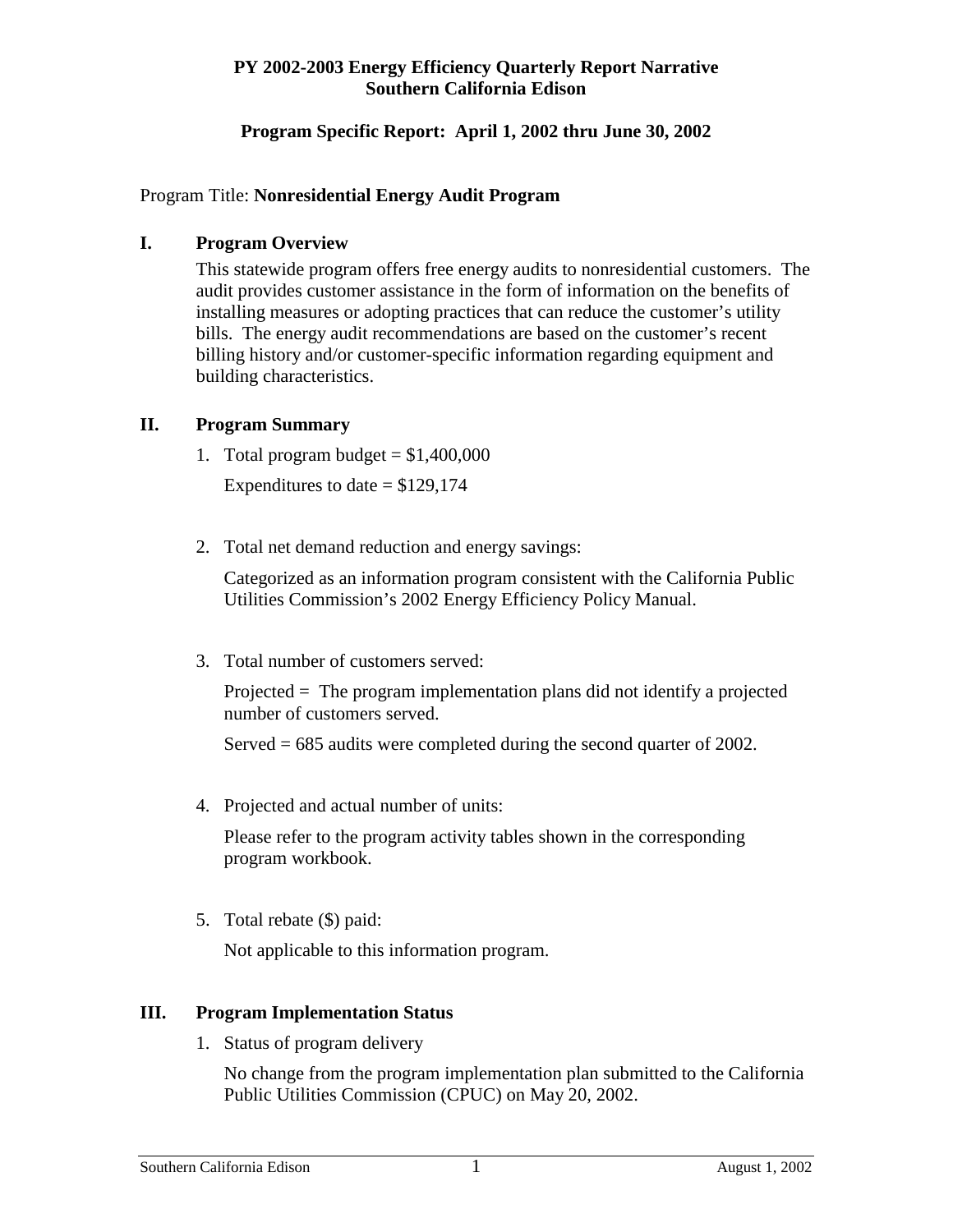#### **Program Specific Report: April 1, 2002 thru June 30, 2002**

#### 2. Customer Enrollment

Two blank copies of the nonresidential audits forms were sent to the CPUC's Energy Division.

#### 3. Workbook

Please refer to informational tables shown in the program workbook for [details of program expenditures and activities.](http://www.rebatesandoffers.com/secondary.asp?pgmid=2051) 

#### [4. Training](http://www.rebatesandoffers.com/)

[The program did not sponsor any external training during th](http://www.rebatesandoffers.com/secondary.asp?pgmid=2051)e quarter.

#### 5. Marketing

| <b>List Pieces</b>                                                    | Quantity          | <b>Method of Delivery</b>     | # w/Each Method    |
|-----------------------------------------------------------------------|-------------------|-------------------------------|--------------------|
| <b>Press Releases</b>                                                 | 3                 | <b>News Departments</b>       | 1                  |
| - Program<br>Commencement                                             |                   |                               |                    |
| - Business Solutions<br>Outreach<br>Commencement                      |                   |                               |                    |
| - In-language Business<br><b>Solutions Outreach</b><br>Commencement   |                   |                               |                    |
| <b>Business Connection</b>                                            |                   | May Bill Insert               |                    |
| "Special Edition"                                                     | 1 issue           | To Small<br><b>Businesses</b> | 290,000            |
| <b>Business Energy Guide</b><br>"Saving Energy &<br>Money" Fact Sheet | 5,000             | <b>Outreach Events</b>        | 50-500             |
| <b>Business Solutions</b><br><b>Outreach Mailings</b>                 | 290,000           | May Mail Drop                 | 290,000            |
| Events with NR Audit                                                  | Attendance: 4,875 | <b>Outreach Events</b>        | 38 events attended |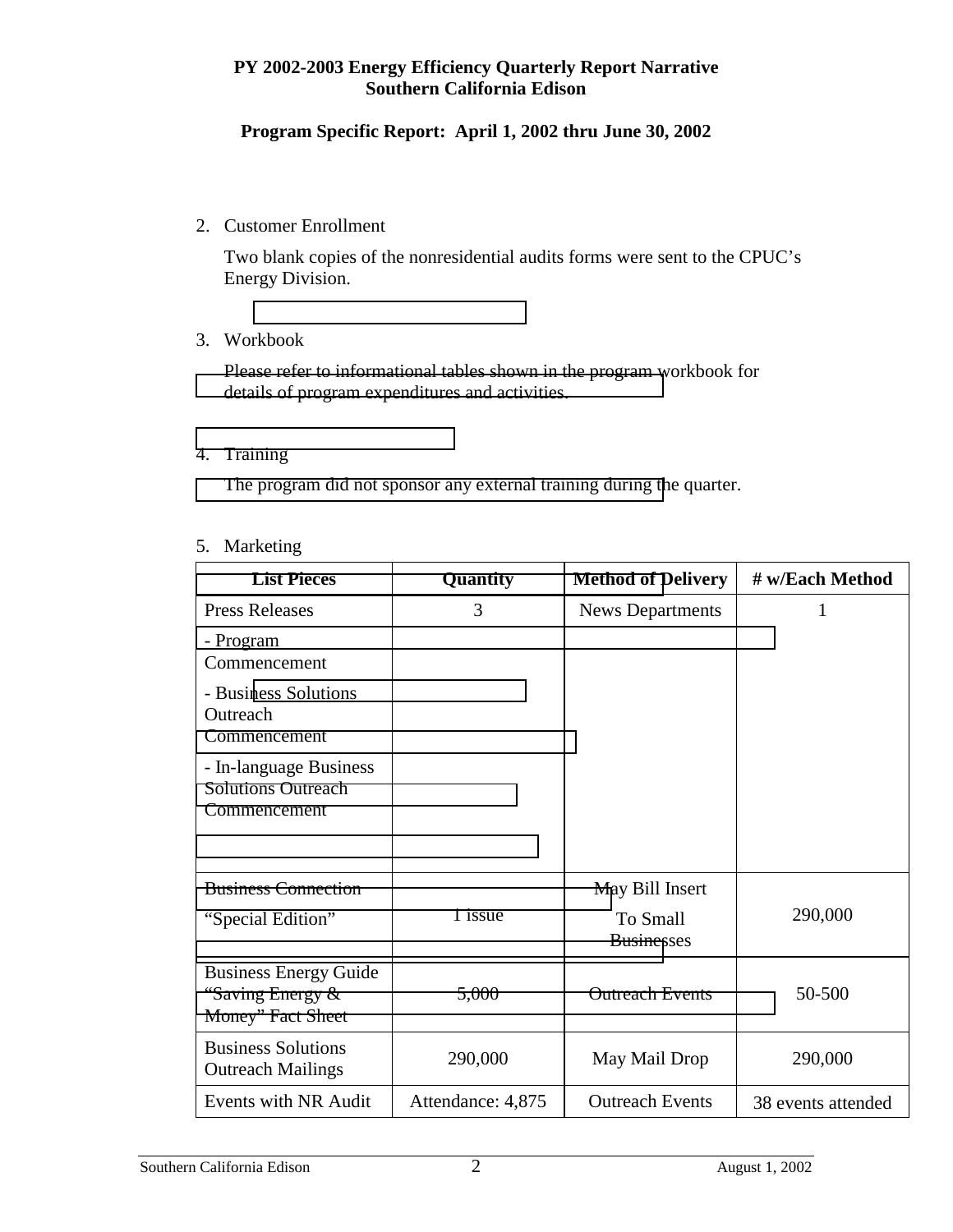#### **Program Specific Report: April 1, 2002 thru June 30, 2002**

| <b>Program Information</b>    |  | by HTR audiences |
|-------------------------------|--|------------------|
| <b>Available to Customers</b> |  |                  |

The following web addresses provide access to the program's online survey:

Path 1: http://www.sce.com/sc3/default.htm - SCE's Web Site Front Page: Path 1 – at screen right in the frame, click on the button "*Free* Online Energy Use Survey"

http://www.rebatesandoffers.com/secondary.asp?pgmid=2051 - click on "Take Survey" text or call toll free number to have a printed copy mailed to them.

http://www.rebatesandoffers.com/ - at the top nav buttons, click on "Guides & Surveys" for dropdown menu, then click on "Business Energy Survey"

http://www.rebatesandoffers.com/secondary.asp?pgmid=2051 - click on "Take Survey" text or call toll free number to have a printed copy mailed to them. Path 2 – at screen left, in the frame, click on "For your Business", "Tools and Services", on the drop down menu click on "Small- to Medium-Sized Customers."

http://www.rebatesandoffers.com/secondary.asp?pgmid=2058 - click on "Business Energy Survey" text

http://www.energyguide.com/energysmartsbe/SBEMasterFrame.asp?bid=sce commence the survey.

Path 2: http://www.sce.com/sc3/default.htm - in the center screen frame, click on "Business Solutions"

http://www.sce.com/sc3/010\_bus\_sols/default.htm - in the text, near screen bottom, click on "Rebates and Offers" text

http://www.rebatesandoffers.com/fyb.html - at screen right in the frame, click on "Tools and Services"

http://www.rebatesandoffers.com/fybTS.html - at screen right in the frame, click on Small- to Medium-sized Businesses"

http://www.rebatesandoffers.com/fyb\_ts\_sm\_index.asp - click on "Business Energy Survey" text

http://www.rebatesandoffers.com/secondary.asp?pgmid=2058 - click on "Take the Survey" text.

http://www.energyguide.com/energysmartsbe/SBEMasterFrame.asp?bid=sce commence the survey.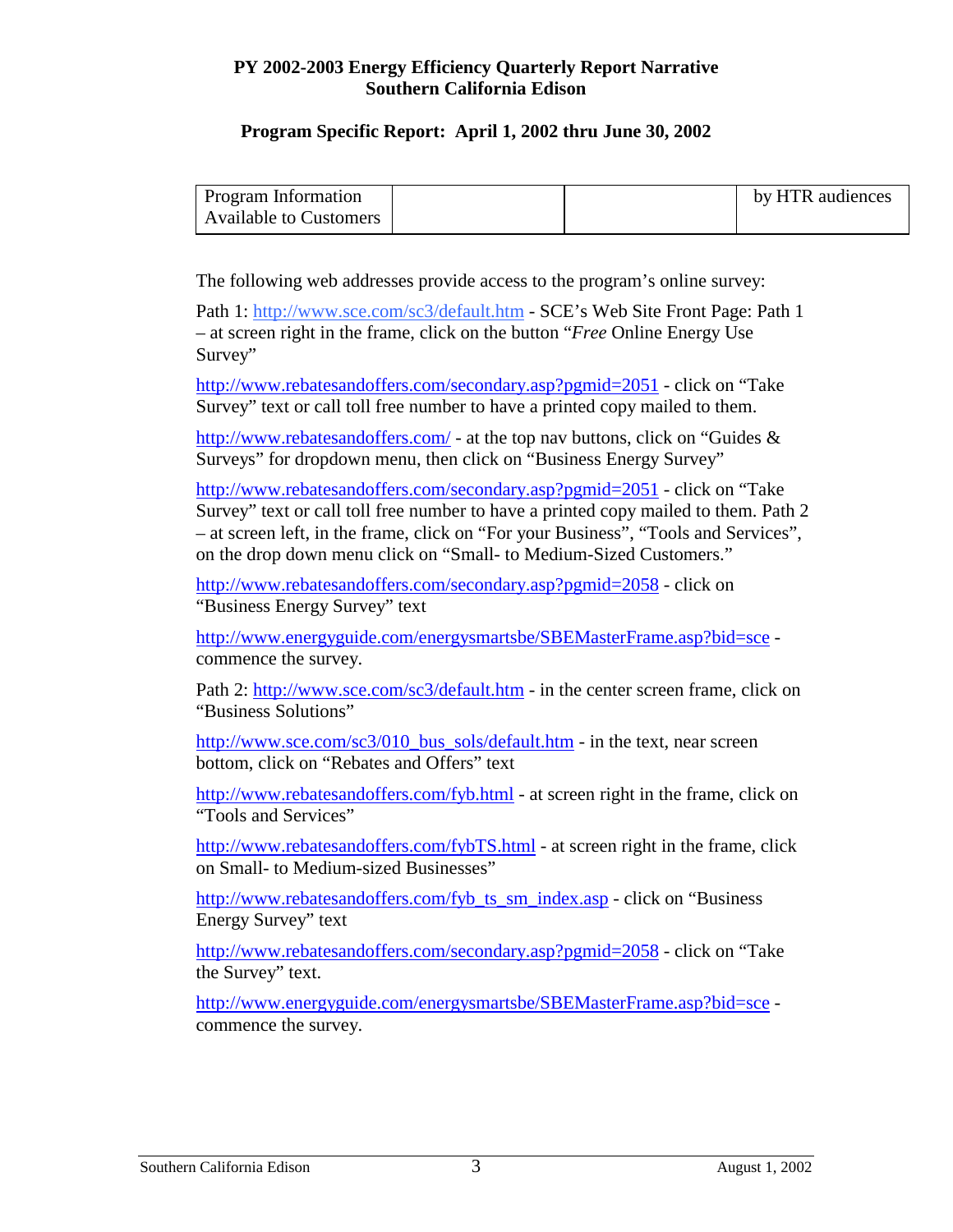#### **Program Specific Report: April 1, 2002 thru June 30, 2002**

6. Hard-to-Reach

SCE's hard-to-reach (HTR) target is to conduct 1,800 energy audits for the HTR customers with a business size or geographic barrier as defined in the CPUC's Energy Efficiency Policy Manual. During the second quarter of 2002, SCE conducted 18 HTR audits.

# **IV. Program Accomplishments**

The 2002 statewide Nonresidential Energy Audit Program officially began on April 1, 2002 after CPUC approval. As stated in the Program Implementation Plan, the IOUs used various resources and methods to reach the hard-to-reach customer segment in the second quarter. Marketing efforts included a bill insert to small and medium size customers, distribution of materials on IOU incentive and rebate programs, electronic news letters distributed among all customer classes, program information fact sheets, direct mail, promotion of on-line energy audits, phone call referrals to the audit program, and IOU representatives promoting the program.

The development of optional audits (phone, CD-ROM and mail-in) continues and they should be available statewide in the third quarter.

Program results are expected to accelerate during the third quarter due to the phased implementation of the CD ROM, mail-in and phone-in survey tools. In addition, SCE recently completed a request for proposal (RFP) for on-site energy audits and is finalizing negotiations with six on-site energy-use survey (audit) vendors. The contract phase immediately followed an RFP and bid cycle for the work. Once contracts are signed, surveys for hard-to-reach, and other business customers, are expected to increase.

#### **V. Program Challenges**

No significant problems encountered to date.

#### **VI. Customer Disputes**

None.

# **VII. Compliance Items**

The following list itemizes the various regulatory compliance items issued by the California Public Utilities Commission directly relating to this program.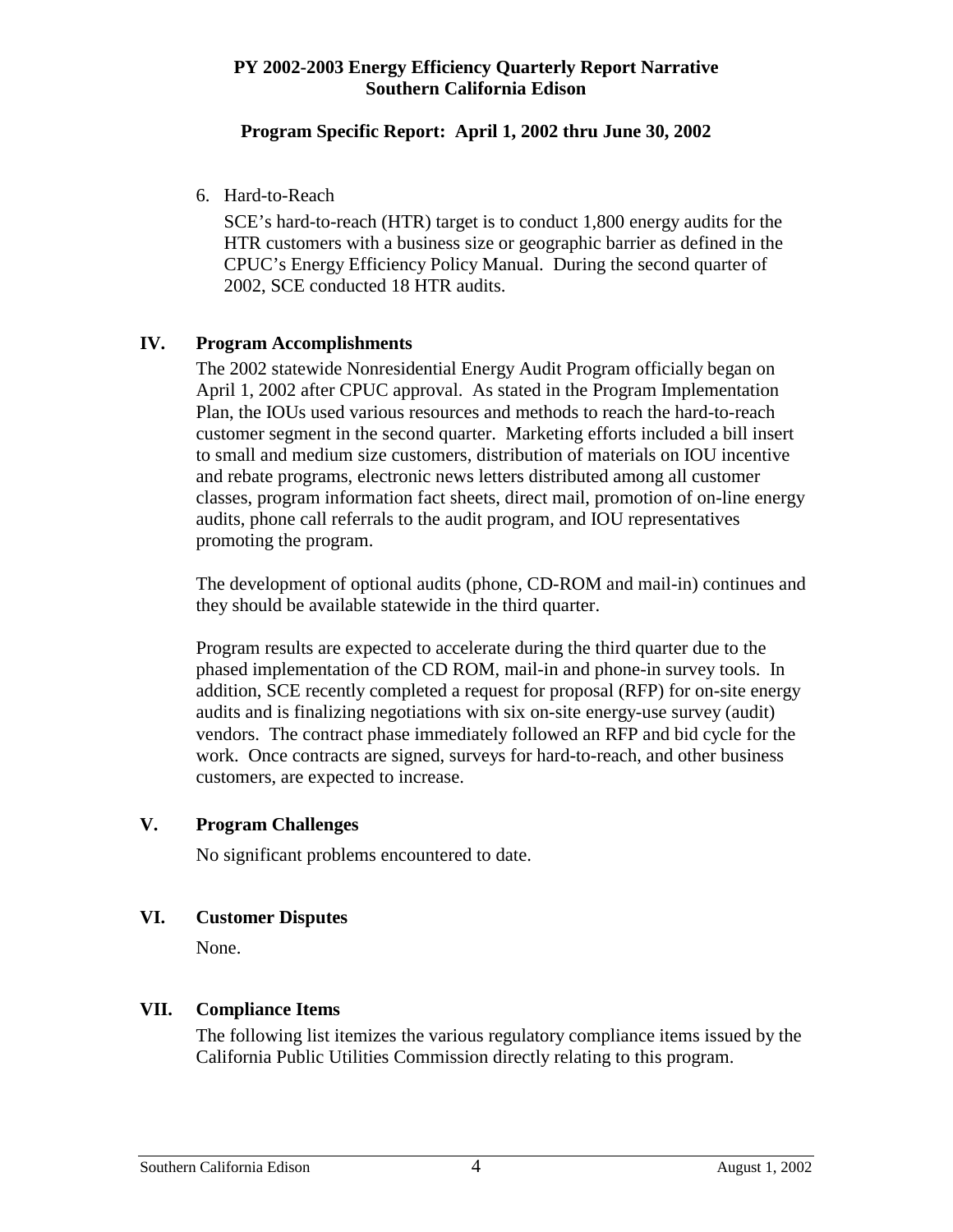#### **Program Specific Report: April 1, 2002 thru June 30, 2002**

#### Decision 02-03-056 -

*"The IOUs should make their on-site audits available to the same set of customers with the same eligibility requirements."* (mimeo, p. 28)

#### Response -

The statewide Nonresidential Audit program provides on-site audits to all eligible customer classes.

#### Decision 02-03-056 -

*"Third, unlike the other IOUs, PG&E described a program component called "How To Do an Energy Audit," which offers both theoretical and on-site training to qualified personnel of a variety of organizations to enable them to provide comprehensive energy efficiency services.3 We support such training efforts to the extent that they are not offered through other IOU education and training programs, and require that the other IOUs offer similar training as part of their Nonresidential Energy Audit Programs. The IOUs should provide detailed description of this training component and an itemized budget (out of the total program budget) in their Program Implementation Plans.4 "* [mimeo, p.28]

#### Response –

IOUs are now offering energy audit training either as part of the Nonresidential Energy Audit program or, in some cases, this training is offered through the Education and Training Services program.

#### Decision 02-03-056 -

*"The IOUs should identify certain performance targets that they intend to achieve and track in quarterly reports in their Program Implementation Plans. One performance target could be the number of audits achieved by type of audit and by customer class."* (mimeo, 28)

Response –

<u>.</u>

<sup>&</sup>lt;sup>3</sup> SoCalGas and SDG&E both indicated that "interested [Community Based Organizations] will be provided the opportunity to gain energy audit training to conduct their own energy audits," but provided no other details in their proposals.

<sup>&</sup>lt;sup>4</sup> On January 28, 2002, PG&E provided additional information on its "How To Do An Energy Audit" program component in its response to Energy Division's data request sent on January 23, 2002. PG&E should reiterate and/or supplement the information provided in its Program Implementation Plans.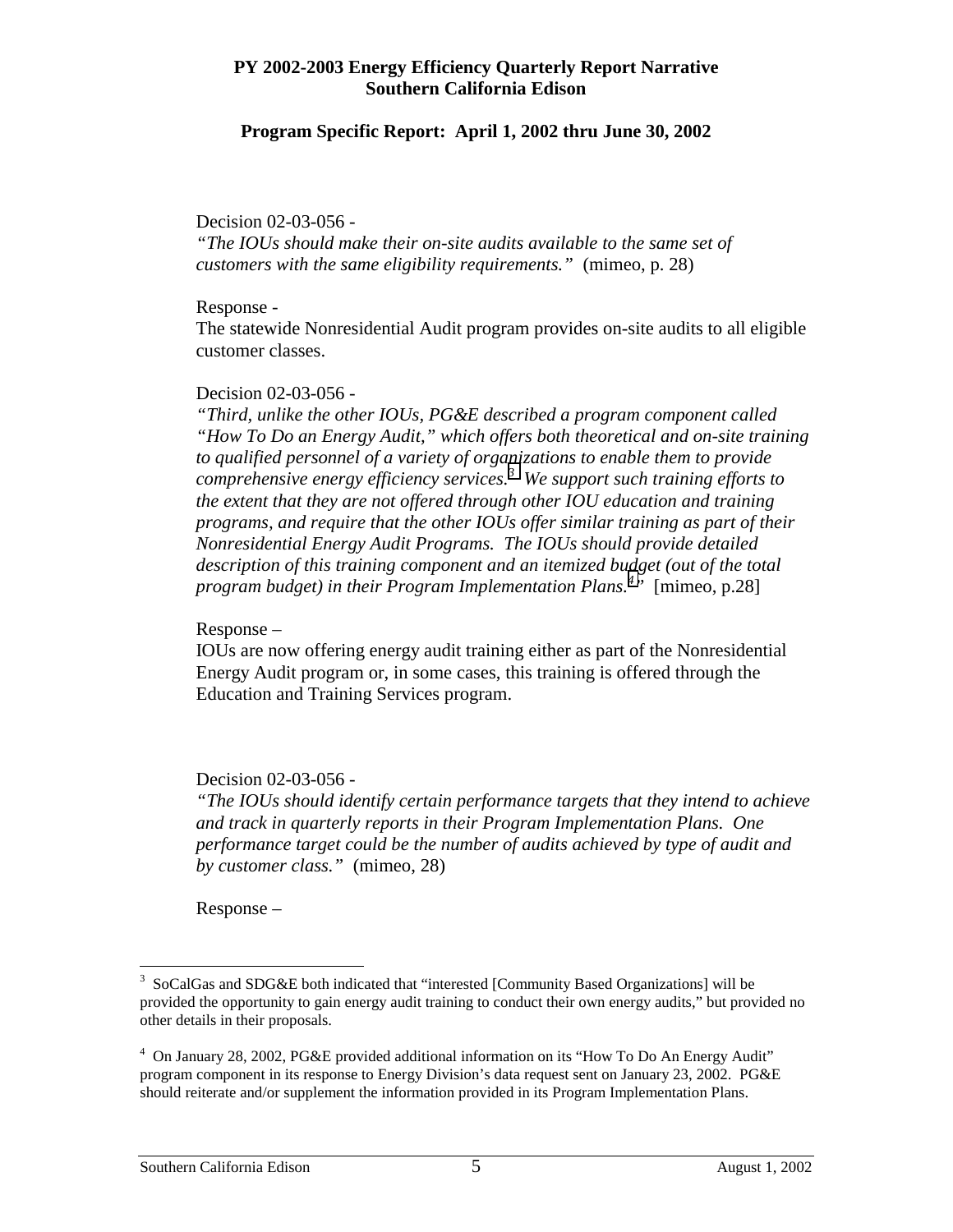# **Program Specific Report: April 1, 2002 thru June 30, 2002**

The IOUs have developed their specific performance targets for the Nonresidential Energy Audit program. These targets are included in the program implementation plans filed with the CPUC on May 20, 2002 and are also shown in the corresponding program workbook.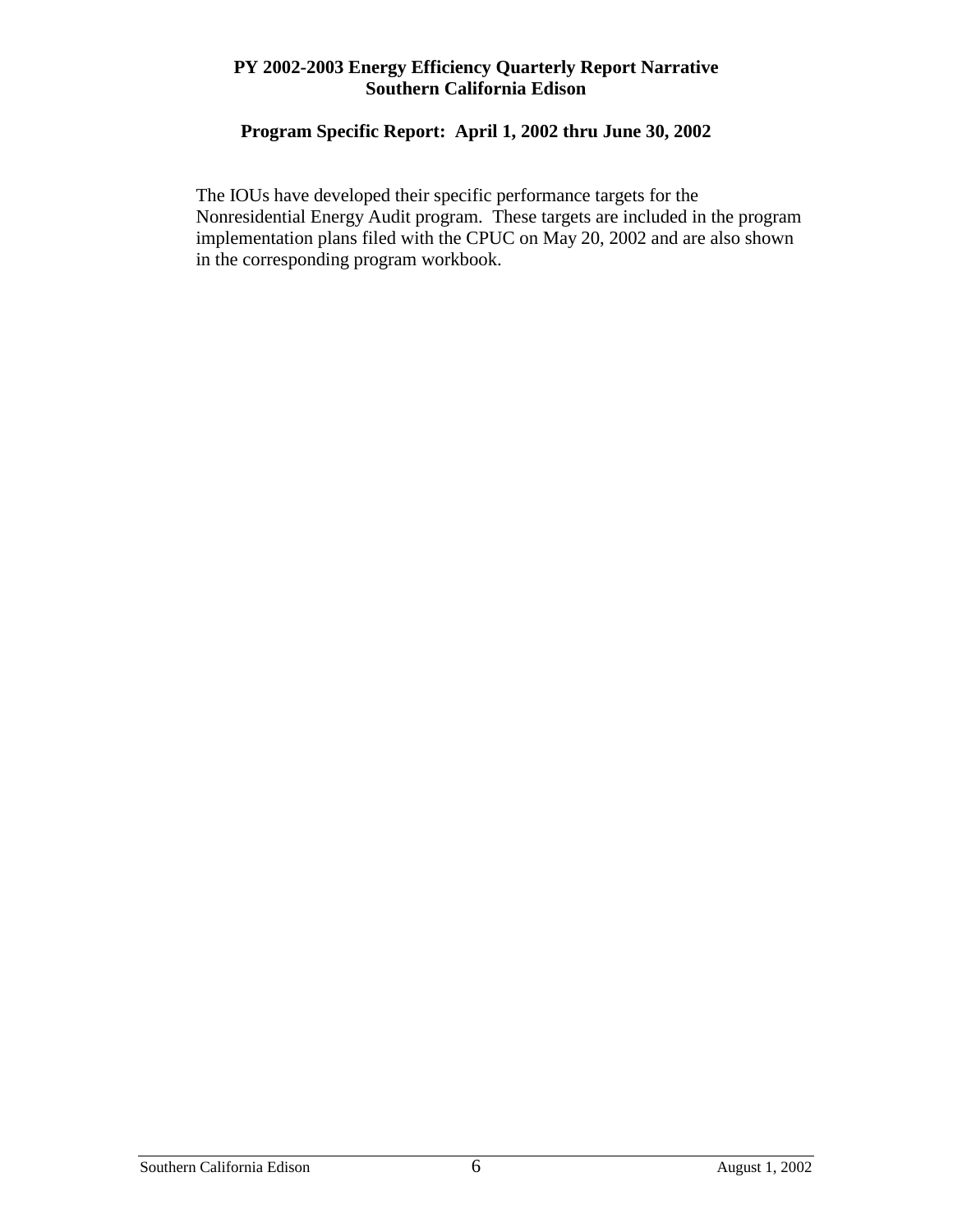# **Program Specific Report: April 1, 2002 thru June 30, 2002**

# Program Title: **Energy Efficiency Training and Certification for Building Operators**

#### **I. Program Overview**

This is a statewide training and certification program for operators of medium and large commercial buildings (including governmental and institutional buildings and complexes) that seeks to establish and support a professional credential for building operators in California. Certified operators will have the training and background to identify and implement energy savings opportunities as an integral part of their operations and maintenance activities.

# **II. Program Summary**

1. Total program budget  $= $500,000$ 

Expenditures to date  $= $11,740$ 

5. Total net demand reduction and energy savings:

Categorized as an information program consistent with the California Public Utilities Commission's 2002 Energy Efficiency Policy Manual.

3. Total number of customers served:

Projected: 75 Actual: 0

4. Projected and actual number of units:

Please refer to the program activity tables shown in the corresponding program workbook.

5. Total rebate (\$) paid:

Not applicable to this information program.

#### **III. Program Implementation Status**

1. Status of program delivery The Commission approved the training and certification standards for this program on July 2, 2002.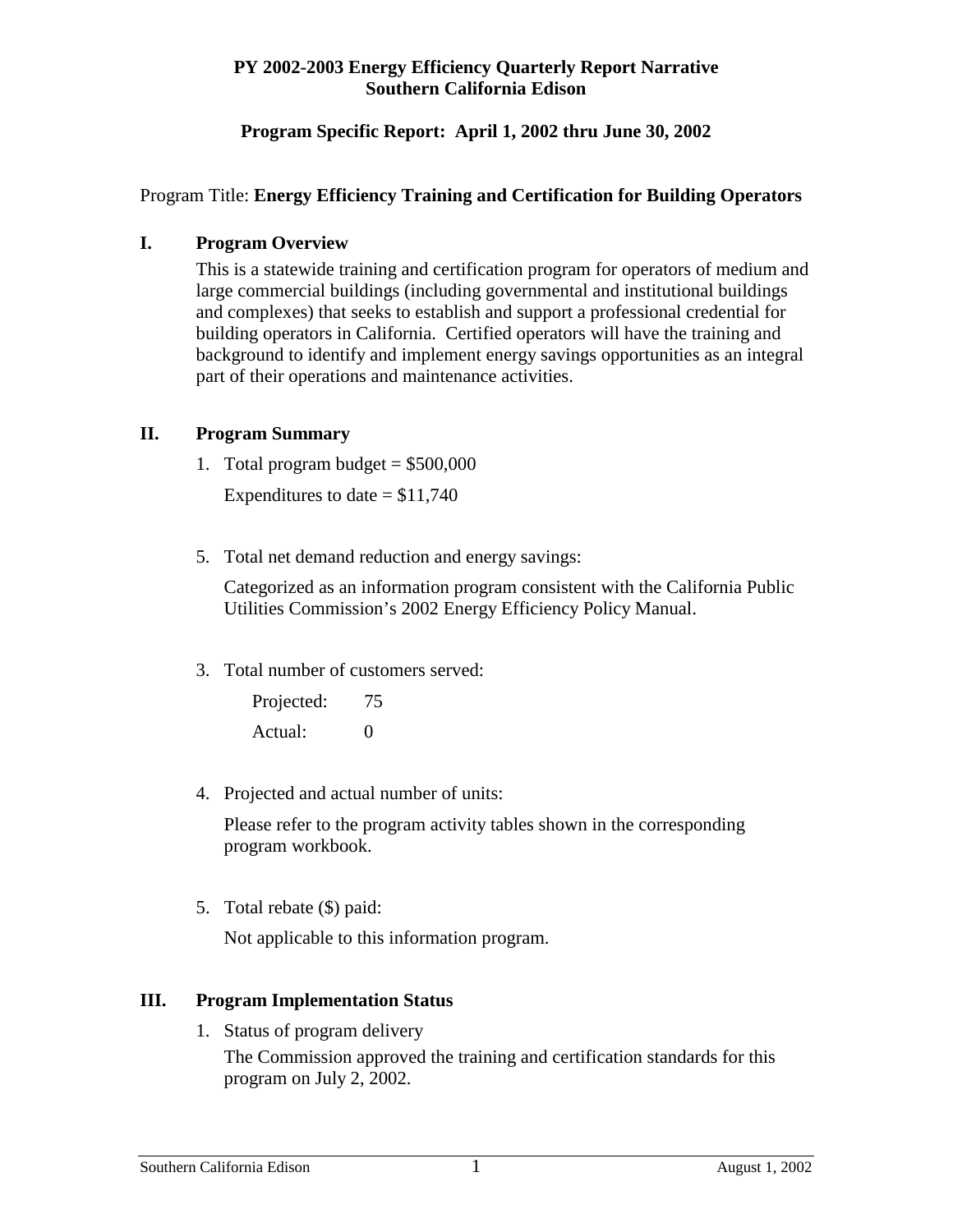#### **Program Specific Report: April 1, 2002 thru June 30, 2002**

- 2. Customer Enrollment Not yet developed for this program.
- 3. Workbook

Please refer to the informational tables shown in the corresponding program workbook for details on program expenditures and activities.

- 4. Training This program did not sponsor any external training during this quarter.
- 5. Marketing This program did not sponsor any external training during this quarter.
- 6. Hard to Reach

*This program targets building operators of medium and large commercial facilities and is not designed for the small hard-to-reach business customers. Interested hard-to-reach nonresidential customers may participate in the training program if they have a building operator for their facility.* 

#### **IV. Program Accomplishments**

In Decision 02-03-056 Ordering Paragraph 13, the Commission required the IOUs to develop standard training curricula, testing and other certification standards for the statewide Building Operator Certification program. The proposed standards were developed in consultation with the Energy Division and filed with the Commission on April 22, 2002.

The IOUs developed a request for proposals (RFP) for the purpose of selecting a third party to develop the training, testing and certification program. The RFP was submitted to the Energy Division and released on June 26, 2002. The IOUs are currently in contract negotiations with the selected vendor.

In response to an Energy Division data request, the IOUs revised and submitted the statewide Builder Operator Certification Program Standards to the Commission on June 26, 2002. The CPUC approved these standards on July 2, 2002. The approved standards included the proposed program title of "Energy Efficiency Training and Certification for Building Operators".

#### **V. Program Challenges**

No significant problems encountered to date.

#### **VI. Customer Disputes**

None.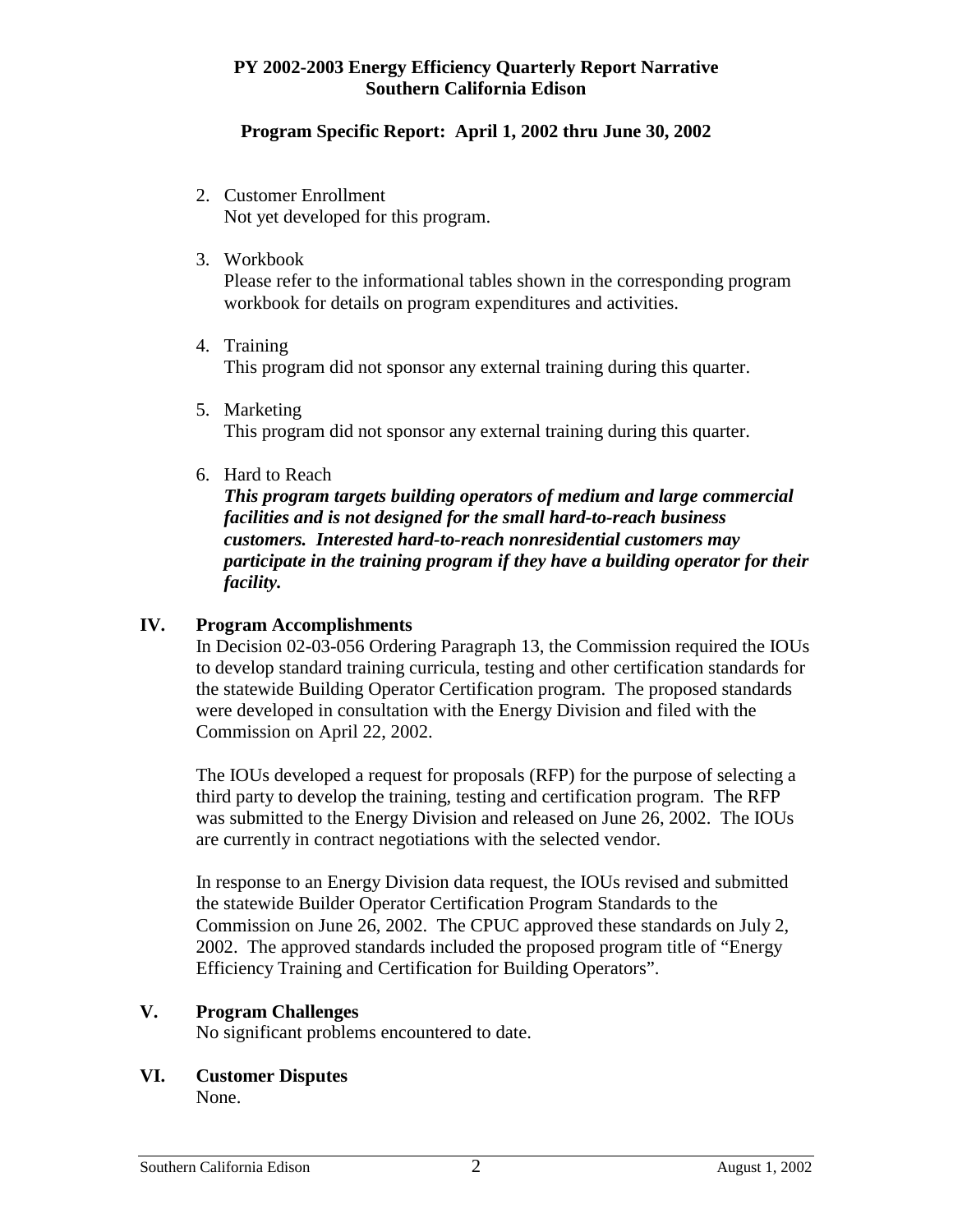#### **Program Specific Report: April 1, 2002 thru June 30, 2002**

#### **VII. Compliance Items**

The following list itemizes the various regulatory compliance items issued by the California Public Utilities Commission directly relating to this program.

Decision 02-03-056 states in Ordering Paragraph 13:

*"The IOUs shall jointly develop standard nonresidential building operator certification and training curricula, testing and other certification standards, in consultation with the Energy Division. The IOUs should develop the standard training curricula, testing and other certification standards and submit them for the Commission's or assigned Commissioner's approval no later than 30 days after issuance of this decision. The IOUs should be able to roll out their programs within 30 days after the Commission or the assigned Commissioner approves these standards. The Commission will retain ownership of the curricula and other aspects of the training programs the IOUs develop in connections with Builder Certification and Training Programs."* 

#### Response –

 The proposed standards were developed in consultation with the Energy Division and filed with the Commission on April 22, 2002. In response to an Energy Division data request on the April 22, 2002 document, the IOUs revised and submitted the statewide Builder Operator Certification Program Standards to the Commission on June 26, 2002. The CPUC approved these standards on July 2, 2002.

The CPUC requested that "Energy Efficiency" be incorporated into the title of the BOC program. The IOUs submitted a proposed program title of "Energy Efficiency Training and Certification for Building Operators". The BOC program will be known as "Building Operator Certification – Energy Efficiency Training and Certification for Building Operators".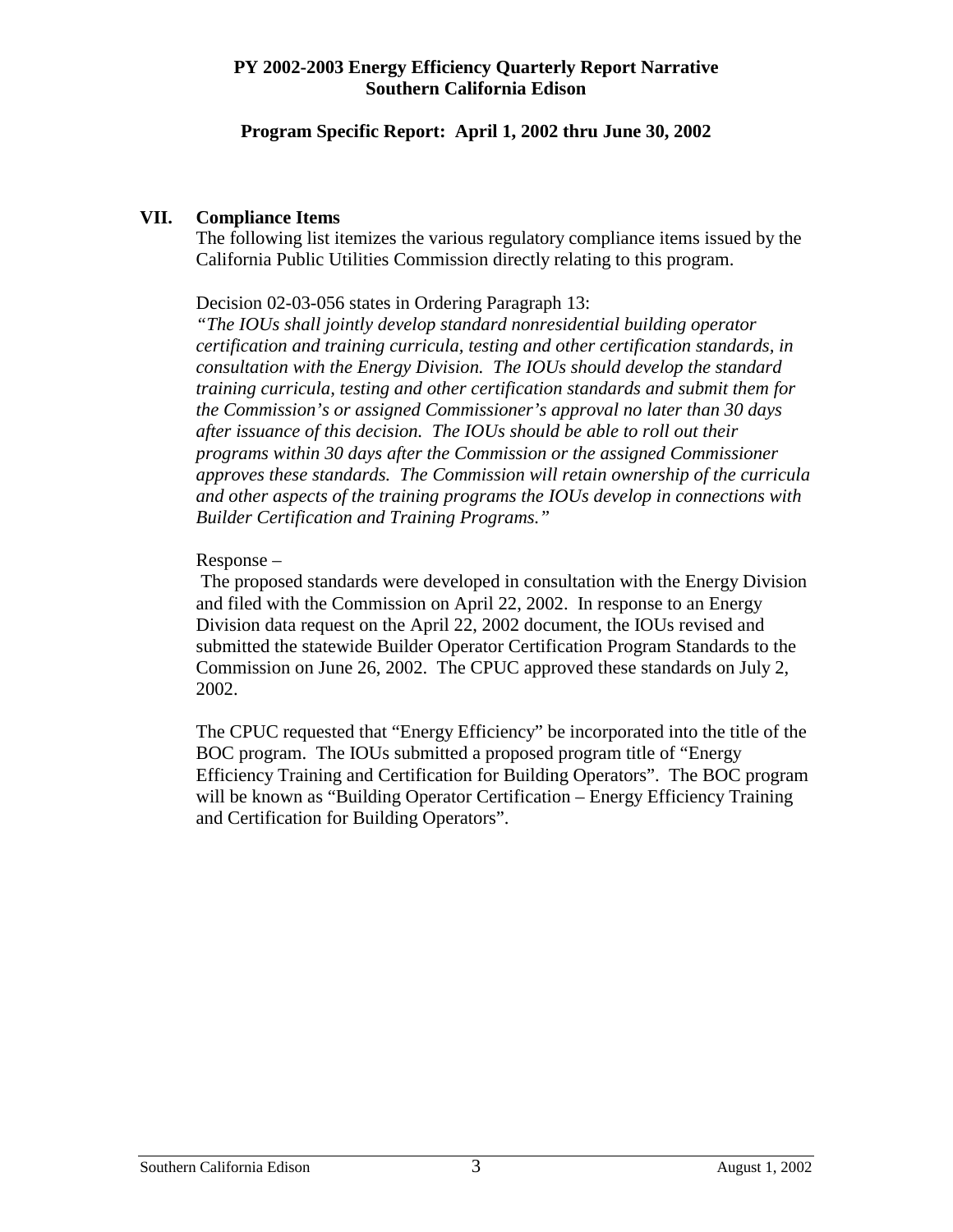#### **Program Specific Report: April 1, 2002 thru June 30, 2002**

Program Title: **Emerging Technologies**

# **I. Program Overview**

The statewide Emerging Technologies (ET) program is an information-only program that seeks to accelerate the introduction of energy efficient technologies, applications, and analytical tools that are not widely adopted in California. The program consists of Demonstration & Information Transfer activities and the Emerging Technologies Coordinating Council (ETCC). The Demonstration & Information Transfer portion of the program focuses on near-commercial applications with significant market opportunities, and commercial energy efficient applications with low market penetration. The ETCC is a statewide information exchange and coordination effort between Pacific Gas & Electric (PG&E), Southern California Edison (SCE), Southern California Gas (SoCalGas), San Diego Gas & Electric (SDG&E), and the California Energy Commission's (CEC) Public Interest Energy Research (PIER) program.

# **II. Program Summary**

- 1. Total program budget  $= $650,000$ Expenditures to date  $= $78,066$
- 2. Total net demand reduction and energy savings

Categorized as an information program consistent with the California Public Utilities Commission's 2002 Energy Efficiency Policy Manual.

3. Total number of customers served

The Statewide Emerging Technologies program focuses on the promotion of emerging technologies to all customers.

4. Projected and actual number of units:

Please refer to tables shown in the corresponding program workbook.

5. Total rebate (\$) paid:

Not applicable to this information program.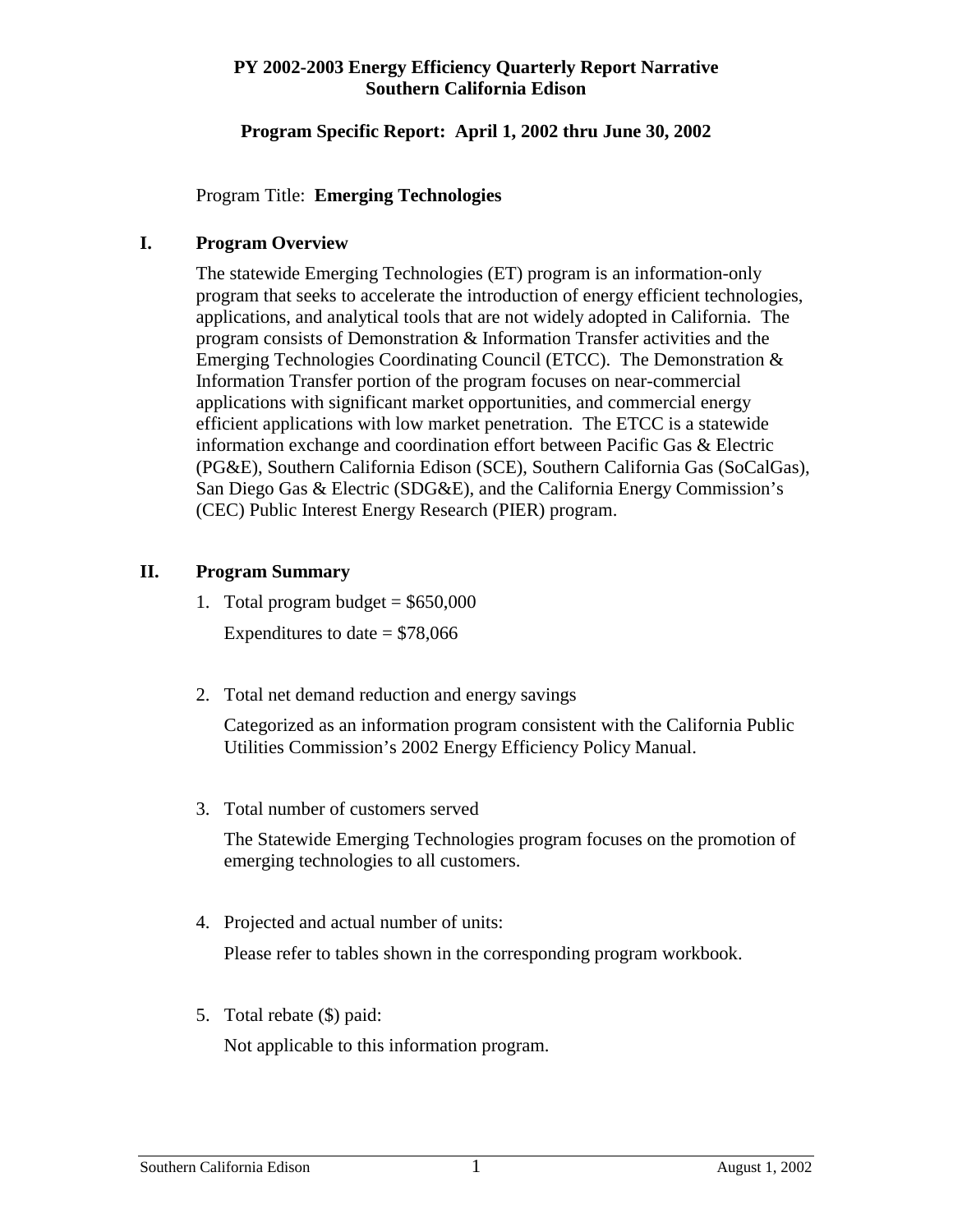# **Program Specific Report: April 1, 2002 thru June 30, 2002**

#### **III. Program Implementation Status**

1. Status of program delivery

There are no changes to the delivery mechanism described in the program implementation plan submitted to the California Public Utilities Commission (CPUC) on May 20, 2002.

2. Customer Enrollment

The program does not use customer enrollment and rebate application forms. For demonstration projects at customer sites, negotiated contract agreements are used for each project.

6. Workbook

Please refer to informational tables shown in the corresponding program workbook for details of program expenditures and activities.

4. Training

The program did not sponsor any external training during the quarter.

5. Marketing

The program did not produce any new external marketing products during the quarter. The ETCC maintains a website at [http://www.ca-etcc.com](http://www.ca-etcc.com/) where the statewide ET program meeting minutes and the ET database are available.

6. Hard-to-Reach

The program does not have specific goals for the hard-to-reach market segments. However, the utilities do seek collaborative opportunities to host appropriate demonstration projects at hard-to-reach customer sites. Examples of such opportunities the utilities are pursuing include the collaborative SoCalGas/SCE's Professional Wet Cleaning project, which typically involves small business owners, and SCE's Habitat for Humanity project, which focuses on affordable residential housing.

# **IV. Program Accomplishments**

# *ETCC Activities*

The ETCC met twice during the second quarter (May 13 and June 25) to discuss program plans, status of various projects, and identify and initiate updates to the ET database. Both the CEC and the utilities are reviewing the database structure, existing records, and their project portfolios for technologies that should be incorporated into the database list. At the June 25 meeting, the CEC's PIER Buildings team presented on-going projects with near-term technologies that may be ready for utility ET program involvement. Among the items were: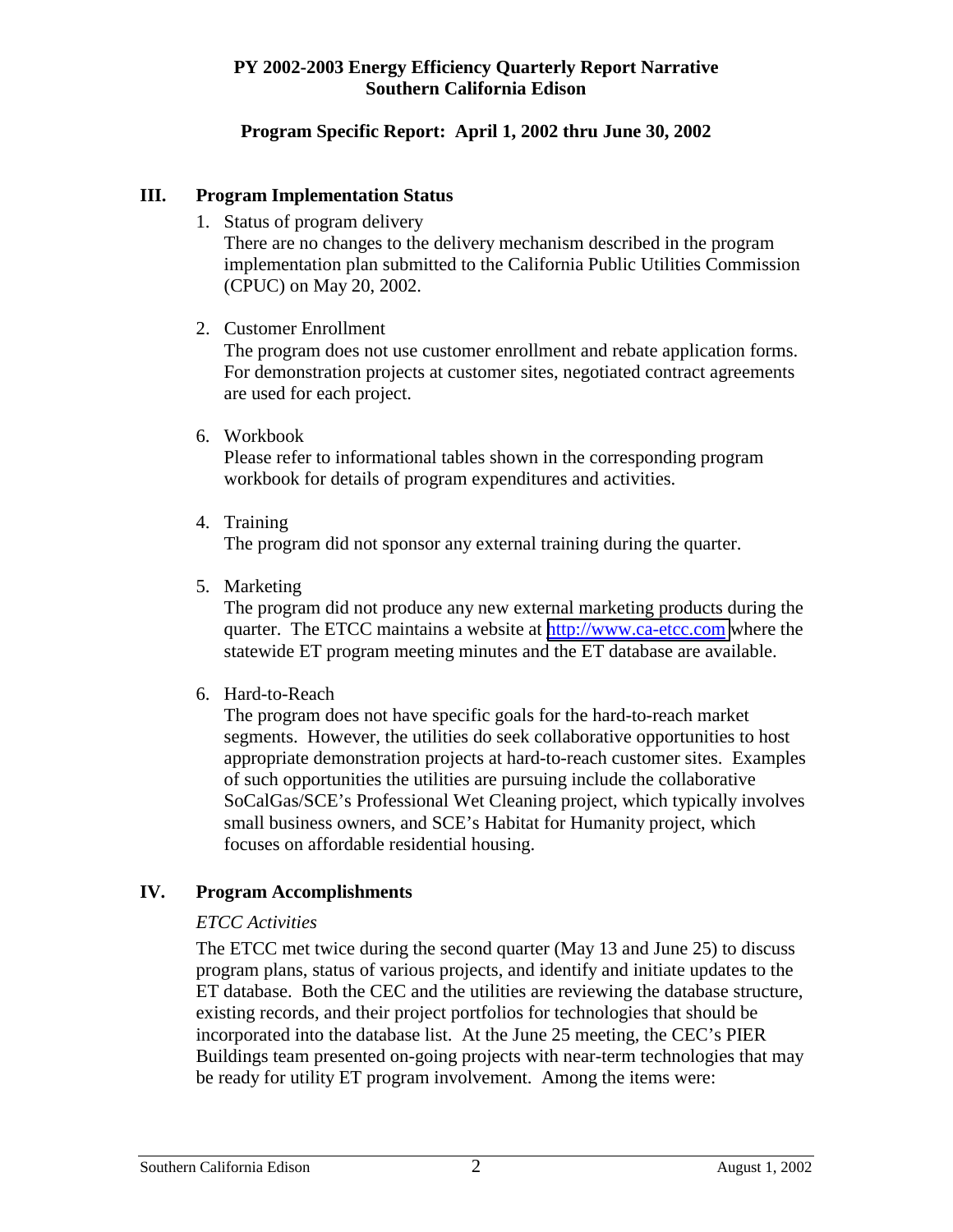# **Program Specific Report: April 1, 2002 thru June 30, 2002**

- Alternatives to Compressor Cooling, PIER Contract No. 500-98-024,
- Power Line Carrier Bi-Level Switch, PIER Contract No. 400-99-012,
- Next Generation Relocatable Classrooms, PIER Contract No. 400-99-012,
- Commercial Kitchen Exhaust Systems, PIER Contract No. 500-98-031,
- Night Ventilation/Demand Ventilation, PIER Contract No. 400-99-011,
- California Kitchen Lighting, PIER Contract No. 400-99-011.
- Integrated Design of Small Commercial HVAC Systems, PIER Contract No. 400-99-013, and
- Market-Optimized Residential Heat Pump Water Heater, PIER Contract No. 500-98-028.

The utilities are reviewing and analyzing the CEC projects and technologyapplications for follow-up ETCC activities. In addition, the CEC and the utilities continue to collaborate on issues related to high performance integrated schools associated with PIER Contract No. 400-99-013, projects 2.2 "Daylighting in Schools," and 2.4 "Healthy Schools: Daylighting, Lighting, and Ventilation."

SCE is also analyzing the following technology-applications for potential program activities:

- Ultraviolet Air Treatment Systems,
- Selective Coatings for Building Materials, and
- Membrane Filtration Systems.

Lawrence Berkeley National Laboratory (LBNL) demonstrated an innovative, energy efficient table lamp prototype, developed with PIER and U.S. Department of Energy funding as part of PIER Contract 500-97-013, in June 2000. A joint ETCC project to demonstrate and monitor lamp performance and acceptance in hotels and office settings was started as a result. The utilities worked with LBNL and a manufacturer to fabricate the first production run of Berkeley Table Lamps. The utilities have deployed this first generation of table lamps to various customer sites, and LBNL is monitoring the sites and collecting data for analysis.

SCE is working with Occidental College, the South Coast Air Quality Management District, and with SoCalGas to determine the energy impacts of replacing a standard dry cleaning process with a professional wet cleaning process. Up to eight commercial laundries throughout Southern California will be converted from dry-cleaning to wet cleaning equipment by year-end 2002. The majority of dry cleaners in Southern California are ethnic, small commercial operations. The projects will compare cleaning and pressing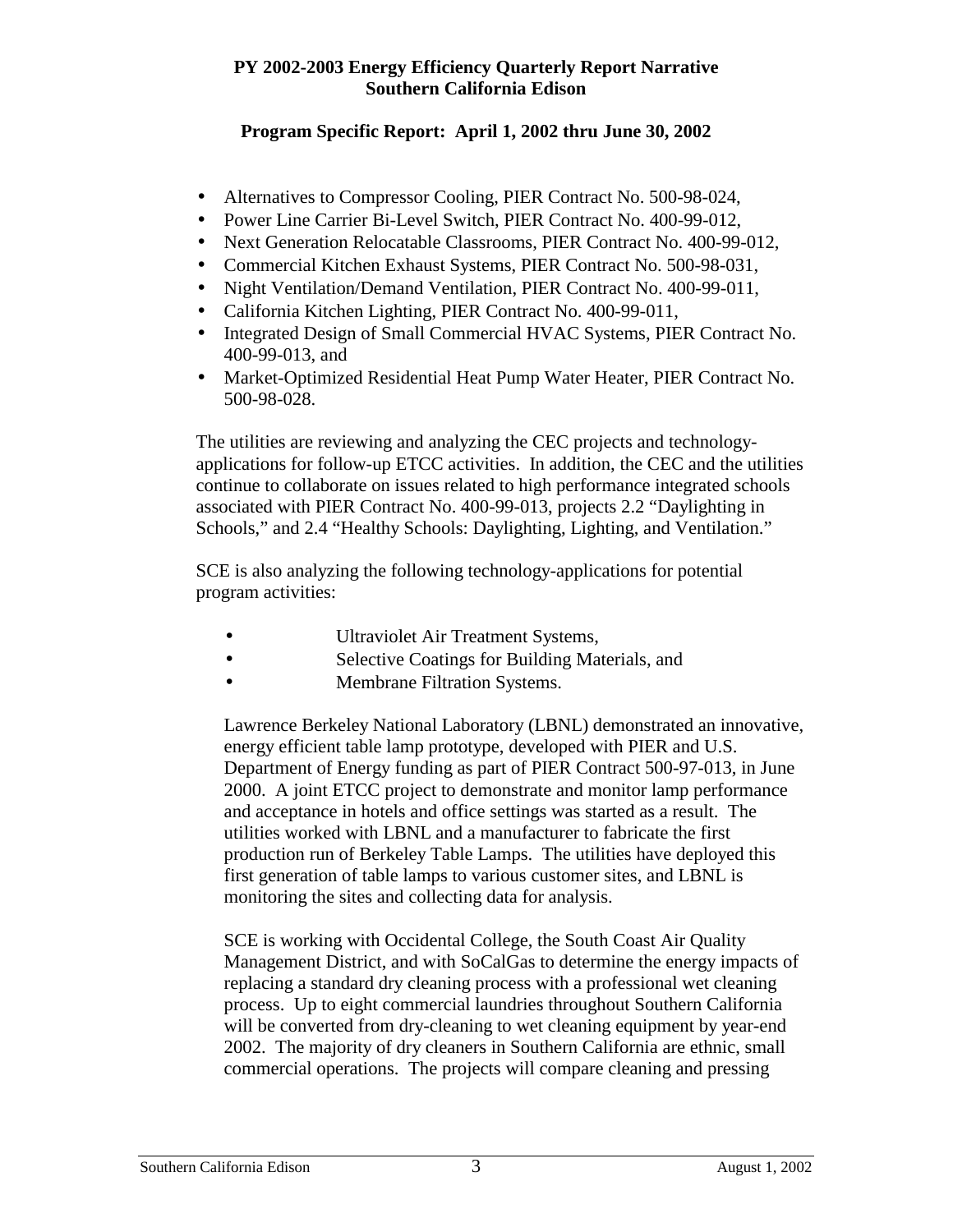#### **Program Specific Report: April 1, 2002 thru June 30, 2002**

results, environmental impacts, water usage, and source fuel energy consumption.

SCE is field-testing prototypes of an advanced heat pump water heater, as part of PIER Contract 500-98-028 with A.D. Little, to replace electric water heaters in small commercial, office, and residential settings. SCE has selected four sites, and due to the recent merger between A. D. Little and TIAX, SCE is pursuing customer approval of new agreement forms.

#### *PY2002 Projects*

Habitat for Humanity

SCE is analyzing the proposed efficiency measures for the project, including the "Night Breeze" technology from PIER Contract No. 500-98-024. Also, a collaborative relationship with ADM Associates, who are working with Habitat for Humanity on the "Energy Efficient Low-Income Housing" PIER project (Contract No. 400-00-036), was initiated.

In addition, program staff was engaged in the planning and development of seven demonstration projects during the quarter and participation in ETCC activities. Signed customer demonstration projects agreements will be concluded during the third and fourth quarters.

#### **V. Program Challenges**

No program-specific challenges were encountered during the quarter.

#### **VI. Customer Disputes**

The program did not encounter any customer disputes during the quarter.

# **VII. Compliance Items**

The following list itemizes the various regulatory compliance items issued by the California Public Utilities Commission directly relating to this program.

Decision 02-03-056 –

*"We support these programs and will fund them. However, we will require the IOUs to report on the extent to which funding this Commission awards advances the cause of emerging energy efficient technologies. For each emerging technology set forth on the CEC's PIER website at http://www.energy.ca.gov/pier/programs.html, we will require that the IOUs*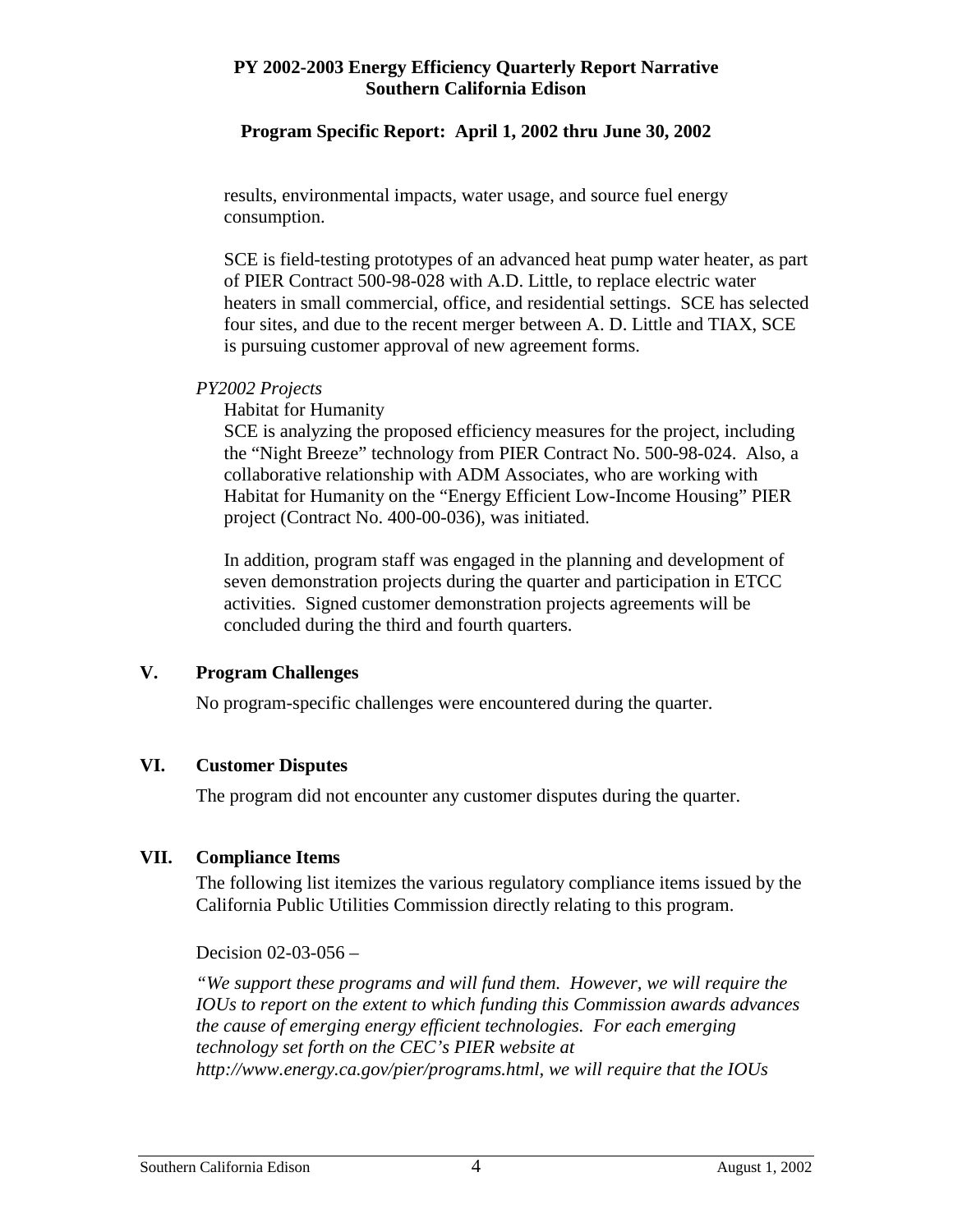# **Program Specific Report: April 1, 2002 thru June 30, 2002**

*describe in their 2002 quarterly reports how PGC funding is moving these technologies to market." (mimeo, pp. 31-32)* 

Response –

This report describes program activities that are helping to move energy efficient emerging technologies to market from both PIER and other sources such as DOE, GTI, ASHRAE, etc.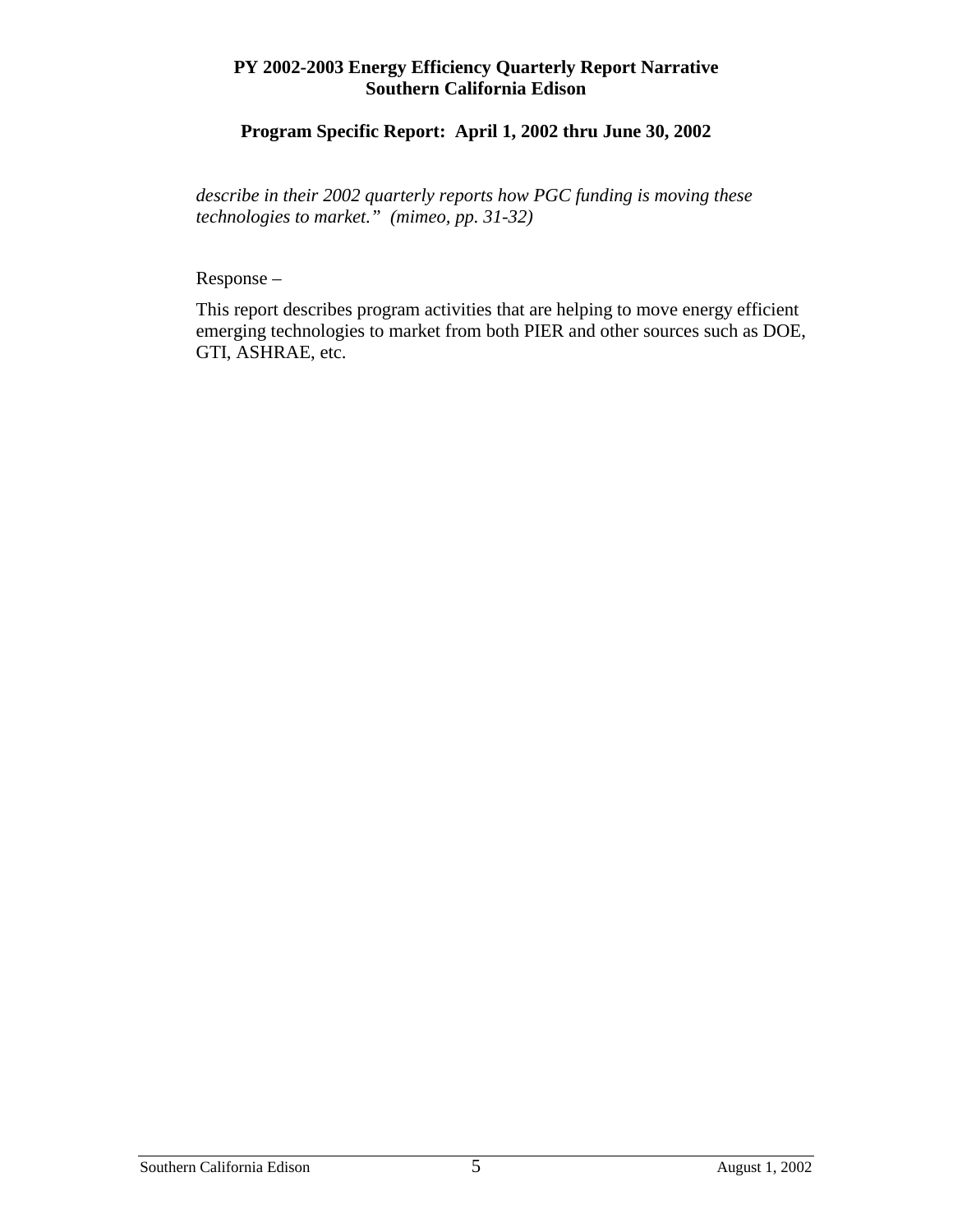#### **Program Specific Report to June 30, 2002**

#### **Program Title: Savings By Design**

#### **I. Program Overview**

The Savings By Design (SBD) program influences nonresidential building owners, tenants, and design teams to exceed current Title 24 standards (or industry standards for processes) by 10 percent or more for their new construction or renovation/remodel projects. SBD provides energy design education, design assistance, and cash incentives for all project types and sizes that meet the program's eligibility. SBD also leverages resources from industry relationships, strategic alliances, and other Public Purpose Programs to accomplish the goals of energy savings, peak demand reductions, and long-term market change.

The program has three elements: the Whole-Building Approach, the Systems Approach, and education and outreach. The core strategy centers on an integrated design approach to optimize energy efficiency, known as the Whole-Building Approach. To include participants who would not normally consider a fully integrated design approach, the Systems Approach provides a simplified, performance-based method, which moves owners and design teams far beyond prescriptive approaches. Finally, program education and outreach strategies, focused on the successful Energy Design Resources model, address market barriers by providing owners and designers with the information, education, and tools to help them make the best possible energy efficiency choices. All three elements support the California Energy Commission's goals for market transition to the 2005 Title 24 code revision cycle.

#### **II. Program Summary**

1. Total program budget  $= $7,674,000$ Expenditures to date  $=$  \$ 268,069

|                       | Net kW         | Net kWh          | <b>Therms</b> |
|-----------------------|----------------|------------------|---------------|
| Projected             |                |                  |               |
| <b>Systems</b>        | 3,890          | 16,628,000       | $\theta$      |
| <b>Whole-Building</b> | 3,890          | 16,628,000       | $\theta$      |
| <b>Actual</b>         |                |                  |               |
| <b>Systems</b>        | $\overline{0}$ | $\boldsymbol{0}$ | $\theta$      |
| <b>Whole-Building</b> | $\overline{0}$ | $\theta$         | $\theta$      |
| <b>Committed</b>      |                |                  |               |
| <b>Systems</b>        | 1,800          | 9,949,000        | $\theta$      |
| <b>Whole-Building</b> | 450            | 2,019,800        | $\theta$      |

2. Total net demand reduction and energy savings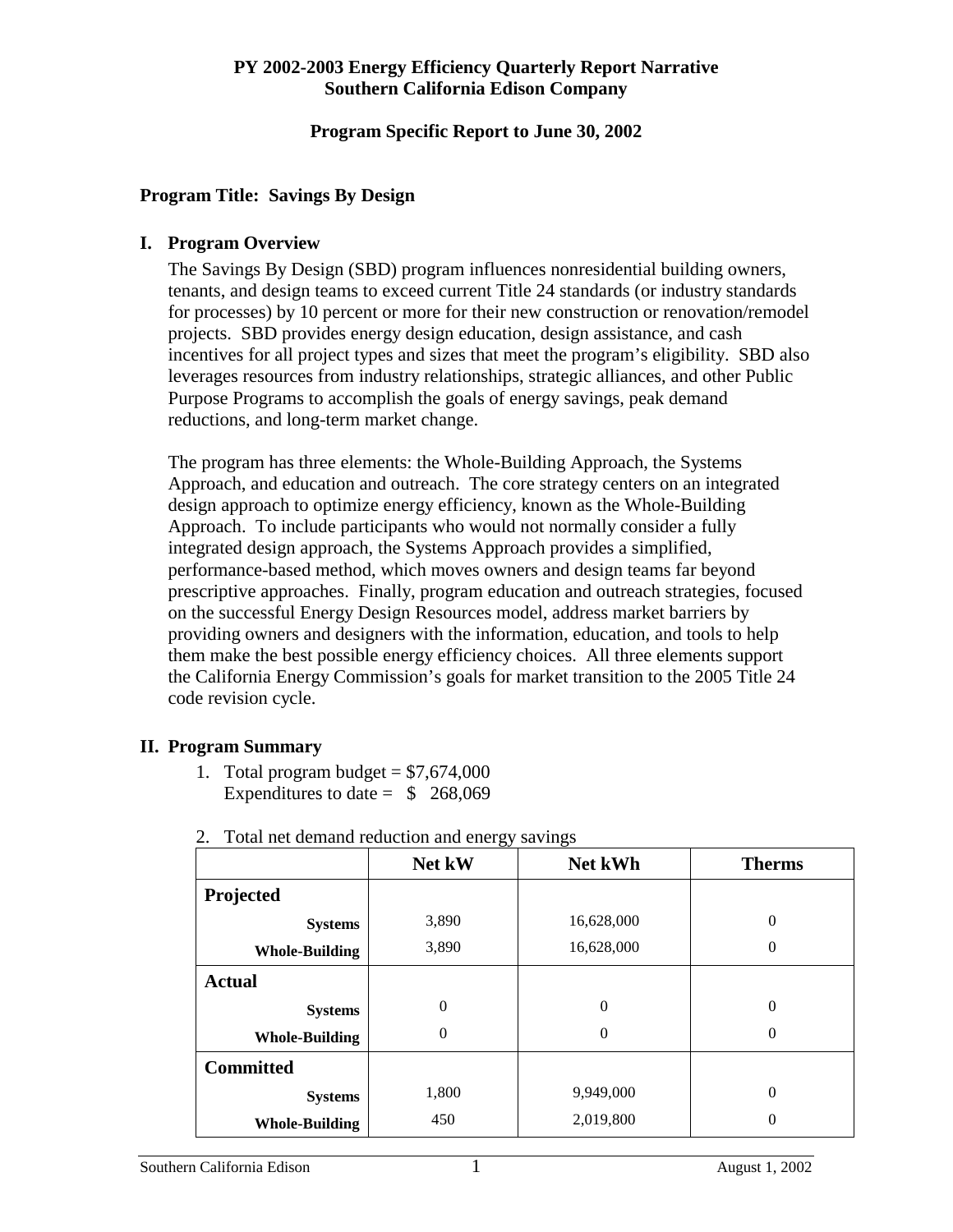# **Program Specific Report to June 30, 2002**

- 3. Total number of customers served: Projected (Annual): Not specified in the Implementation Plan Actual: 217 qualified leads investigated, with customers contacted and program information provided. Leads entered into tracking system as potential projects.
- 4. Projected and actual number of units: Please refer to the program activity tables shown in the corresponding program workbook.
- 5. Total incentives  $(\$)$  paid =  $\$$  0.00 Total incentives  $(\$)$  committed =  $\$$  766,537

# **III. Program Implementation Status**

The Savings By Design program was rolled out to the public on April 1, 2002. For 2002, the program has continued, and expanded, successful marketing and outreach activities delineated in the program Implementation Plan. Market acceptance for the program remains relatively strong despite a weakening economy in the nonresidential construction sector. The adoption at SCE of the SBD process component for the industrial and agricultural markets has spurred serious interest in the program within these market sectors.

1. Status of program delivery

Program Implementation Plan process and operational guidelines are being followed. Per statewide agreement, an annual per customer/per utility cap of \$600,000 was added to program offerings.

In order to maintain the tightest statewide program consistency, SCE integrated the project processing and documentation routine used by Pacific Gas and Electric and San Diego Gas and Electric Company.

- **2.** Customer Enrollment Copies of appropriate applications were sent to the Commission's Energy Division.
- 3. Workbook

Please refer to workbook for details of program expenditures and program activities.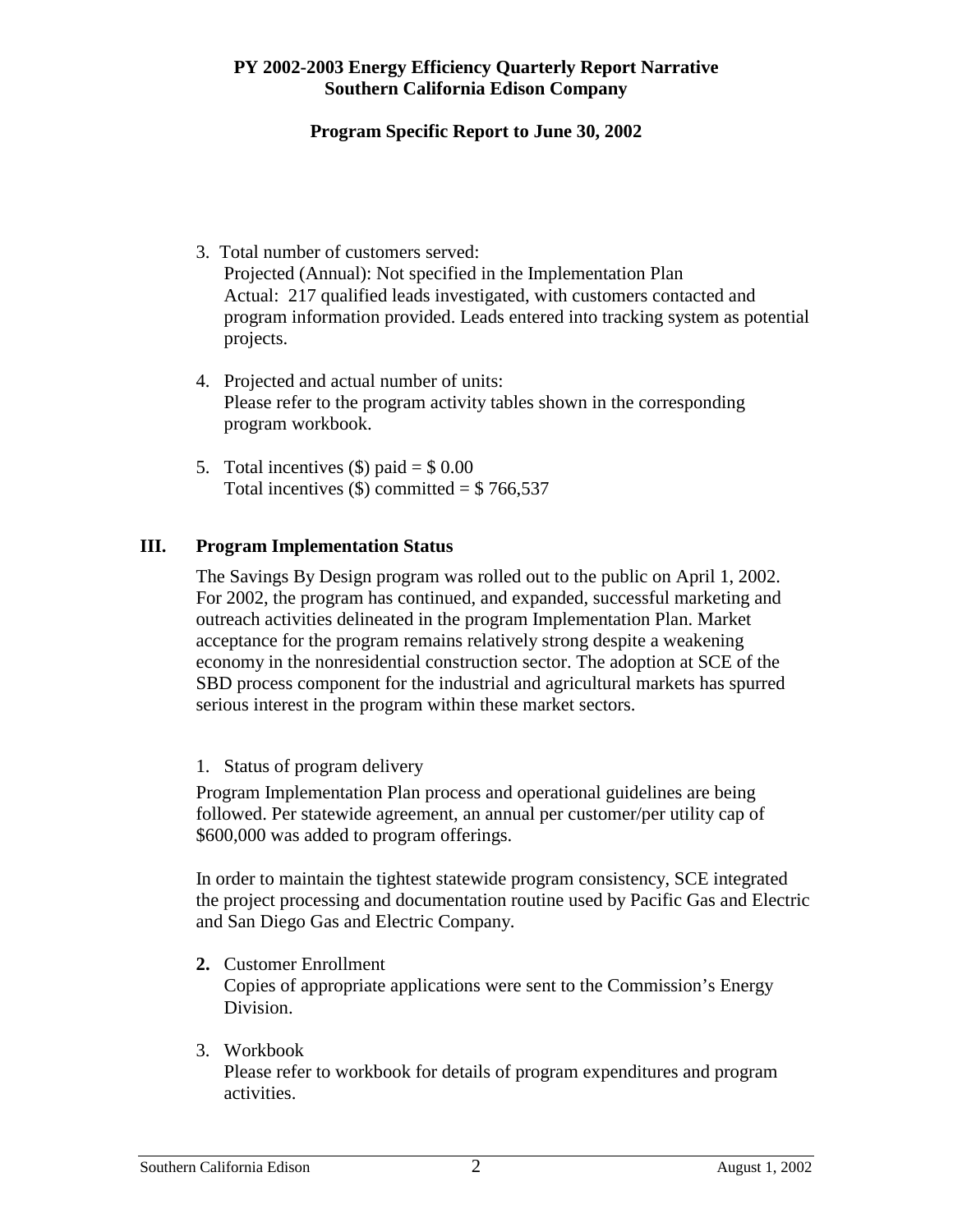# **Program Specific Report to June 30, 2002**

#### 4. Training

| <b>Attendees</b> | Category                      | Date    | Location                                                                   | Title                             | Delivery Method                    |
|------------------|-------------------------------|---------|----------------------------------------------------------------------------|-----------------------------------|------------------------------------|
|                  |                               |         |                                                                            |                                   |                                    |
|                  | Architectural/<br>Engineering | 6/21/02 | Irwindale,<br><b>SCE's Customer</b><br>Technology<br>Application<br>Center | eQuest: Calculation tool training | Half Day Classroom<br>Presentation |

#### 5. Marketing

| <b>List Pieces</b>                                                           | Quantity                                   | <b>Method of Delivery</b>                                                    | # w/Each Method     |
|------------------------------------------------------------------------------|--------------------------------------------|------------------------------------------------------------------------------|---------------------|
| <b>Statewide Efforts</b>                                                     | <b>Total Ordered</b>                       |                                                                              | Delivered YTD       |
| <b>SBD</b> Brochure                                                          | 2000                                       | Hand delivery                                                                | Delivered as needed |
|                                                                              |                                            | <b>SCE's Customer</b><br><b>Technology Application</b><br>Center, Irwindale  |                     |
|                                                                              |                                            | <b>SCE's Agricultural</b><br><b>Technology Application</b><br>Center, Tulare |                     |
| <b>Brochure Inserts:</b>                                                     |                                            |                                                                              |                     |
| - Whole-Building Insert                                                      | 2000 each                                  | Inserted into Brochure                                                       |                     |
| - Design Team Insert                                                         |                                            |                                                                              |                     |
| - Process Insert                                                             |                                            |                                                                              |                     |
| <b>SBD Energy Efficiency</b><br><b>Integration Award Call</b><br>for Entries | 10,000                                     | <b>Statewide Mailing</b>                                                     | 7,900               |
| <b>SCE-Specific Efforts</b>                                                  |                                            |                                                                              |                     |
| One-Page Flyers                                                              | Down loadable from<br><b>SCE's Website</b> | As needed                                                                    | --                  |
| Energy Design Assistance -<br>Newsletter                                     | 2,500                                      | Email                                                                        | 2,500               |

- Savings By Design maintains a statewide web site at [www.savingsbydesign.com](http://www.savingsbydesign.com/) that provides comprehensive program information, utility contacts, and a downloadable Participant Handbook outlining program policies and procedures as well as application guidelines.
- Energy Design Resources, the educational and academic arm of Savings By Design, maintains a comprehensive library of information and resources at [www.energydesignresources.com,](http://www.energydesignresources.com/) including electronic newsletters for the design community, freeware for design and financial analysis, and a series of AIA accredited online courses.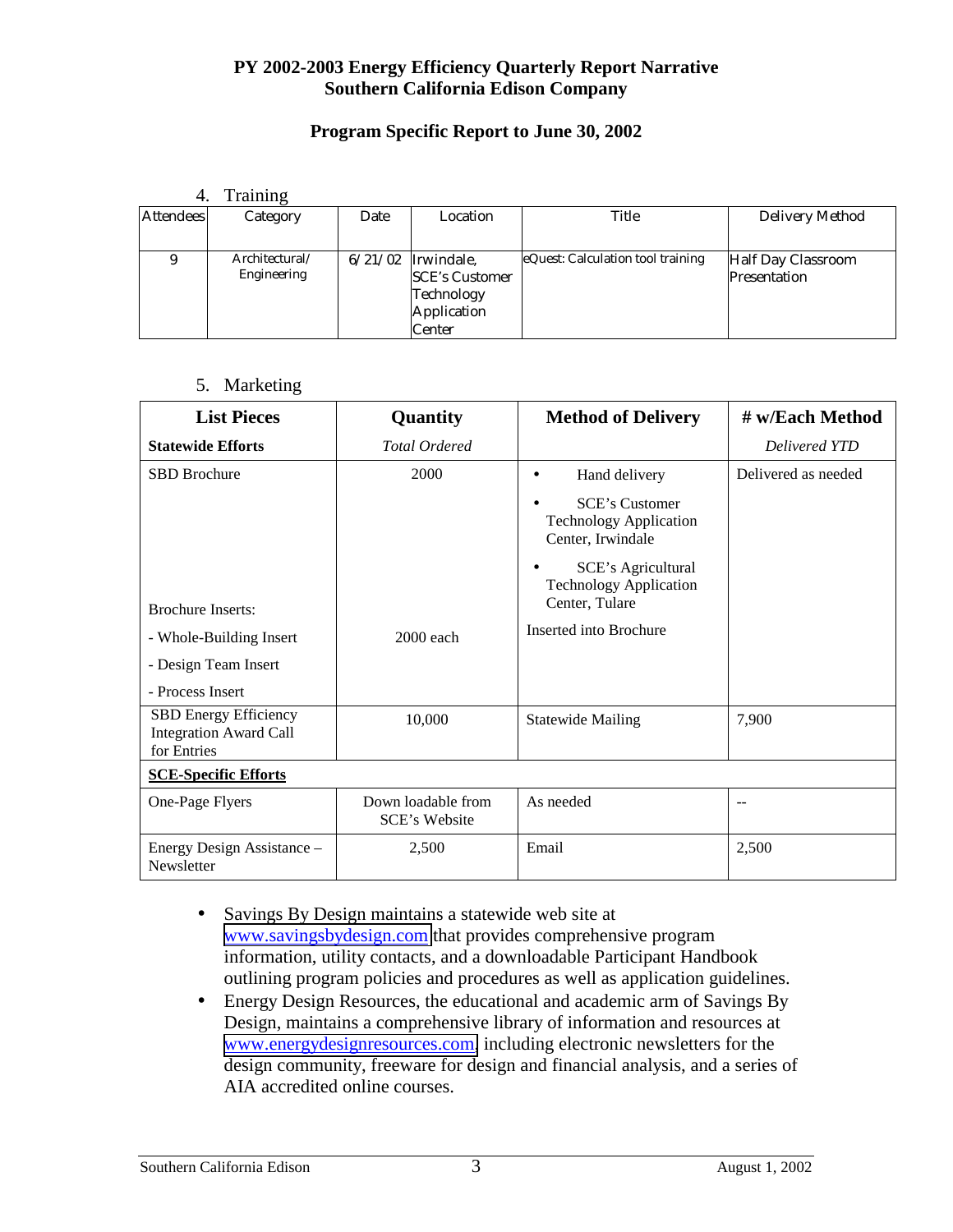# **Program Specific Report to June 30, 2002**

• [www.sce.com](http://www.pge.com/) features pages describing Savings By Design that direct customers to program contacts and provide external links to the Statewide web site for more information.

#### 6. Hard to Reach

Savings By Design targets geographically hard-to-reach customers. The program will pursue the goal of increasing the percentage of participating projects from geographically hard-to-reach customers by 25% over PY 2001 results.

SCE's Savings By Design program adopted a conservative definition of a hard-toreach customer to remain consistent with the Commission's intent, as defined in the Energy Policy Manual and with other SCE energy efficiency programs. Of the projects committed to date, SCE has attained 24% of its projected goal in increasing its effort to reach this customer classification.

# **IV. Program Accomplishments**

• AIACC – The statewide Savings By Design utilities have continued to work with the American Institute of Architects, California Council to co-sponsor the Savings By Design Energy Efficiency Integration Awards, which promote energy efficiency as a primary consideration in outstanding design.

# **V. Program Challenges**

No significant problems encountered to date.

#### **VI. Customer Disputes**  None

# **VII. Compliance Items**

The following list itemizes the various regulatory compliance items issued by the California Public Utilities Commission directly relating to this program.

Decision 02-03-056, Ordering Paragraph 14, states:

*"The IOUs shall reserve 50% of their Savings by Design direct implementation funds for projects that use a whole-building approach."* 

SCE has budgeted 50% of the direct implementation funds for projects that are Whole-Building Approach. As of June 30, 2002, 37% of committed funding was reserved under the Whole-Building Approach.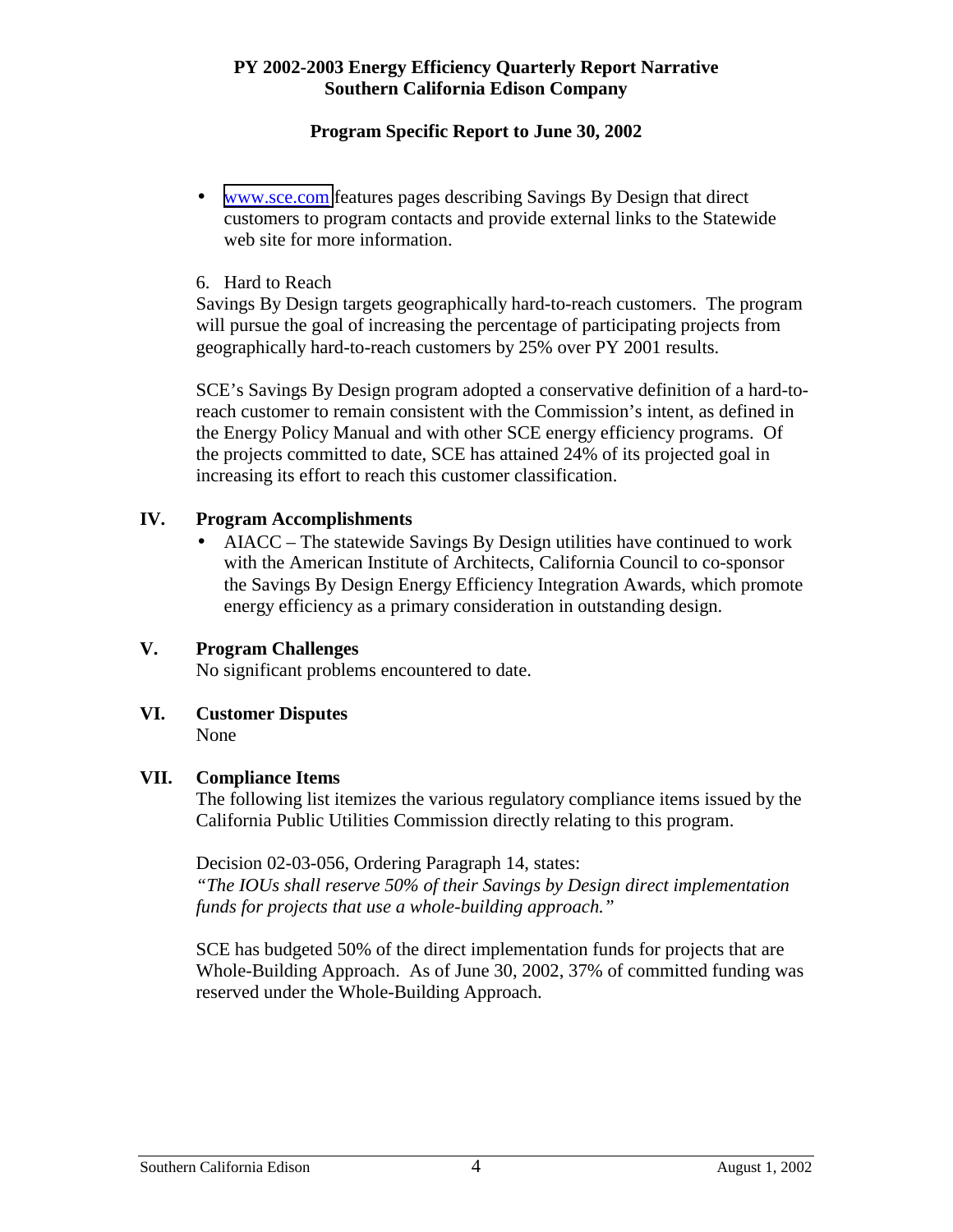#### **Program Specific Report: April 1, 2002 thru June 30, 2002**

#### Program Title: **Energy Efficiency Education And Training Program**

#### **I. Program Overview**

 The statewide Energy Efficiency Education and Training program is offered in the service territories of Pacific Gas & Electric (PG&E), Southern California Edison (SCE), San Diego Gas & Electric (SDG&E), and Southern California Gas (SoCalGas). Overall, the program promotes energy efficiency to a variety of customer segments through energy centers (physical and virtual) and other informational programs.

 The educational and information efforts of the energy centers and of SDG&E cover a broad spectrum of market actors including consumers, midstream actors such as design, engineering and contracting communities, and upstream market actors. The motivations to make use of energy center services encompass reducing operational costs, increasing productivity and profitability, and designing more efficient new buildings.

# **II. Program Summary**

1. Total program budget  $= $3,813,000$ 

Expenditures (includes program commitments) to date  $= $811,462$ 

2. Total net demand reduction and energy savings:

Categorized as an information program consistent with the California Public Utilities Commission's 2002 Energy Efficiency Policy Manual.

3. Total number of customers served:

| Projected: | 4,100 |
|------------|-------|
| Actual:    | 2,435 |

4. Projected and actual number of units:

Please refer to the program activity tables shown in the corresponding program workbook.

5. Total rebate (\$) paid:

Not applicable to this information program.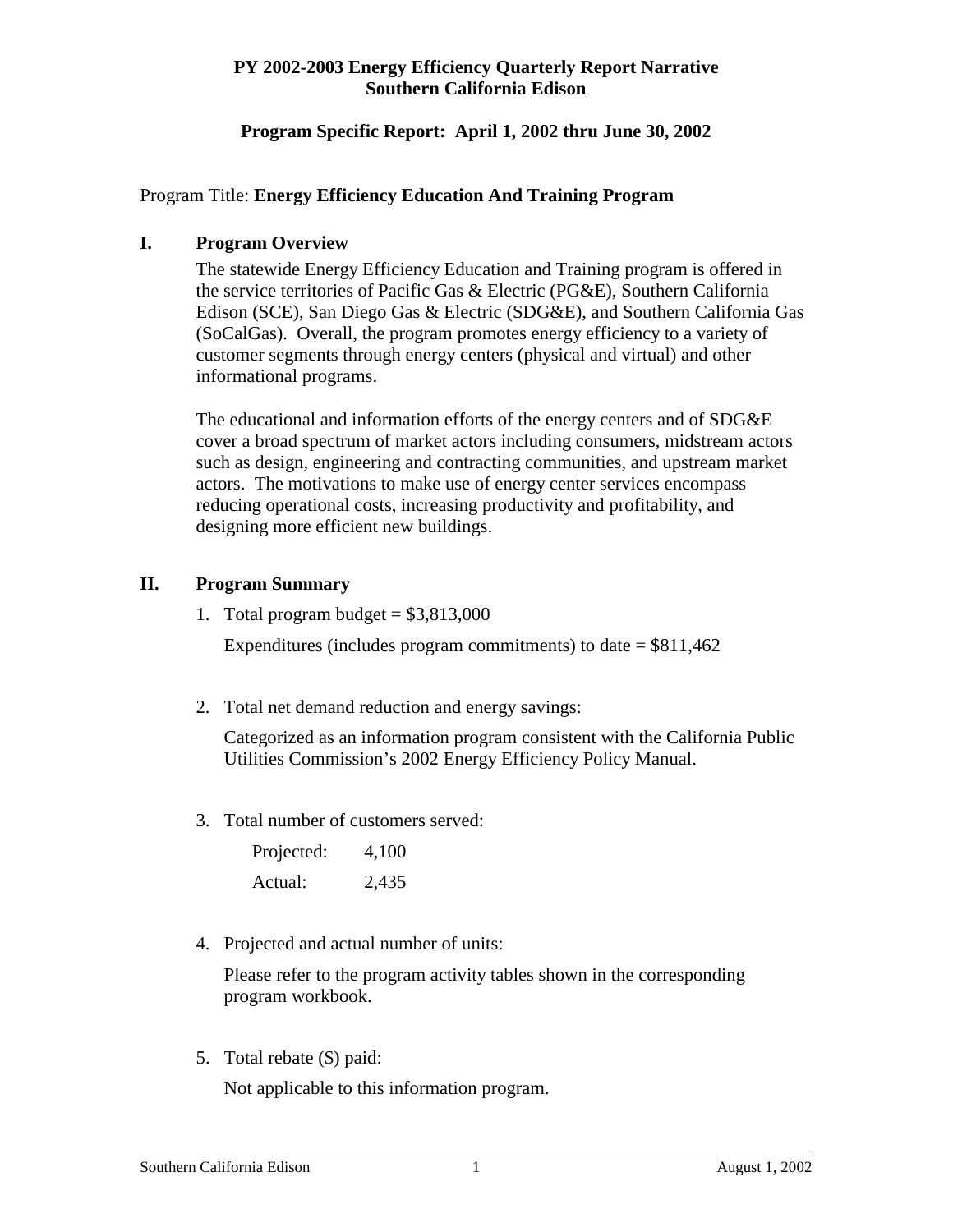# **Program Specific Report: April 1, 2002 thru June 30, 2002**

#### **III. Program Implementation Status**

1. Status of program delivery

No change from the program implementation plan submitted to the California Public Utilities Commission (CPUC) on May 20, 2002.

2. Customer Enrollment

Two blank copies of each customer registration form used by customers attending CTAC and AGTAC seminars and workshops were sent to the Commission's Energy Division.

3. Workbook

Please refer to the informational tables shown in the corresponding program workbook for details on program expenditures and activities.

4. Training

SCE conducted a number of customer training workshops through its energy centers, which are fully described in the corresponding program activities workbook.

| <b>List Pieces</b>                                     | <i><b>Quantit</b></i><br>y | <b>Method of Delivery</b>        | # w/Each Method |  |
|--------------------------------------------------------|----------------------------|----------------------------------|-----------------|--|
| <b>Advanced Food</b><br>Service Refrigeration<br>Flyer | 2,000                      | Direct Mail                      | 1,231           |  |
| <b>Advanced Food</b><br>Service Refrigeration<br>Flyer |                            | <b>Hand Deliver</b>              | 769             |  |
| <b>Advanced Food</b><br>Service Refrigeration<br>Flyer |                            | Newsletter                       |                 |  |
| <b>Advanced Food</b><br>Service Refrigeration<br>Flyer |                            | Website (http://www.calrest.org) |                 |  |

5. Marketing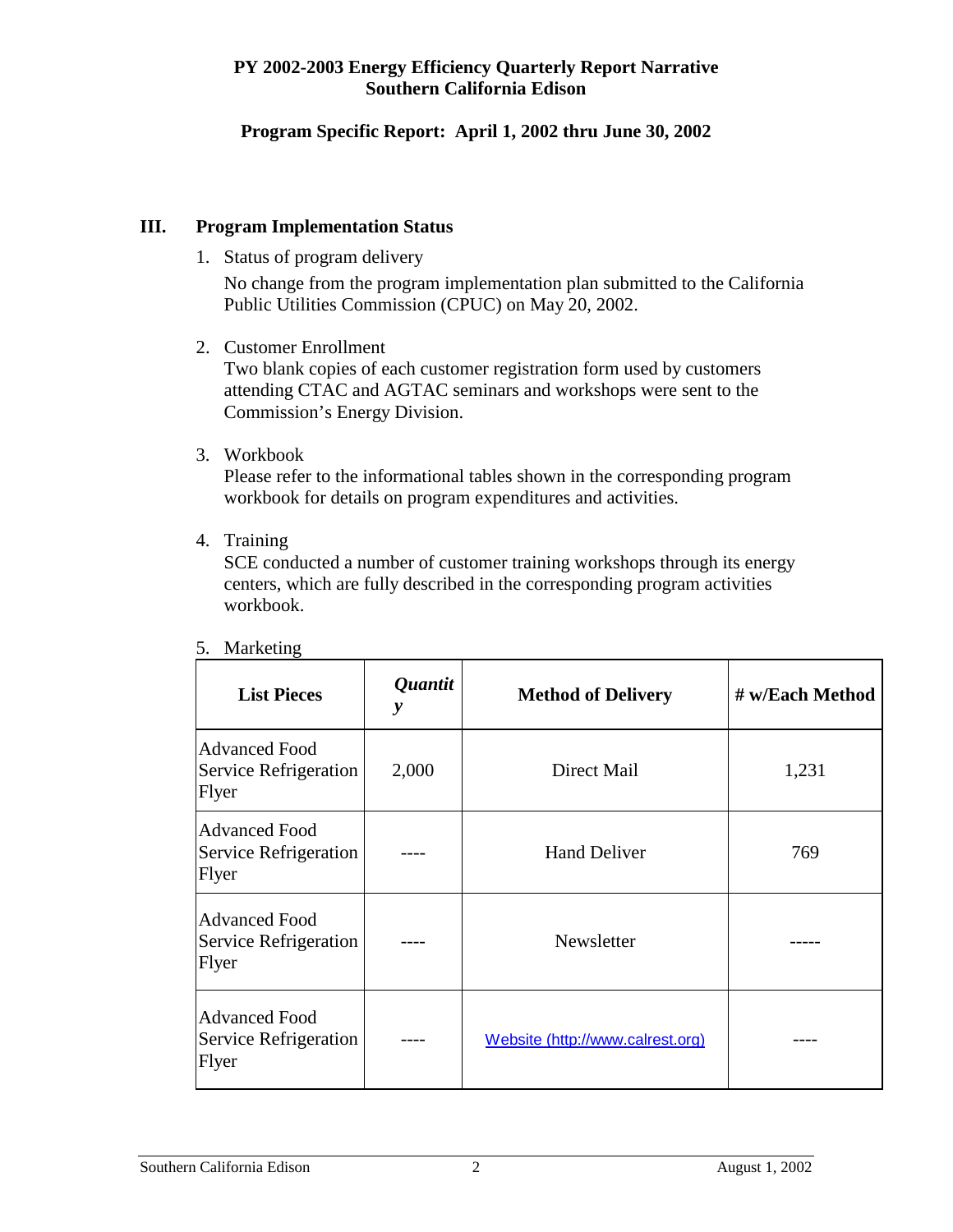# **Program Specific Report: April 1, 2002 thru June 30, 2002**

| <b>Advanced Lighting</b><br><b>Technologies Flyer</b>                     | 1      | E-Mail                                                                                                                                                                                                                                                                                                                                                                                                                                                                                                                                                                     |        |
|---------------------------------------------------------------------------|--------|----------------------------------------------------------------------------------------------------------------------------------------------------------------------------------------------------------------------------------------------------------------------------------------------------------------------------------------------------------------------------------------------------------------------------------------------------------------------------------------------------------------------------------------------------------------------------|--------|
| <b>Basic Heating,</b><br>Ventilation and Air<br><b>Conditioning Flyer</b> | 1      | Newsletter                                                                                                                                                                                                                                                                                                                                                                                                                                                                                                                                                                 |        |
| Commerical and<br><b>Industrial Lighting</b><br>Flyer                     | 1      | Newsletter                                                                                                                                                                                                                                                                                                                                                                                                                                                                                                                                                                 |        |
| <b>CTAC Quarterly</b><br>Calendar                                         | 28,436 | Direct Mail                                                                                                                                                                                                                                                                                                                                                                                                                                                                                                                                                                | 23,555 |
| <b>CTAC Quarterly</b><br>Calendar                                         |        | <b>Hand Deliver</b>                                                                                                                                                                                                                                                                                                                                                                                                                                                                                                                                                        | 4,881  |
| <b>CTAC Quarterly</b><br>Calendar                                         |        | Website (http://www.sce.com/ctac<br>(CTAC main page)                                                                                                                                                                                                                                                                                                                                                                                                                                                                                                                       |        |
| <b>CTAC Website</b>                                                       | 1      | Website<br>(http://www.sce.com/sc3/002_sav<br>e_energy/002f_ctac/002f3_work_c<br>lasses/002f3d_work_classes_date.<br>htm (view classes by date);<br>http://www.sce.com/sc3/002_save<br>_energy/002f_ctac/002f3_work_cl<br>asses/002f3e_work_classes_name.<br>htm (view classes by name);<br>http://www.sce.com/sc3/002_save<br>_energy/002f_ctac/002f3_work_cl<br>asses/002f3f_work_classes_catego<br>ry.htm (view classes by category);<br>http://www.sce.com/sc3/002_save<br>energy/002f_ctac/002f3_work_cl<br>asses/002f3g_course_desc.htm<br>(class description page)) |        |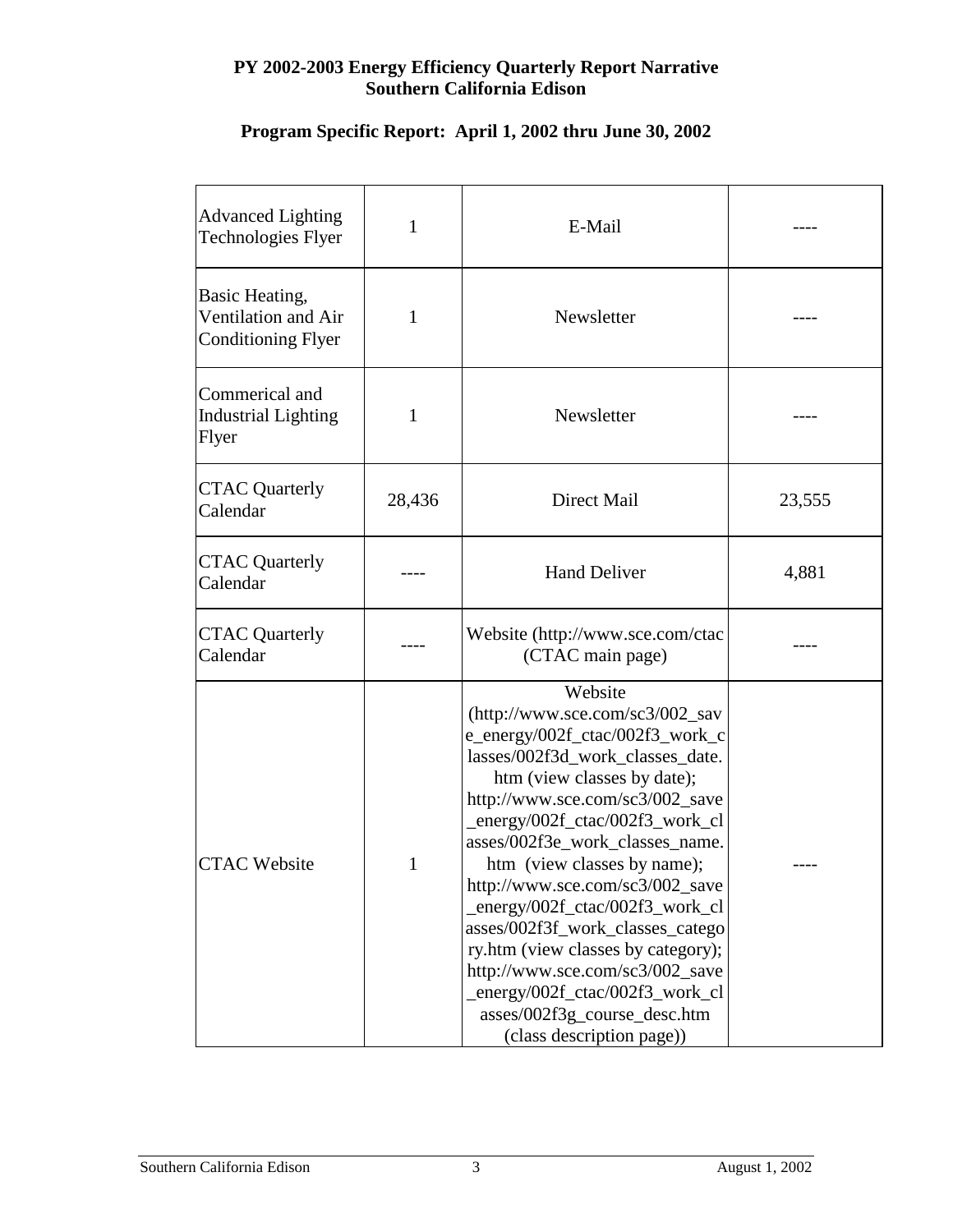| <b>Energy Efficiency</b><br>Vendor Rebate Flyer                                                                                             | 270          | Direct Mail                                                          | 270   |
|---------------------------------------------------------------------------------------------------------------------------------------------|--------------|----------------------------------------------------------------------|-------|
| <b>Energy Management</b><br>Systems,<br>Compressed Air, and<br>Owning and<br>Operating an<br><b>Efficient Cooling</b><br><b>Tower Flyer</b> | 2,700        | Direct Mail                                                          | 2,700 |
| <b>Express Efficiency</b><br>Vendor Kick Off and<br>Fair Flyer                                                                              | 270          | Direct Mail                                                          | 270   |
| <b>Faith Based</b><br>Organization<br>Program Flyer                                                                                         | $\mathbf{1}$ | Newsletter                                                           |       |
| HiBay Lighting Flyer                                                                                                                        | 2,800        | Direct Mail                                                          | 2,684 |
| HiBay Lighting Flyer                                                                                                                        |              | Display                                                              | 116   |
| Hibay Lighting Flyer                                                                                                                        | $\mathbf{1}$ | Website<br>(http://www.occe.ou.edu/aia/cgi-<br>bin/Ads/AIAsStart.pl) |       |
| <b>High Performance</b><br><b>Commerical Building</b><br><b>Facades Roundtable</b><br>Flyer                                                 | $\mathbf{1}$ | E-Mail                                                               |       |

# **Program Specific Report: April 1, 2002 thru June 30, 2002**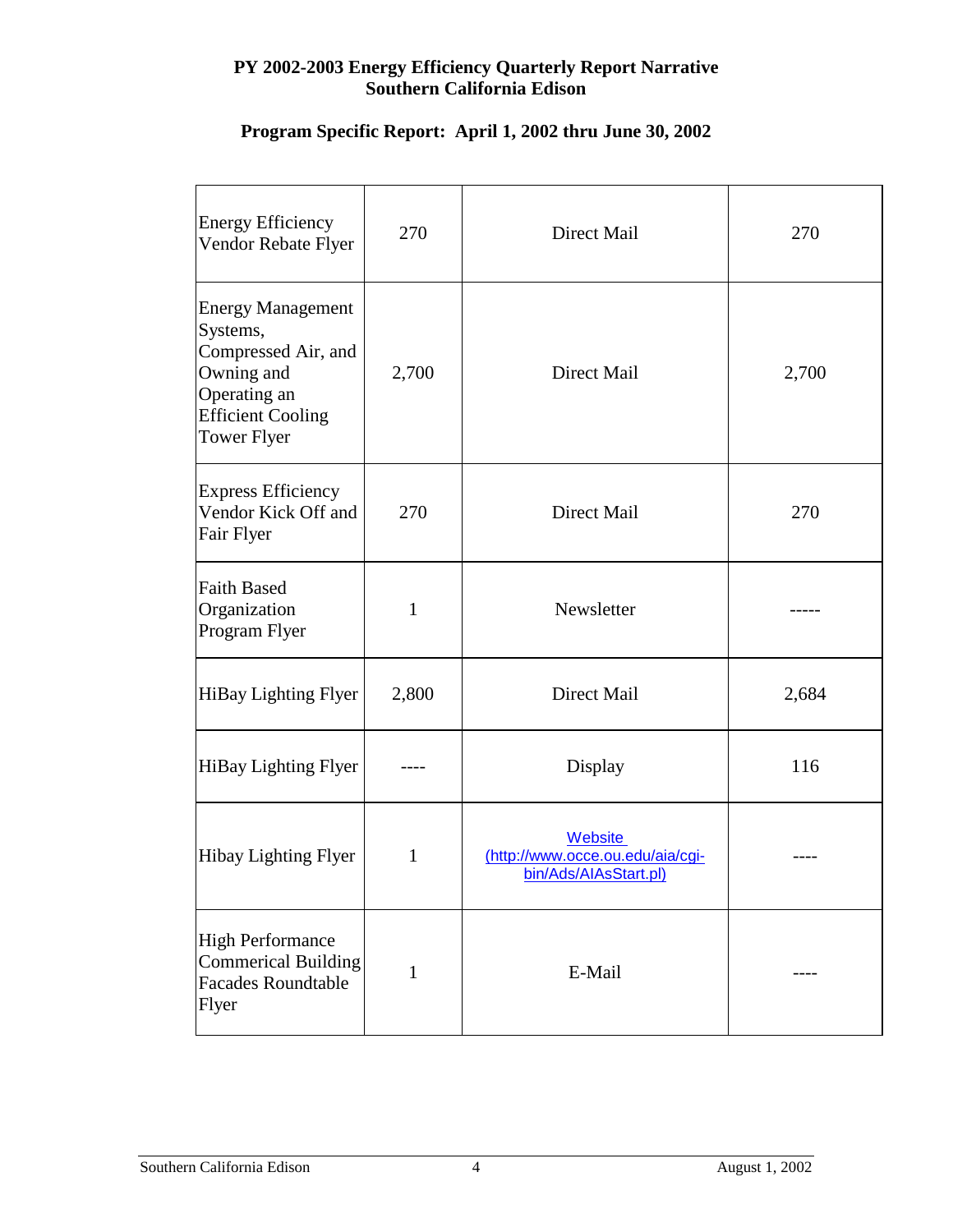# **Program Specific Report: April 1, 2002 thru June 30, 2002**

| <b>High Performance</b><br><b>Commerical Building</b><br>Facades Workshop<br>Flyer        | 330          | Direct Mail                                                                 | 300          |
|-------------------------------------------------------------------------------------------|--------------|-----------------------------------------------------------------------------|--------------|
| <b>High Performance</b><br><b>Commerical Building</b><br><b>Facades Workshop</b><br>Flyer | $\mathbf{1}$ | <b>Hand Deliver</b>                                                         | 30           |
| Irwindale Chamber<br>of Commerce<br>Newsletter                                            | $\mathbf{1}$ | Newsletter                                                                  | $\mathbf{1}$ |
| Lighting Controls<br>Flyer                                                                | $\mathbf{1}$ | E-Mail                                                                      |              |
| Lighting for Offices<br>and Schools Flyer                                                 | $\mathbf{1}$ | E-Mail                                                                      |              |
| Lighting for Offices<br>and Schools Flyer                                                 | $\mathbf{1}$ | <b>Website</b><br>(http://www.occe.ou.edu/aia/cgi-<br>bin/Ads/AIAsStart.pl) |              |
| Pumping System<br>Assessment<br><b>Workshop Flyer</b>                                     | 350          | Display                                                                     | 50           |
| Pumping System<br>Assessment<br>Workshop Flyer                                            |              | <b>Hand Deliver</b>                                                         | 300          |
| <b>Refrigeration Vendor</b><br><b>Event Flyer</b>                                         | 610          | Direct Mail                                                                 | 610          |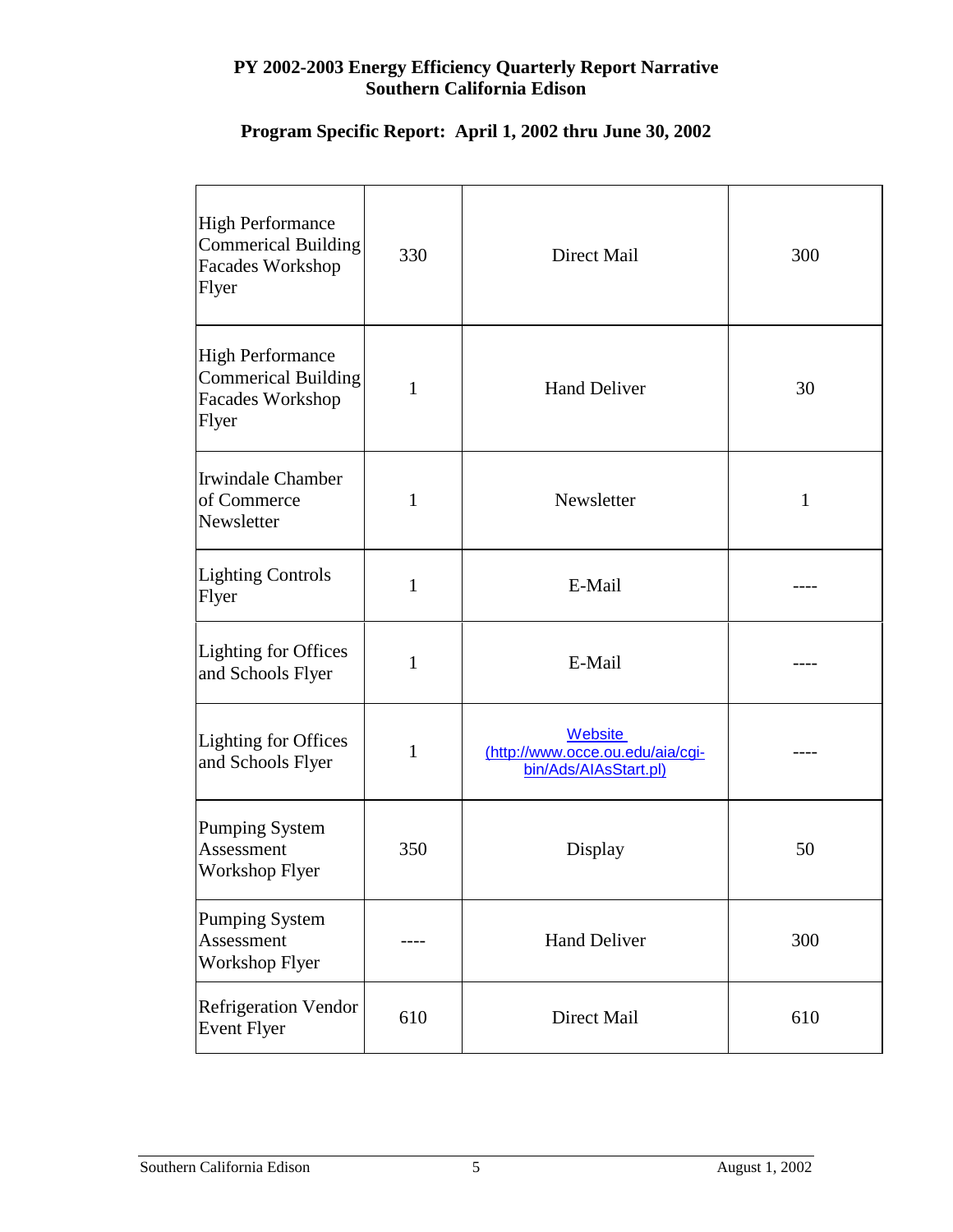| <b>Schools Energy</b><br><b>Efficiency Workshop</b><br>Flyer | $\mathbf{1}$ | E-Mail                    |       |
|--------------------------------------------------------------|--------------|---------------------------|-------|
| <b>AgTAC Quarterly</b>                                       | 9,000        | Direct mail               | 8,700 |
| <b>AgTAC Quarterly</b>                                       |              | Hand deliver              | 250   |
| <b>AgTAC Quarterly</b>                                       |              | Display                   | 50    |
| <b>AgTAC Quarterly</b>                                       |              | Personal e-mail addresses | 264   |
| Sce.com/agtac                                                |              | Website posting           |       |
| Energy efficiency ce<br>nter.com                             |              | Website posting           |       |
| Non-profit Energy<br>Forum                                   | 150          | Direct mail               | 150   |
| Irrigation<br>Workshop Flyer                                 | 50           | Display                   | 50    |

# **Program Specific Report: April 1, 2002 thru June 30, 2002**

#### 6. Hard to Reach

During the 2002 program year, each of the utilities also committed to develop methods of tracking the participation of the Hard-to-Reach (HTR) market group in its education programs, based on the definition provided in the Energy Efficiency Policy Manual. SCE proposed the following HTR target:

• SCE's Energy Efficiency Education and Training program will target 45 energy efficiency events to HTR customers.

#### *Through June 2002, SCE has provided 15 events for the hard-to-reach market.*

#### **IV. Program Accomplishments**

In 2002, the program continues to offer seminars/workshops/field services focused on promoting energy efficiency to customers. In support of this activity, SCE proposed the following target:

• SCE's Energy Efficiency Education and Training program will conduct **150** seminars/workshops during 2002 in support of energy efficiency promotion.

Through June 2002, SCE has provided 49 classes.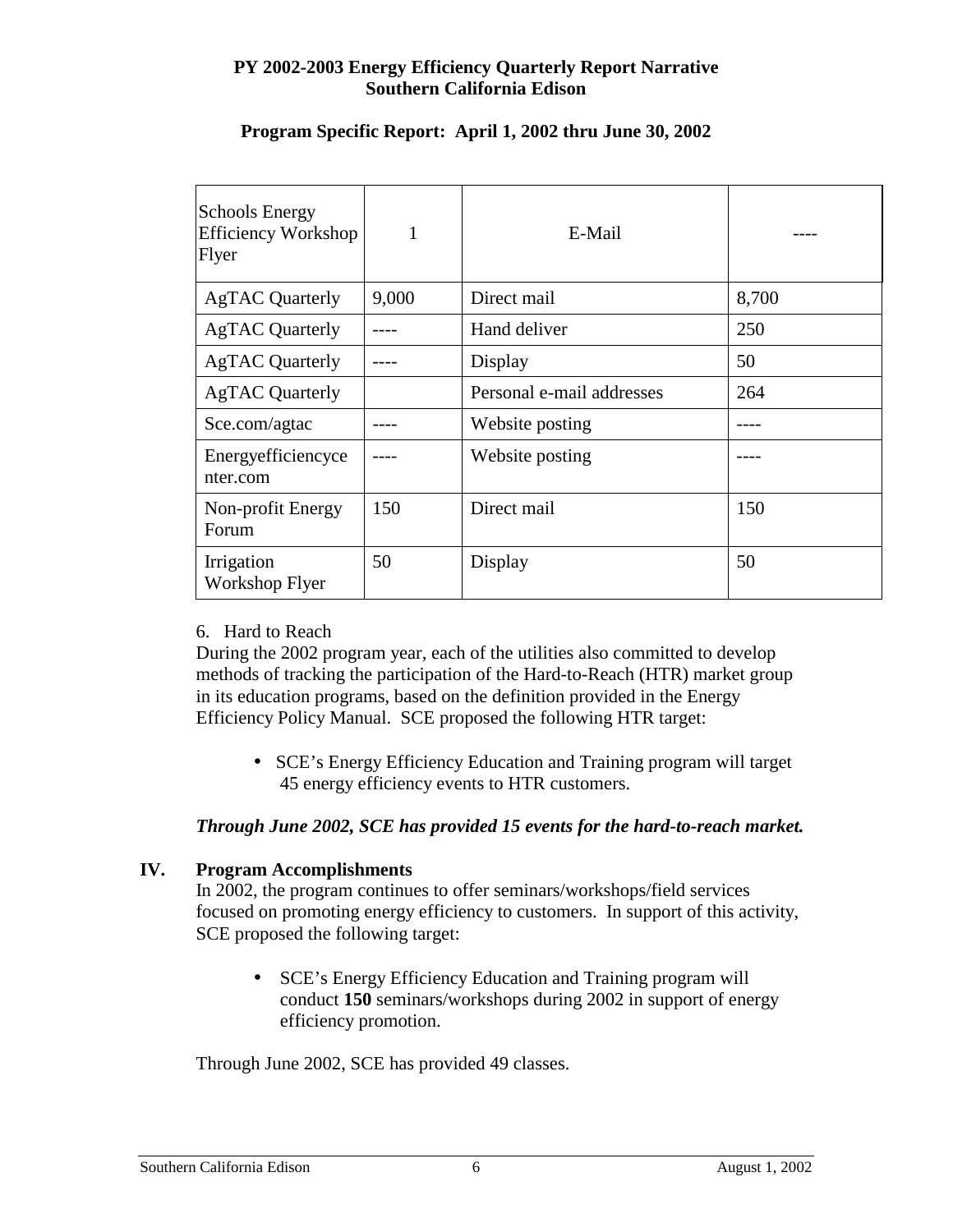# **Program Specific Report: April 1, 2002 thru June 30, 2002**

# **V. Program Challenges**

No significant problems encountered to date.

# **VI. Customer Disputes**

None.

# **VII. Compliance Items**

There are no program specific compliance items issued by the California Public Utilities Commission regarding this program.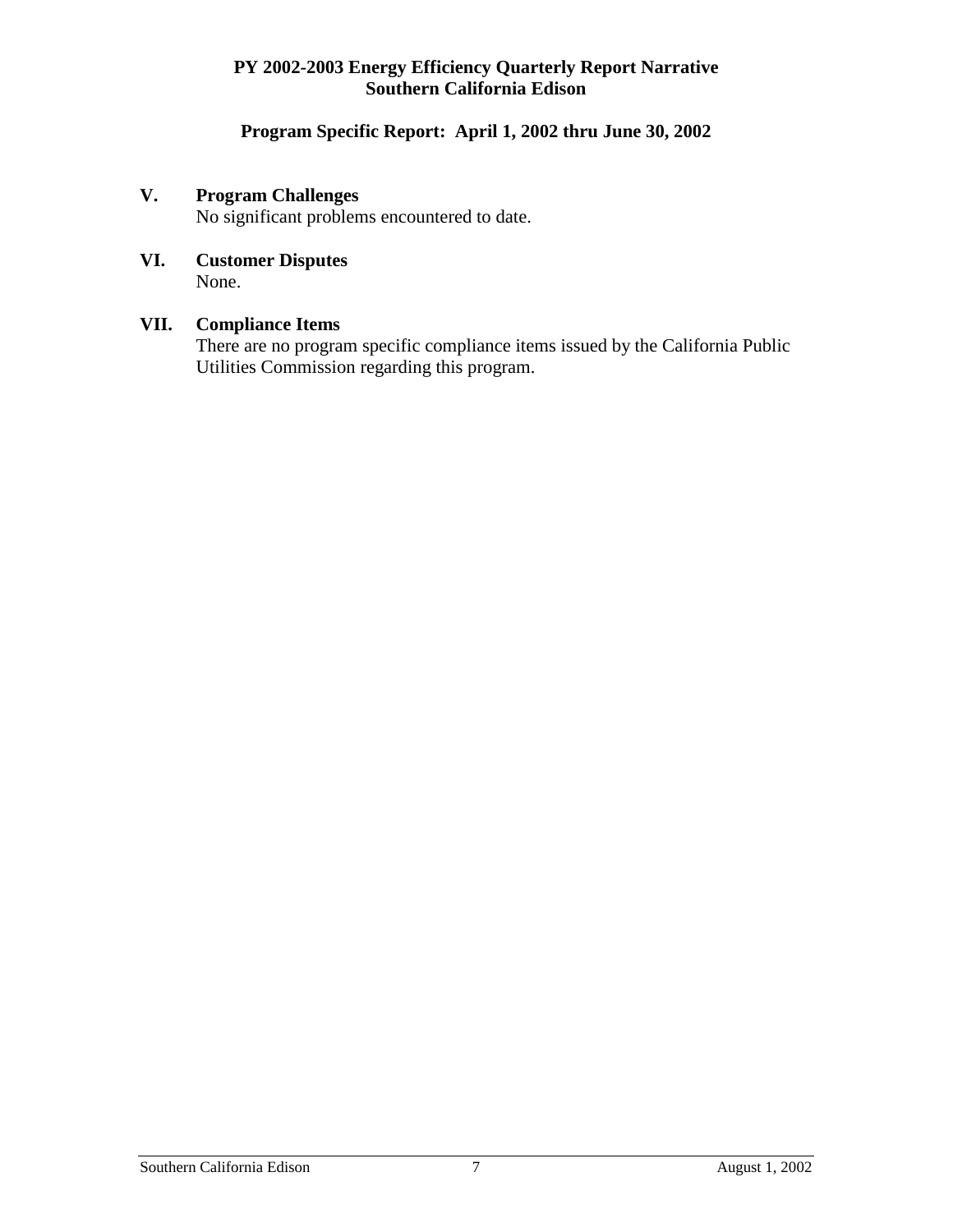#### **Program Specific Report: April 1, 2002 thru June 30, 2002**

#### Program Title: **Codes and Standards Advocacy**

#### **I. Program Overview**

This statewide Codes and Standards (C&S) Advocacy program promotes upgrades and enhancements in energy efficiency standards and codes. Codes and Standards Enhancement (CASE) studies are performed for promising design practices and technologies. The study results are presented to standards and codesetting bodies to encourage adoption of energy efficiency measures.

# **II. Program Summary**

- 1. Total program budget  $= $887,500$ Expenditures to date  $=$  \$28,463
- 2. Total net demand reduction and energy savings:

Categorized as an information program consistent with the California Public Utilities Commission's (CPUC) 2002 Energy Efficiency Policy Manual.

3. Total number of customers served:

The Statewide Codes and Standards program focuses on upgrades and enhancements in the energy efficiency standards and codes thereby benefiting all Californians.

4. Projected and actual number of units:

Please refer to tables shown in the corresponding program workbook.

5. Total rebate (\$) paid:

Not applicable to this information program.

# **III. Program Implementation Status**

1. Status of program delivery

No change from the program implementation plan submitted to the California Public Utilities Commission (CPUC) on May 20, 2002.

2. Customer Enrollment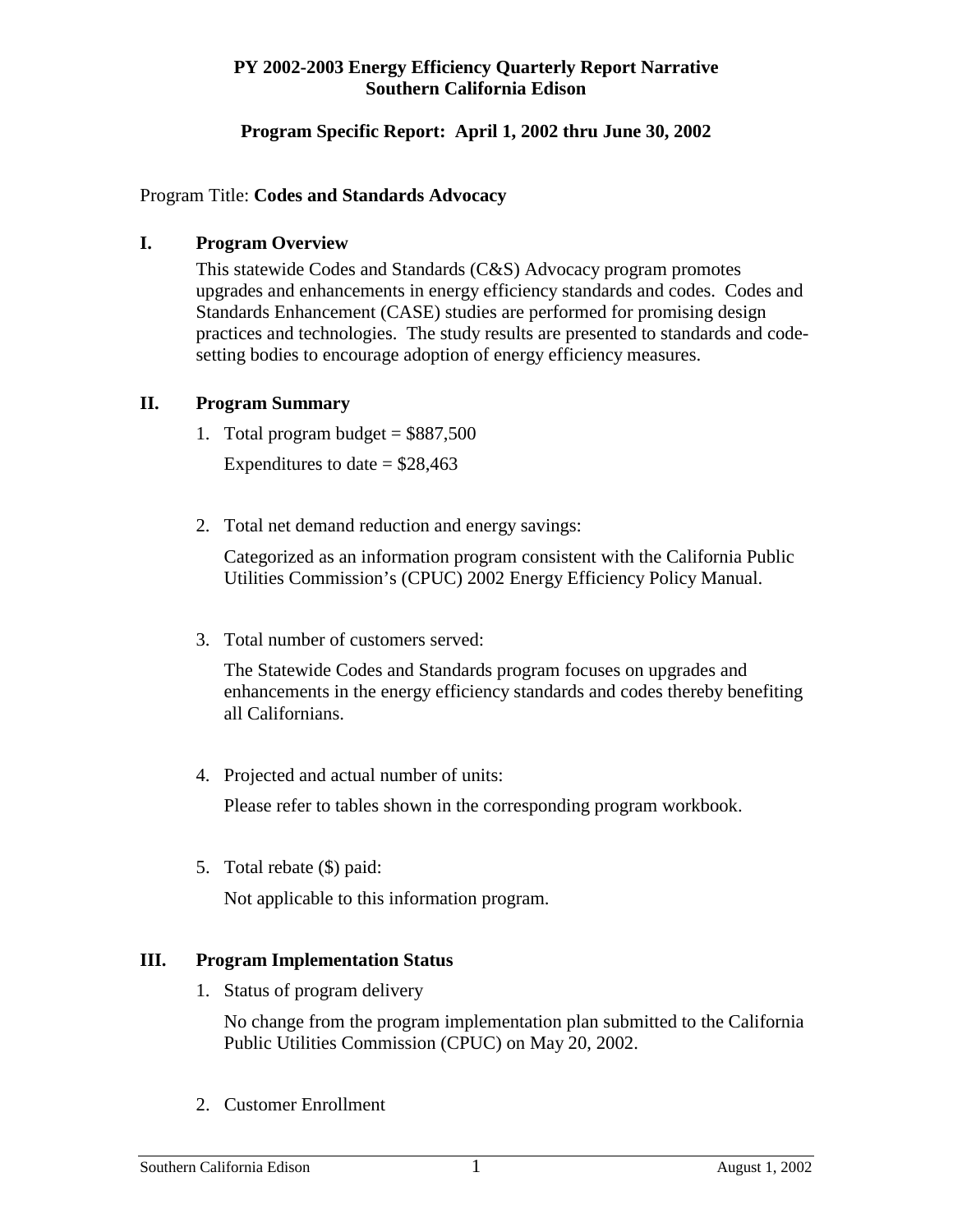# **Program Specific Report: April 1, 2002 thru June 30, 2002**

Due to the nature of the program there are no customer enrollment forms.

3. Workbook

Please refer to informational tables shown in the program workbook for details of program expenditures and activities.

4. Training

Customer training is typically not conducted due to the nature of the program. However, there are numerous workshops associated with codes and standards advocacy. These workshops are listed under the Program Accomplishments section shown below.

5. Marketing

The program did not conduct any marketing activities in the second quarter of 2002.

6. Hard-to-Reach

Codes and Standards activities support hard-to-reach market segments by advocating cost effective code enhancements that promote energy efficiency for all building types and appliances included in the California standards.

#### **IV. Program Accomplishments**

• Participated in CEC public workshops on dates listed below. Performed advocacy for code enhancements in the subject area addressed at each workshop.

| 4/02/02 | Time Dependent Valuation Life (TDV) Cycle Costing           |
|---------|-------------------------------------------------------------|
|         | 4/22/02   Nonresidential Acceptance Requirements            |
|         | 4/23/02   Residential and Nonresidential Building Standards |
|         | 5/30/02   Residential and Nonresidential Building Standards |
|         | 6/18/02   Outdoor Lighting Standards                        |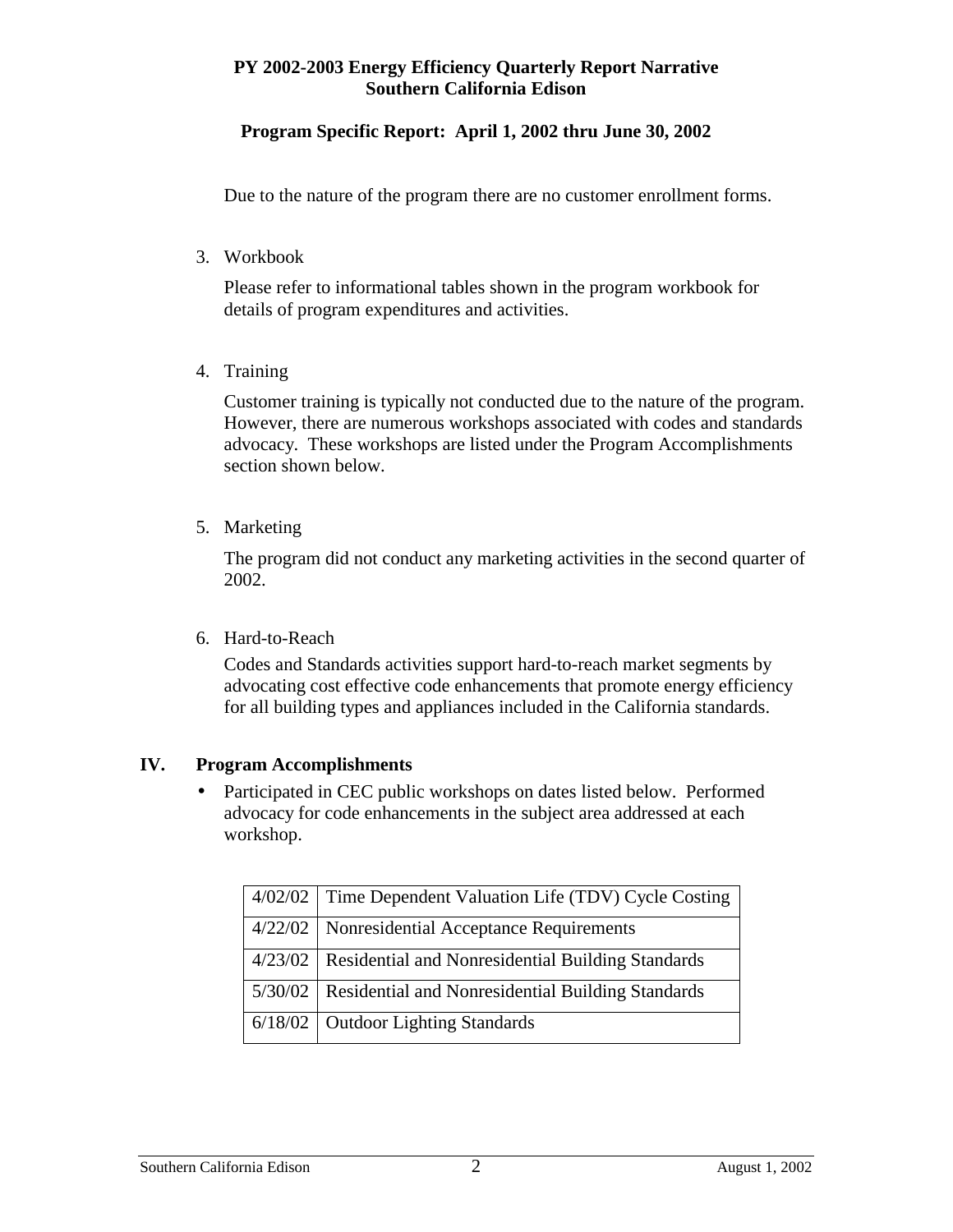#### **Program Specific Report: April 1, 2002 thru June 30, 2002**

#### **Second Quarter Activities**

- Attended and participated in meetings of organizations that impact California building and appliance standards, including American Society of Heating, Refrigerating, and Air-Conditioning Engineers (ASHRAE), Cool Roof Rating Council (CRRC), and the National Fenestration Rating Council (NFRC). Participation included involvement in committee meetings on issues that may impact California's energy codes and standards.
- The program team held meetings and teleconferences during the second quarter to coordinate activities and advocacy for the CEC's 2005 Building Energy Efficiency Standards workshops and the CEC's Existing Building Energy Efficiency Opportunity Study (Assembly Bill 549) report.
- SCE's Codes and Standards program staff was engaged in the planning and development of five CASE initiatives during the quarter. Program staff anticipates that signed CASE initiative agreement forms will be completed during the third and fourth quarters of 2002.

# **V. Program Challenges**

No significant problems encountered to date.

# **VI. Customer Disputes**

None.

# **VII. Compliance Items**

The following list itemizes the various regulatory compliance items issued by the California Public Utilities Commission directly relating to this program.

# Decision 02-03-056 -

*"We [CPUC] are especially interested in seeing improvement in the area of energy efficiency standards for residential retrofits, where we believe most of the new savings will come."* (mimeo, p. 43)

Response -

In response to the CPUC's special interest in seeing improvement in the area of energy efficiency standards for residential retrofits, the C&S program supported building standards for residential alterations, and are discussing support for the AB-549 report with the California Energy Commission.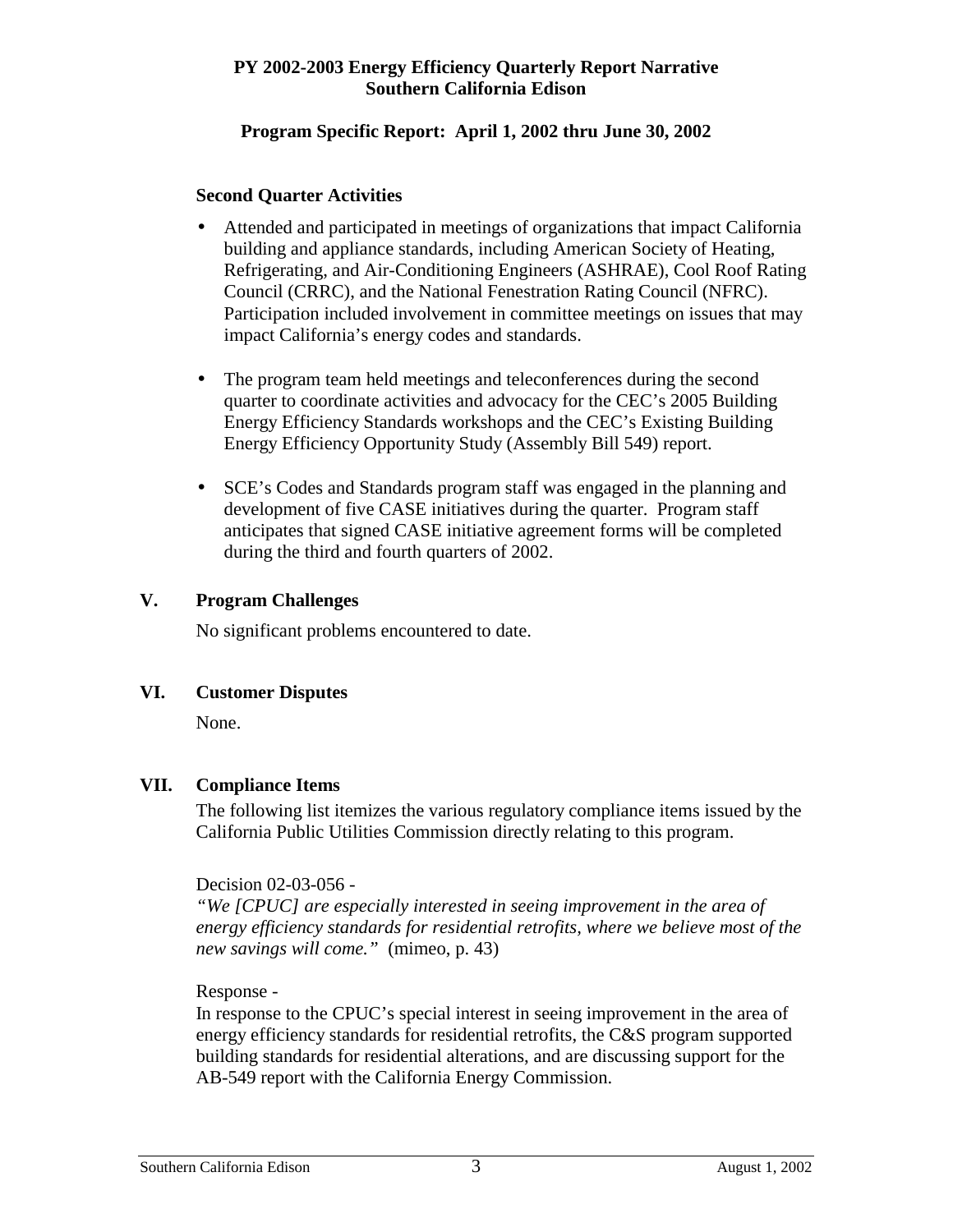# **Program Specific Report: April 1, 2002 thru June 30, 2002**

#### Program Title: **Statewide Upstream Residential Lighting**

#### **I. Program Overview**

This Statewide program solicits proposals from interested statewide retailers who can offer point-of-sale discounts for Energy Star $\Theta$  lighting products and assist with meeting hard-to-reach goals. The retailers will be reimbursed for the discounts provided to consumers during the promotion period by providing the sales information for the promotion period to the investor-owned utilities (IOUs). The program also solicits proposals from manufacturers to provide Energy Star<sup>®</sup> lighting products to retailers. The manufacturers provide buy-downs to retailers.

# **II. Program Summary**

1. Total program budget  $= $1,999,500$ 

Expenditures (includes program commitments) to date  $=$  \$66,388

3. Total net demand reduction and energy savings:

Due to the seasonality of this program, demand reduction and energy savings are planned for the third and fourth quarters.

|                       | Net kW* | Net kWh*   |
|-----------------------|---------|------------|
| Projected             | 1,950   | 25,626,000 |
| <b>Actual</b>         |         |            |
| <b>Committed</b>      |         |            |
| <b>Total Recorded</b> |         |            |

<sup>\*</sup>Note: The projected net energy savings and demand reductions differ from the CPUC targets for this program. It appears that a discrepancy exists in the formulation of the CPUC's current energy and demand savings target.

3. Total number of customers served:

Projected: The program implementation plans did not identify a projected number of customers served.

Actual: 0

4. Projected and actual number of units: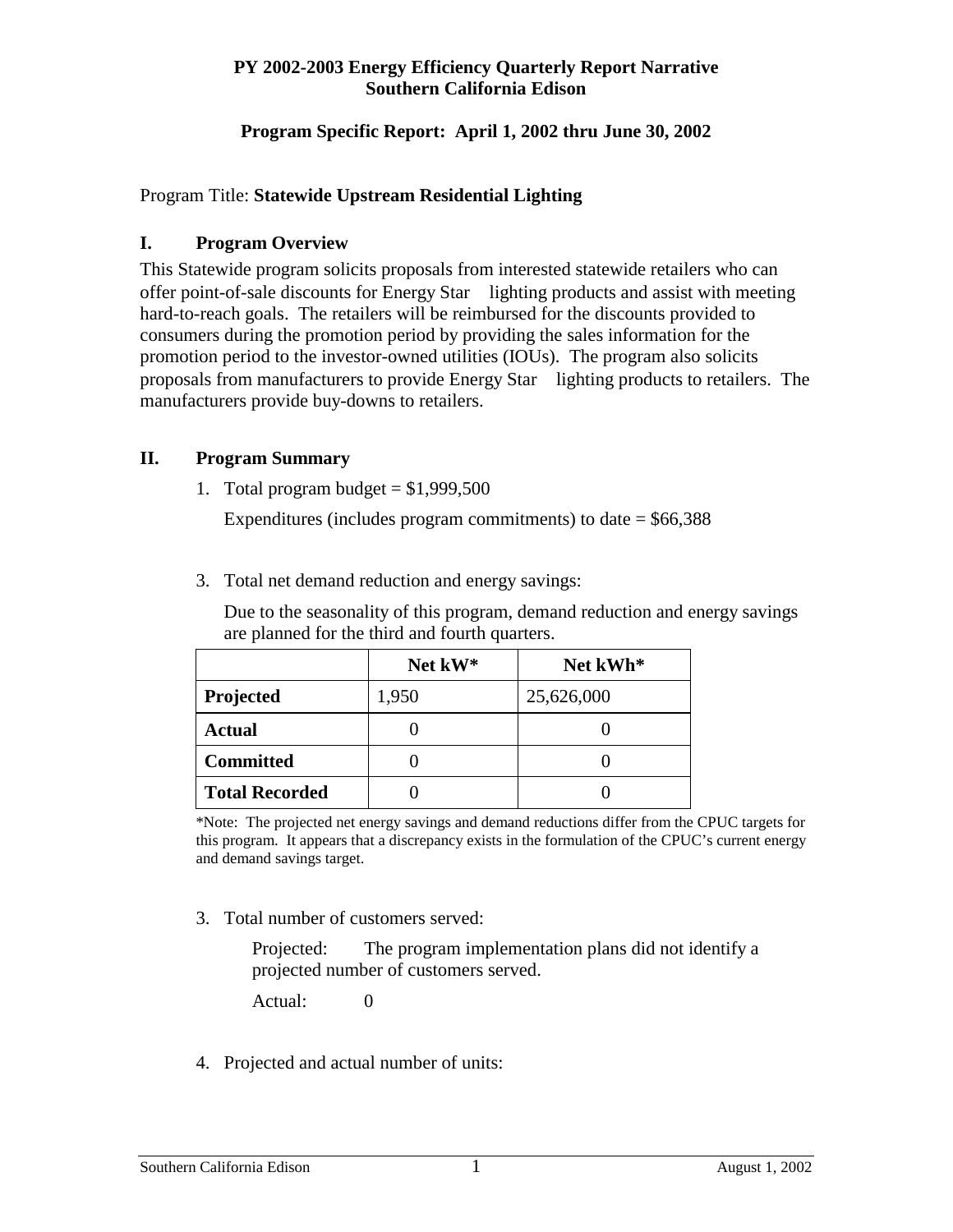# **Program Specific Report: April 1, 2002 thru June 30, 2002**

Please refer to the program activity tables in the corresponding program workbook.

5. Total rebate  $(\$)$  paid = \$0.

# **III. Program Implementation Status**

1. Status of program delivery

No change from the program implementation plan submitted to the California Public Utilities Commission (CPUC) on May 20, 2002.

2. Customer Enrollment

Two blank copies of the program's ceiling fan application forms were sent to the Commission's Energy Division.

5. Workbook

Please refer to the informational tables shown in the corresponding program workbook for details on program expenditures and activities.

4. Training

The program did not sponsor any training during the quarter.

10. Marketing

Due to the seasonality of the program implementation no marketing activities occurred during the second quarter of 2002.

6. Hard to Reach

The Residential Upstream Lighting program has goals to spend 15% of the direct implementation budget on geographic locations outside urban centers. Additionally, the program is challenged with ensuring that at least 10% of the program's direct implementation budget is spent through grocery and drug stores.

Strategies to accomplish these targets are underway via contract negotiations with retailers and manufacturers.

# **IV. Program Accomplishments**

The optimal promotional period was determined to be the fall season to more closely coincide with customer's traditional attention to lighting products and Energy Star's Change a Light campaign. Therefore, program activity was limited to planning (including promotion materials) and retailer discussions.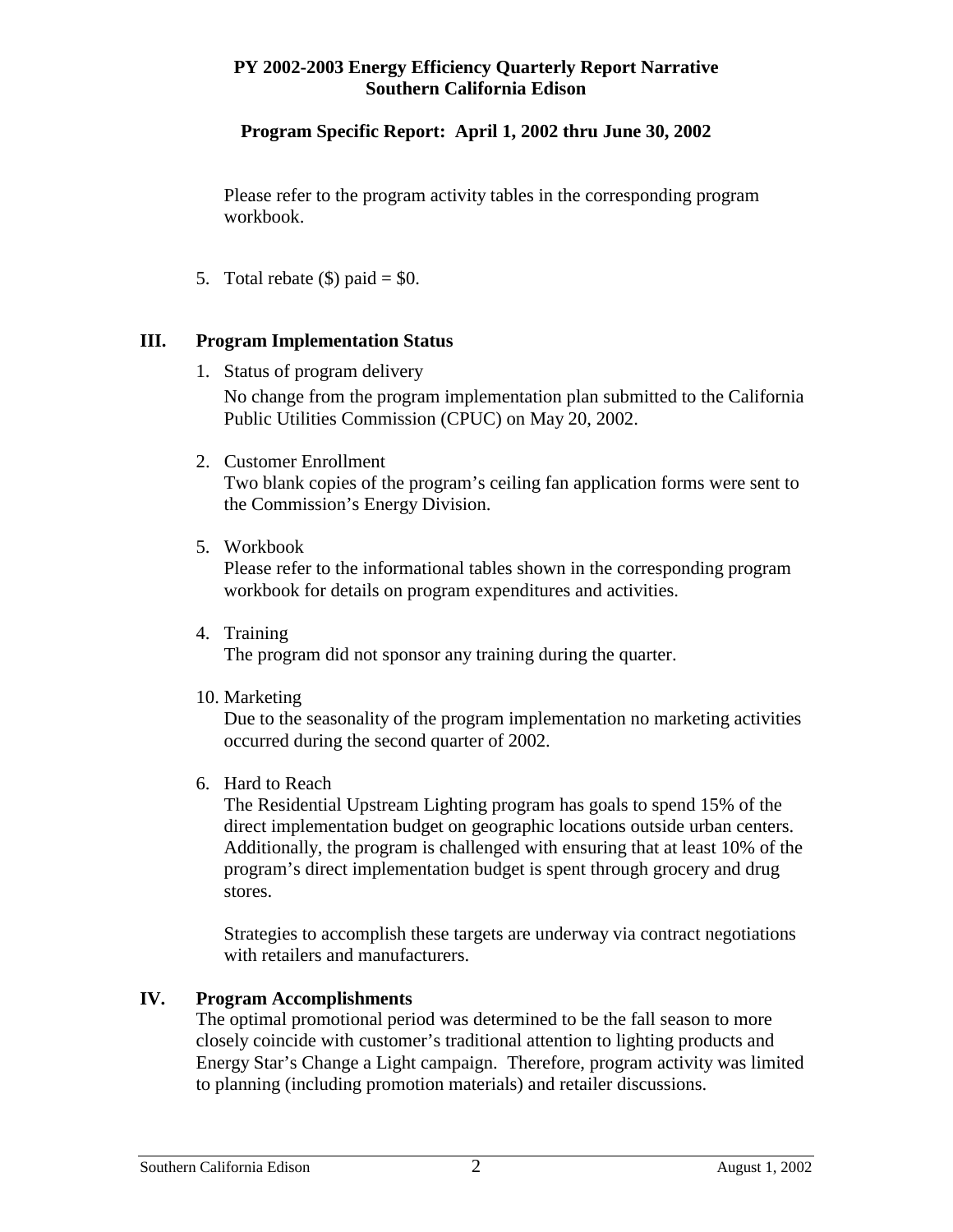#### **Program Specific Report: April 1, 2002 thru June 30, 2002**

The IOUs are on schedule to make discounted products available to consumers in September 2002.

#### **V. Program Challenges**

No significant problems encountered to date.

#### **VI. Customer Disputes**  None.

#### **VII. Compliance Items**

The following list itemizes the various regulatory compliance items issued by the California Public Utilities Commission directly relating to this program.

Decision 02-03-056, Ordering Paragraph No. 7 –

*"At least 15% of the statewide Upstream Residential Lighting Program rebate dollars shall be reserved for rural areas, in order to enhance service to hard-toreach customers."* 

Response –

SCE has formalized the 15% target under SCE's hard-to-reach activities contained within its program incentive budget filed with the Commission on May 20, 2002. The progress towards this goal is identified in the hard-to-reach section above.

#### Decision 02-03-056 -

*"In addition, we will require that 10% of the rebate funds also be reserved for redemption through purchases from new delivery channels of grocery and drug stores."* (mimeo, p.45)

#### Response -

SCE has formalized the 10% target under SCE's hard-to-reach activities contained within its program incentive budget filed with the Commission on May 20, 2002. The progress towards this goal is identified in the hard-to-reach section above.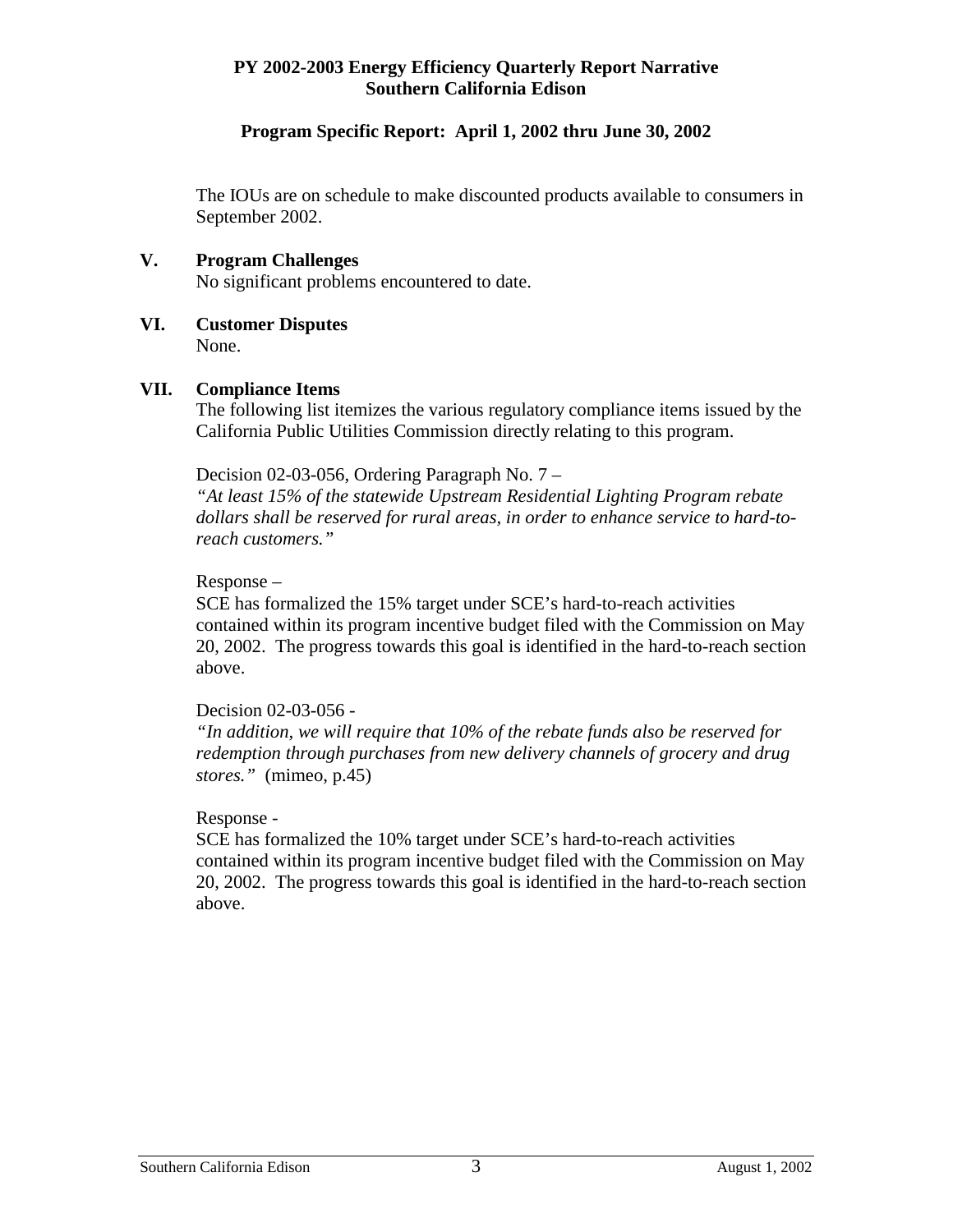#### **Program Specific Report: April 1, 2002 thru June 30, 2002**

# **Introduction**

In response to the delayed approval of the 2002 energy efficiency programs, the California Public Utilities Commission (CPUC) authorized Southern California Edison (SCE) to continue delivery of its existing local programs during April and May 2002. This period, referred to as the bridge period, allowed SCE to partially fund some of the existing local energy efficiency programs until the CPUC approved the 2002 local energy efficiency programs. Due to the limited allotment of program funds many of the activities focused on program planning and design for 2002. The following provides a summary of program activities during the bridge period.

# **Residential Program Area**

#### Program Name: **Residential Torchiere Exchange Program Description**

The Residential Torchiere Exchange Program provides a one-for-one exchange of a halogen torchiere for a compact fluorescent torchiere. The program builds on the highly successful 2001 residential torchiere exchange program. The program relies on retailer and community events to target the mass residential market and to the hard-to-reach sector, i.e., moderate income, renters, rural, ethnic and geographic location.

#### Accomplishments

The first event was held April 27, 2002 at the All American Home Center in Downey. A total of 564 torchieres were exchanged. The second event was held May 18, 2002 at the Howard's Appliances in La Habra. A total of 110 torchieres were exchanged. The third event was held on June 15, 2002 at the Small Business Solutions event in Garden Grove. A total of 1,597 torchieres were exchanged at these three events resulting in 353 MWh of annualized energy savings and 0.3 MW of demand reduction.

#### Program Name: **Residential In-home Audits** Program Description

The In-Home Energy Survey program provides residential customers, particularly hardto-reach customers who do not respond to Internet and mail options, with a more personalized, face-to-face energy survey option. Maintaining this option is particularly important in 2002, with customers facing substantially higher rates than they did a year ago, and after they have been alerted by the 2001 mass media campaigns and press coverage about the need for and general possibilities for achieving significant energy savings.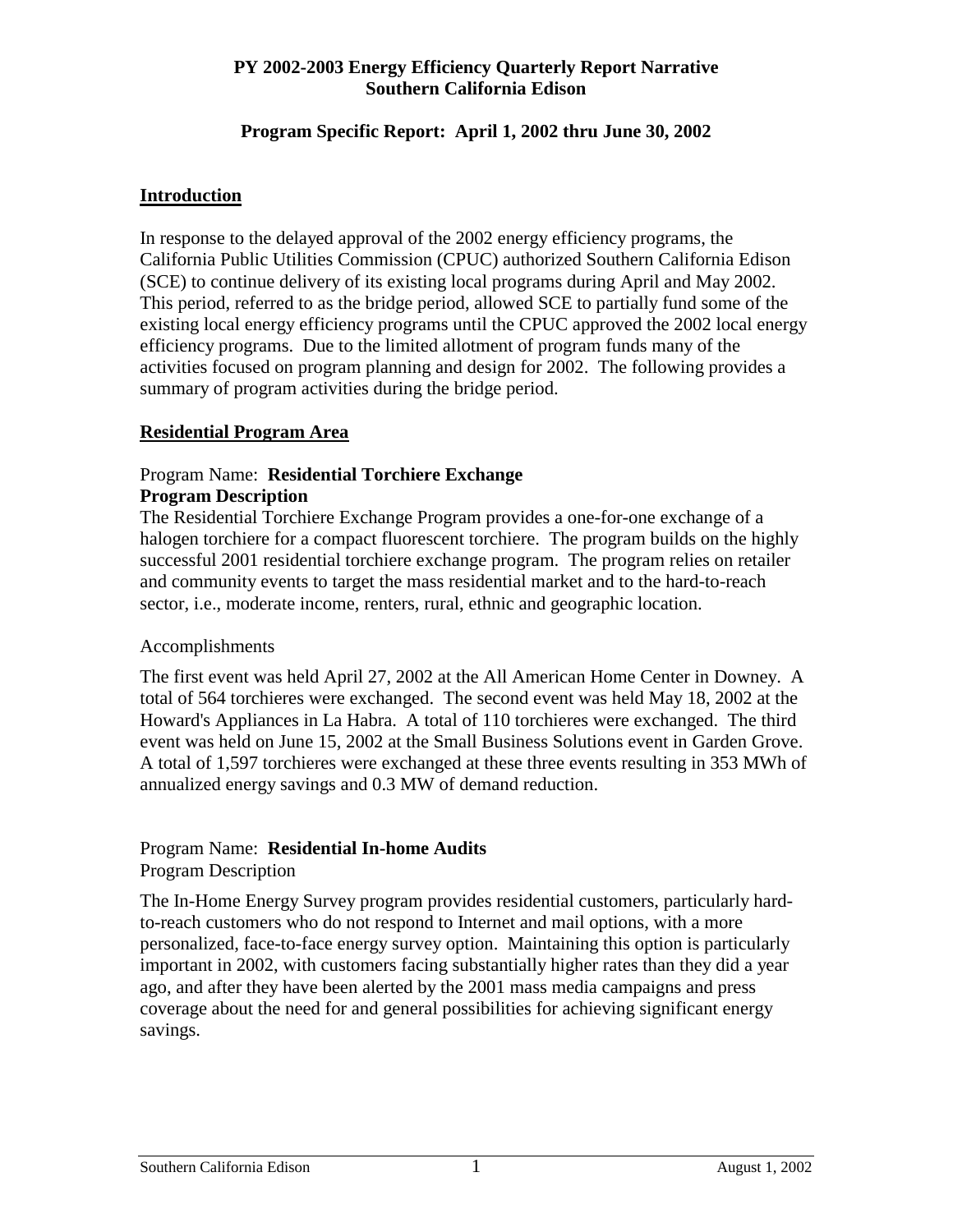#### **Program Specific Report: April 1, 2002 thru June 30, 2002**

#### Accomplishments

For the period April – May 2002, there were 458 In-Home Energy Surveys completed using bridge funding and an additional 146 In-Home Energy Surveys completed for the hard-to-reach Latino customers using SERP funding. In total, over 600 In-Home Energy Surveys were completed, of which approximately 25% were provided to the hard-toreach Latino customers. This resulted in total annual net energy savings of 261,351 kWh and 56 kW of demand reduction.

#### Program Name: **Information Mobile Unit Program Description**

The program seeks to educate residential and nonresidential customers about options available for energy conservation, the adoption of energy efficient technologies in their homes and businesses, tips on how to lower their electric bills, and promotional materials that direct them to SCE's rebate and incentive programs. This is accomplished in four ways: publication and distribution of energy guides and related consumer information, direct access to energy efficiency information on the Internet, one-on-one consumer education and information distribution via SCE's residential and nonresidential Mobile Education Units, and on-site information distribution utilizing SCE's Energy Efficiency Information Kiosks.

#### Accomplishments

During the bridge period, SCE continued the deployment of the very successful information mobile unit. The unit visited 29 different locations. In these visits, SCE distributed over four thousand residential energy guides, made over 10,000 customer contacts, and spent a total of 21 days in areas that were predominantly non-English (i.e., Spanish, Asian) speaking communities. The small business mobile information unit was also deployed on four occasions during this period, two of which were in similar hard-toreach communities.

#### **Nonresidential Program Area**

#### Program Name: **Small Express Hard-to-Reach**  Program Description

This program will provide low cost and no cost energy efficient equipment to the very small business customers with a special focus on those economically disadvantaged businesses. The primary objective of this program is to encourage the very small business customers to achieve long-term annual energy savings and peak demand reductions through the installation of energy efficient equipment retrofits.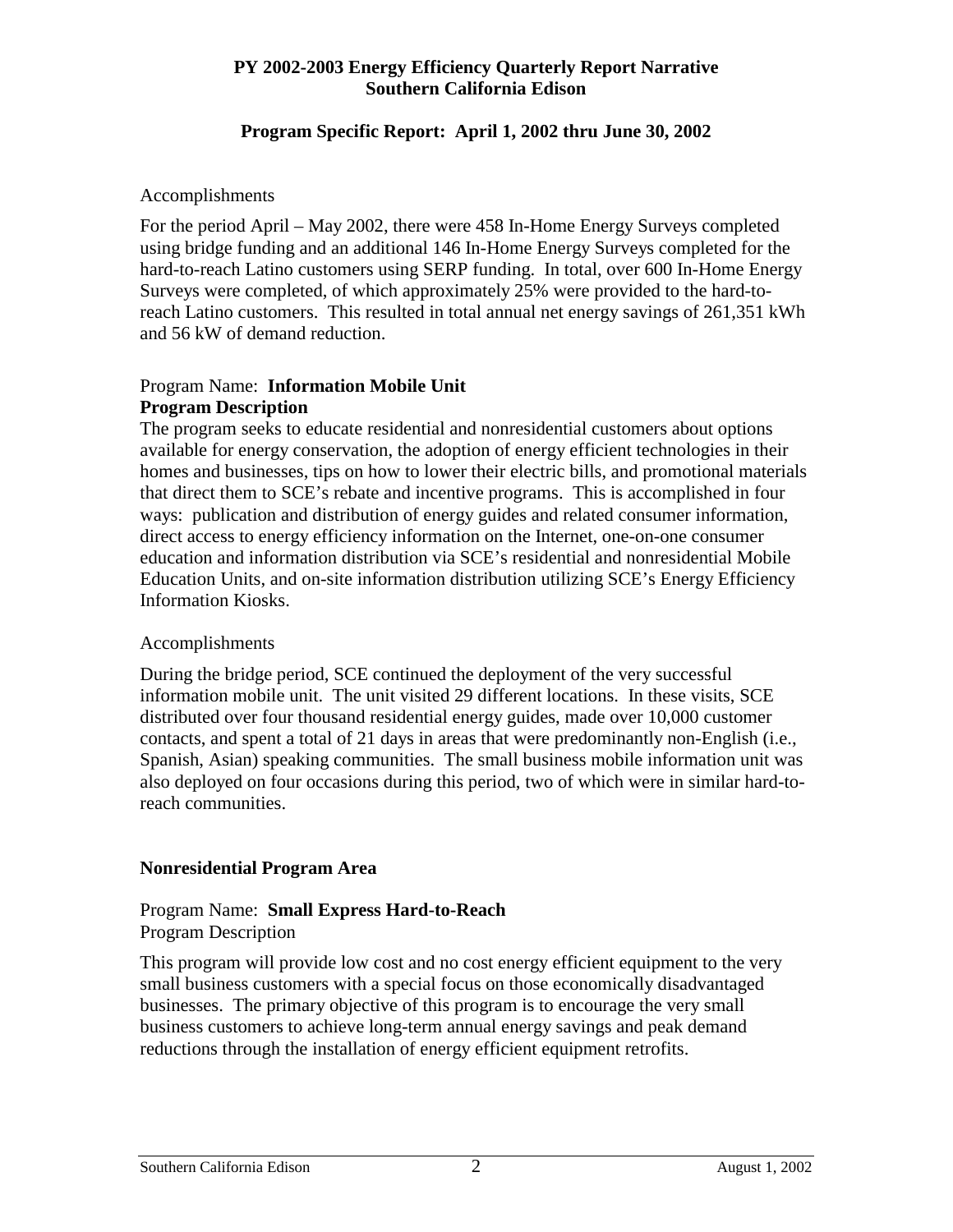#### **Program Specific Report: April 1, 2002 thru June 30, 2002**

#### Accomplishments

The expenses were focused on planning and involved the following activities: 1) statewide working group coordination and relations; 2) Small hard-to-reach (HTR) onsite survey tool customization; 3) on-site survey data collection form redesign and reconstructed the customer report; 4) identified HTR customer market segments, and 5) commenced initial request for proposal design and scope of work to solicit vendor support.

#### Program Name: **Small/Medium In-business Audits** Program Description

The program targets the hard-to-reach and underserved nonresidential customers in the small and very small categories. These customers can receive energy surveys that result in recommendations for energy-saving hardware and operational changes. SCE will offer onsite energy surveys, sometimes called energy audits, to targeted nonresidential customers at no direct cost. Energy surveys themselves are a powerful portal to energy efficiency solutions for all customer classes including the small business customer.

#### Accomplishments

Activities during the bridging period included the following activities: 1) statewide working group coordination and relations; 2) conducted field work including customer group interviews, economic development agency coordination, energy efficiency services contractor/ vendor search, nomination, and qualification; 3) identified target geographical customer market segments; 4) modified on-site survey tool review including reworking equipment inventory data collection forms, the formulas and calculations, where appropriate, updated measure assumption baselines.

#### Program Name: **Pump Tests & Hydraulic Services** Program Description

Southern California Edison's Pump Test and Hydraulic Services program delivers high quality pump testing services and quality technical information. The program provides the customer with the information they need and pump testing data to implement energy efficiency measures for their hydraulic application.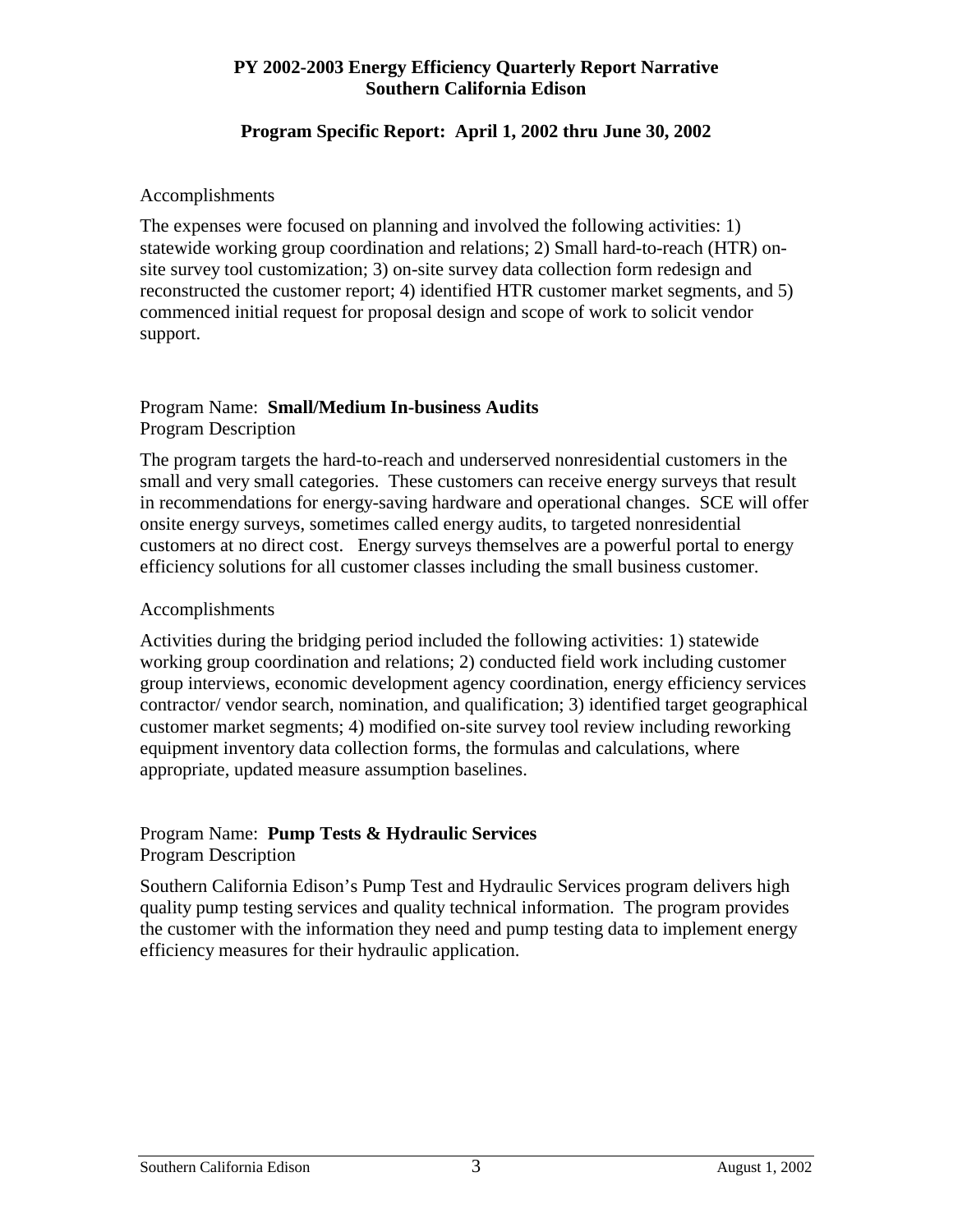#### **Program Specific Report: April 1, 2002 thru June 30, 2002**

#### Accomplishments

During the interim bridge period, SCE hydraulic test specialists tested over 600 pumps. This resulted in over 900 MWh of annualized net energy savings and 0.3 MW of net peak demand reduction.

#### **Crosscutting Program Area**

#### Program Name: **Emerging Technologies** Program Description

The Emerging Technologies Program investigates energy efficient emerging technology applications that are custom tailored to the needs and requirements of residential and nonresidential customers in Southern California. The program introduces new energy efficient applications to both the residential and nonresidential market segments. Through demonstration projects at customer sites, technologies are proved for specific applications, and their design and performance information are disseminated.

#### **Accomplishments**

Program staff worked to secure demonstration project agreements with both the Orange County and Long Beach chapters of Habitat for Humanity to demonstrate a combination of standard efficiency measures and emerging technologies in two new affordable housing projects. The projects, to be built with volunteer labor and homeowner "sweat" equity, will consist of four homes in Westminster and six in Long Beach. Both cities are located in Southern California's coastal climate zone (CTZ 6). A daylong design workshop was conducted at SCE's CTAC facility to review each chapter's architectural plans and to develop a list of potential measures. SCE will analyze the homes using the DOE-2 building energy-use simulation software to arrive at a final list of recommended measures. Once built and occupied, the homes will be monitored to determine the actual energy savings.

#### Program Name: **Local Government Initiative** Program Description

Southern California Edison's Local Government Initiative educates and informs community leaders, local government planners, building officials, builders, building owners, small business owners, and consumers about the economic benefits of energy efficiency in the areas of residential and nonresidential new construction, as well as small business.

#### Accomplishments

Planning for 2002 got underway in a meeting held to discuss the melding of CheckPoint (Nonresidential New Construction), CEEP (Residential New Construction), and Express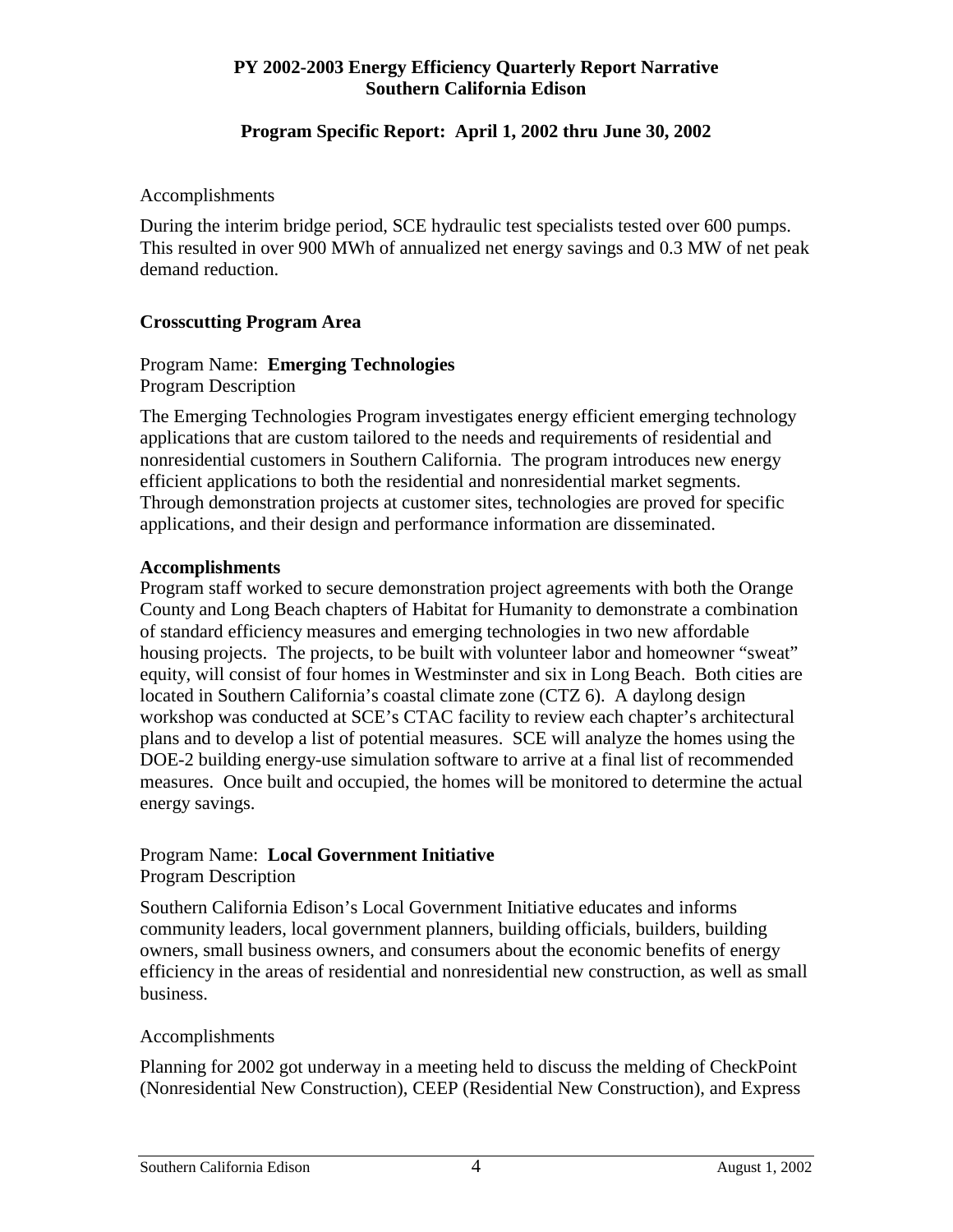#### **Program Specific Report: April 1, 2002 thru June 30, 2002**

Efficiency (Small Commercial Retrofit) into a local government offering targeted at local building officials.

#### Program Name: **Codes & Standards** Program Description

This crosscutting program assists in the process to bring about cost-effective upgrades to the State's energy related codes and standards that will benefit California as a whole. The California Energy Commission (CEC) has begun the 2003/2005 revision process for both the Title 24 and Title 20 energy standards. This program supports the CEC 2003/2005 standard revision process for both California Title-20 and Title 24. Program activities include:

- Working with manufacturers and industry to develop test procedures for equipment certification, and
- Providing guidance through educational efforts targeted towards local code officials, contractors, consultants, and other groups that are part of the implementation, administration, and enforcement of both new and existing energy codes.

#### Accomplishments

Southern California Edison continued its investigations into a test procedure and potential rating criterion for packaged air-conditioning equipment efficiencies at high ambient conditions. Our work during this period included completing performance tests of a standard efficiency unit. Additional tests on high efficiency units will be completed and compared against the standard unit results to build a case for a new rating criterion.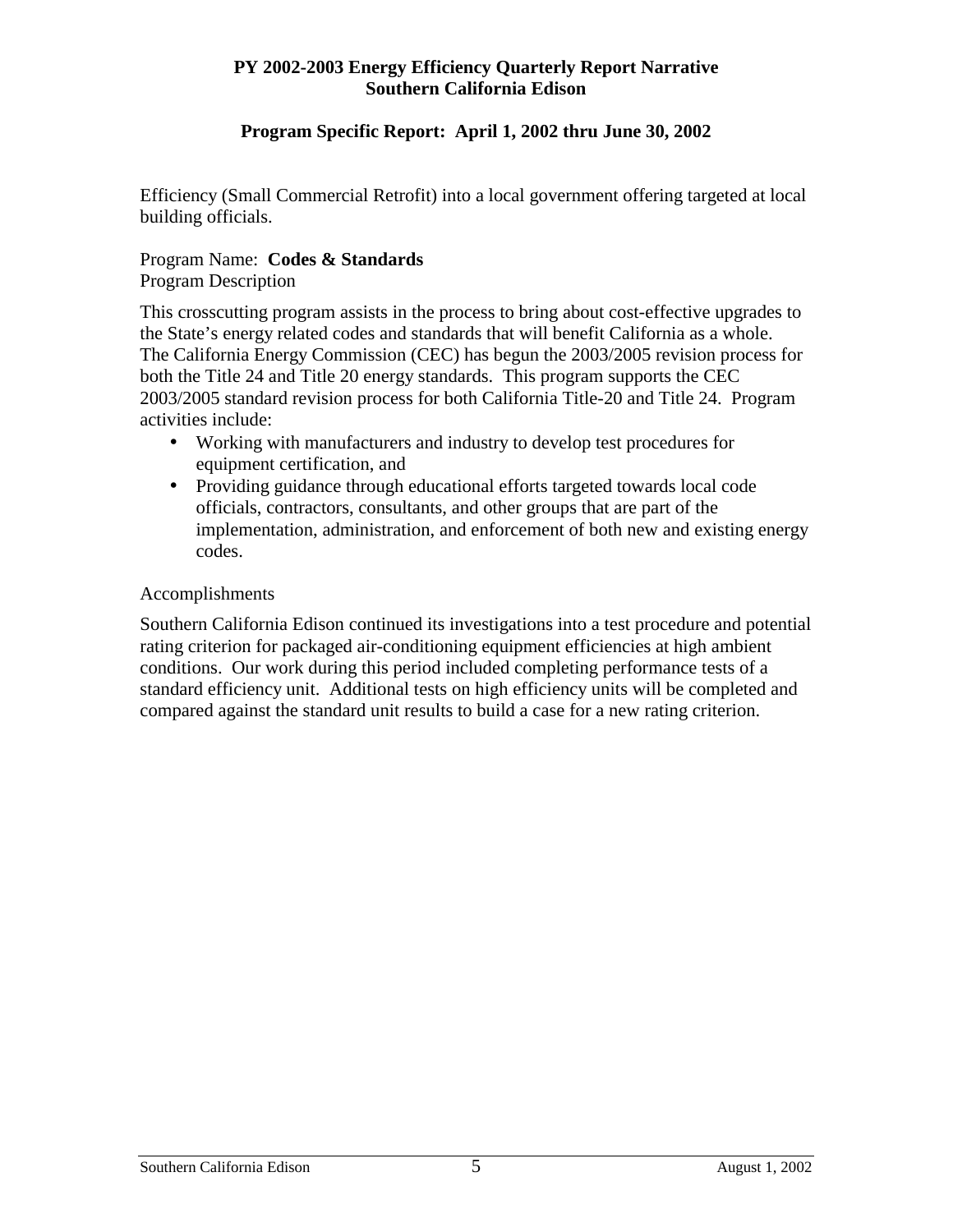# **Program Specific Report: April 1, 2002 thru June 30, 2002**

#### **Table 1.1** *Southern California Edison* Program Summary - April, May

PY2002

|                                     |            | 2002          | 2002 YTD Expenditures |                 |             | 2002 YTD        |                           |                    |  |
|-------------------------------------|------------|---------------|-----------------------|-----------------|-------------|-----------------|---------------------------|--------------------|--|
|                                     | Authorized |               | Actual                |                 | Commitments |                 | <b>Total Expenditures</b> |                    |  |
| Program                             |            | <b>Budget</b> |                       | thru 05/31/2002 |             | thru 05/31/2002 |                           | Actual + Committed |  |
|                                     |            | (\$000)       |                       | $($ \$000)      |             | (\$000)         |                           | (\$000)            |  |
|                                     |            |               |                       |                 |             |                 |                           |                    |  |
| Residential In-home Audits          | S          | 156.000       | \$.                   | 31.362          | S           |                 | \$                        | 31.362             |  |
| School Based Audits [1]             |            | 8.000         |                       |                 |             |                 |                           |                    |  |
| Torcheire Turn-in                   |            | 100.000       |                       | 6.000           |             | 71.692          |                           | 77.692             |  |
| Small Express Hard-to-Reach         |            | 9.000         |                       | 8.785           |             |                 |                           | 8.785              |  |
| <b>Small Business Energy Audits</b> |            | 41.000        |                       | 40.241          |             |                 |                           | 40.241             |  |
| Agricultural Pump Systems           |            | 338.300       |                       | 338.276         |             |                 |                           | 338.276            |  |
| <b>Emerging Technologies</b>        |            | 19.000        |                       | 11.401          |             |                 |                           | 11.401             |  |
| Local Government Initiatives        |            | 4.000         |                       | 3.909           |             |                 |                           | 3.909              |  |
| Codes and Standards                 |            | 50.000        |                       | 10.733          |             |                 |                           | 10.733             |  |
| Information Mobile Unit             |            | 180.000       |                       | 151.372         |             |                 |                           | 151.372            |  |
| <b>ITOTALS</b>                      |            | 905.300       | \$                    | 570.717         | S           | 71.692          | <b>S</b>                  | 642.409            |  |

[1] - program was not implemented due to limited time relative to the school year calendar cycle.